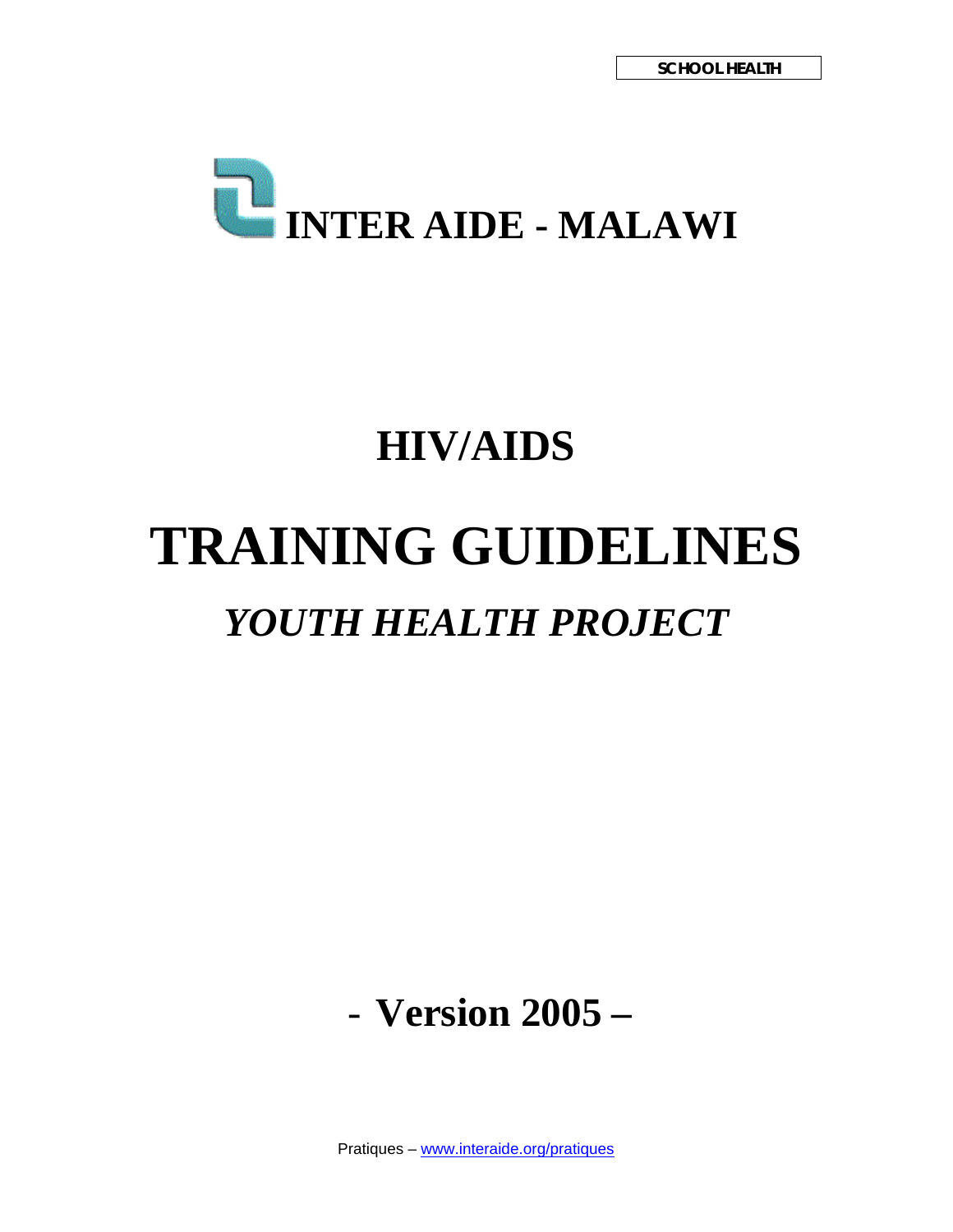## **NOTES TO THE TRAINER**

#### **P**URPOSE

This training manual is part of **the Comprehensive Reproductive Health and Family Planning Training Curriculum** for the teachers.

It is designed to prepare the trainers (teachers) to provide quality reproductive health services to adolescents in the clubs.

All of the modules in the curriculum are designed to actively involve participants in the learning process.

Included in each module is a set of knowledge assessment questions, trainer resources, participant materials, training evaluation tools.

#### **USING THE MODULES**

 • The modules provide **flexibility in planning**, **conducting, and evaluating** the training course.

 • The curriculum allows trainers to formulate their own training schedule based on results from the training needs assessments.

• The modules can be used independently of each other.

 • In order to foster changes in behaviour, learning experiences have to be in the areas of **knowledge, attitudes, and skills**. In each module, general and specific objectives are presented in terms of achievable changes in these three areas.

 • **Training references and resource materials** for trainers and participants are identified.

 • This module is divided into two volumes, **the** *Trainer's Manual on Knowledge* **and the** *Trainer's manual on Life skills.* 

 • The *Trainer's Manual* contains the **"Training Guide"** and **the "Appendix."**

The "Training Guide" presents the information in two parts:

The first part, "Content," contains the necessary technical information. The second part, "Training/Learning Methods," contains the training methodology (lecture, role-play, discussion, etc.) to be used and the time required to complete each activity.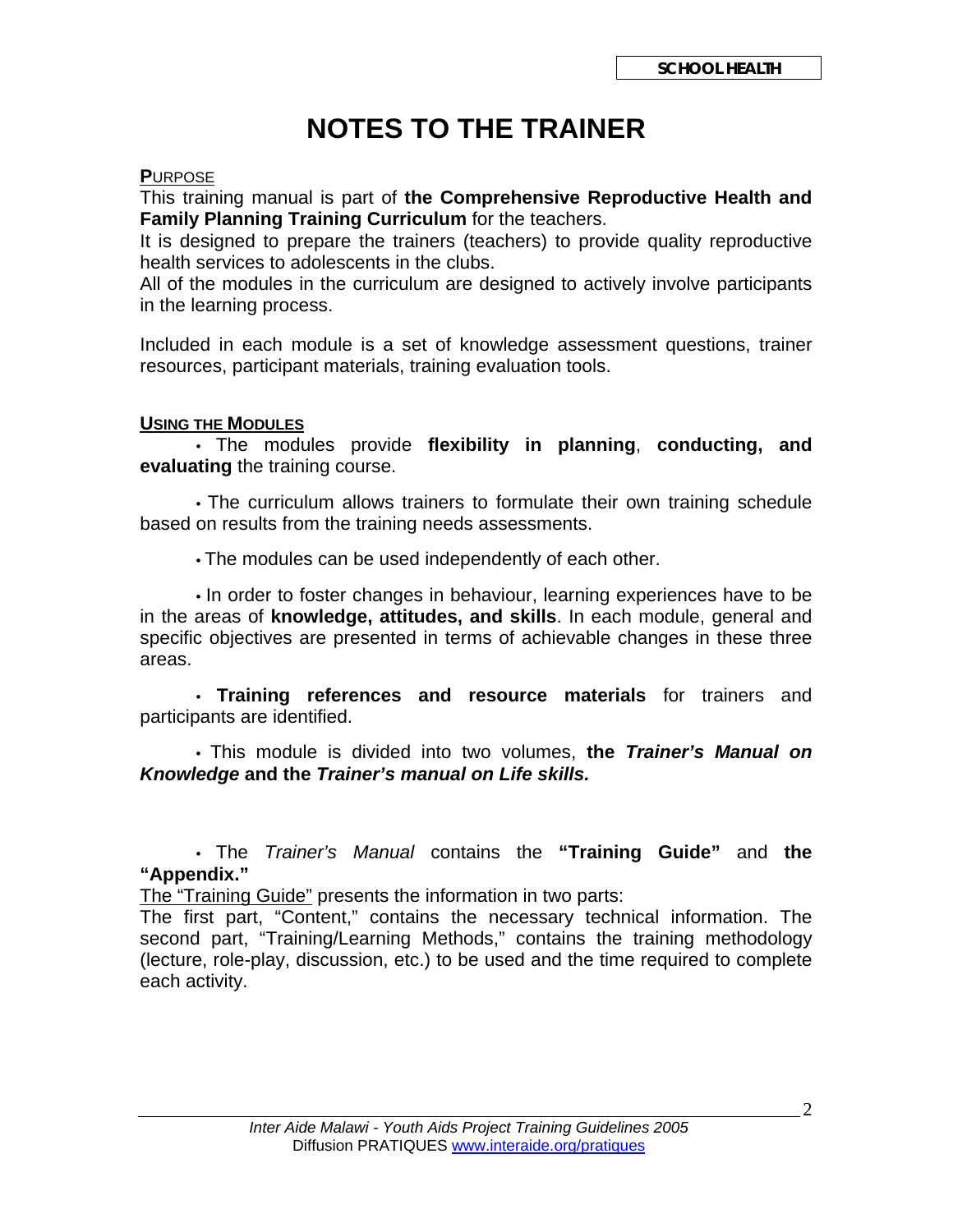## ☺/**DO'S AND DON'TS OF TRAINING**

The following "do's and don'ts" should ALWAYS be kept in mind by the trainer during any learning session.

## ☺**DO'S**

 **Do** maintain good eye contact **Do** prepare in advance **Do** involve participants **Do** use visual aids **Do** speak clearly **Do** speak loud enough **Do** encourage questions **Do** recap at the end of each session **Do** bridge one topic to the next **Do** encourage participation **Do** write clearly and boldly **Do** summarize **Do** use logical sequencing of topics **Do** use good time management **Do** K.I.S. (Keep It Simple) **Do** give feedback **Do** position visuals so everyone can see them **Do** avoid distracting mannerisms and distractions in the room **Do** be aware of the participants' body language **Do** keep the group focused on the task **Do** provide clear instructions **Do** check to see if your instructions are understood **Do** evaluate as you go **Do** be patient

## /**DON'TS**

 **Don't** talk to the flip chart **Don't** block the visual aids **Don't** stand in one spot — move around the room **Don't** ignore the participants' comments and feedback (verbal and non-verbal) **Don't** read from the curriculum **Don't** shout at the participants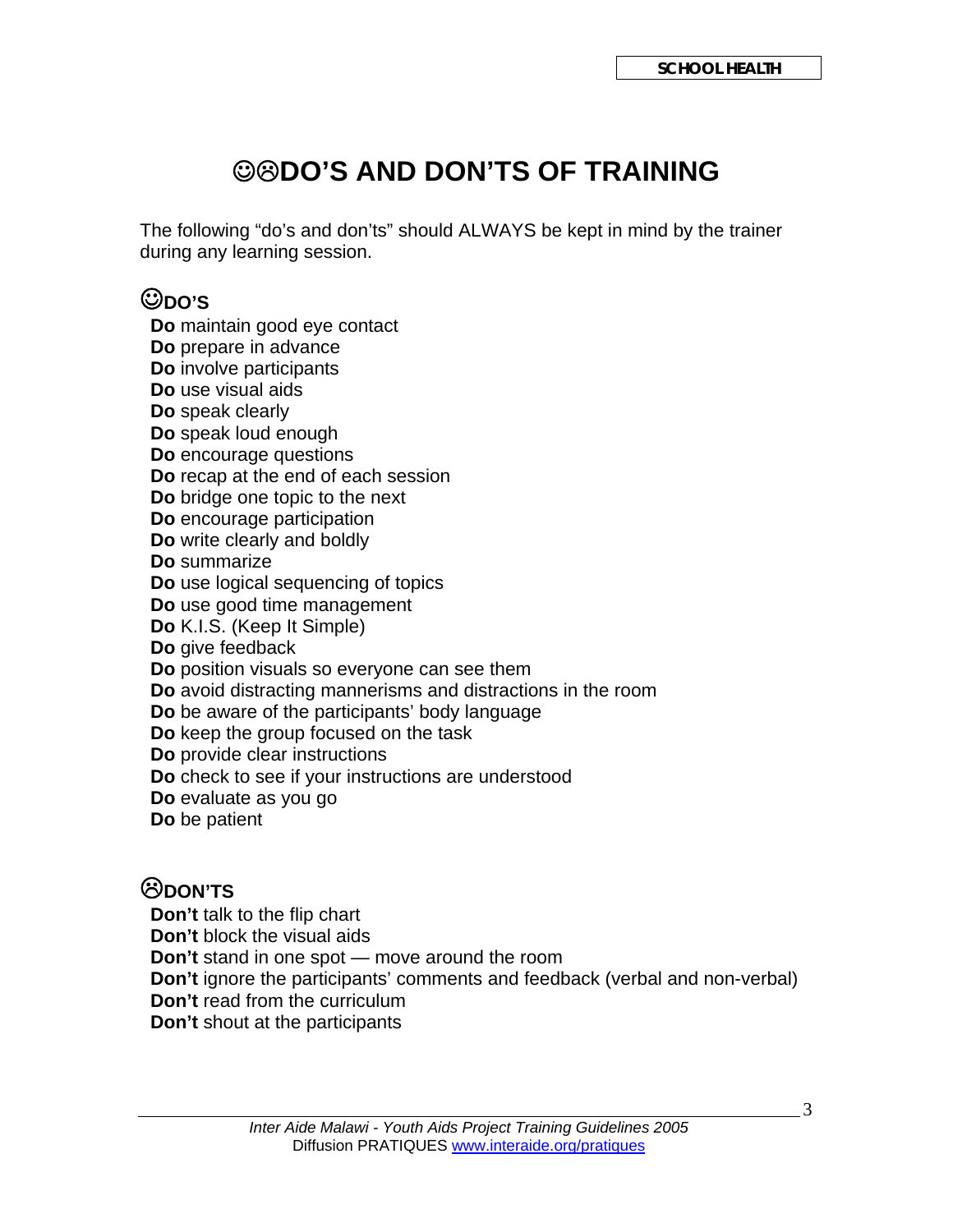## **TRAINING GUIDE**

## **A- INTRODUCTION**

#### **Place:**

- Be convenient to both children and trainers
- Be well spacious to promote participatory approaches e.g. as groups, games and some energizers
- Well ventilated with enough light
- **Without communication barriers like nose**
- In relation to the expected status of the people to be trained

#### **Target group:**

- Clearly communicate with them about objectives, venue, starting time, finishing time…
- **How many will attend**
- **Training assessment is quite essential**

#### **Resources requirements:**

- **Markers**
- **Flipchart**
- Pens/pencils
- **Masking tape**
- **Exercises books**

#### **Work for trainers to do in advance:**

- **Introduction**
- **Content**
- Knowledge/Attitudes/Skills
- **Training/Learning Methods**
- **Time Required**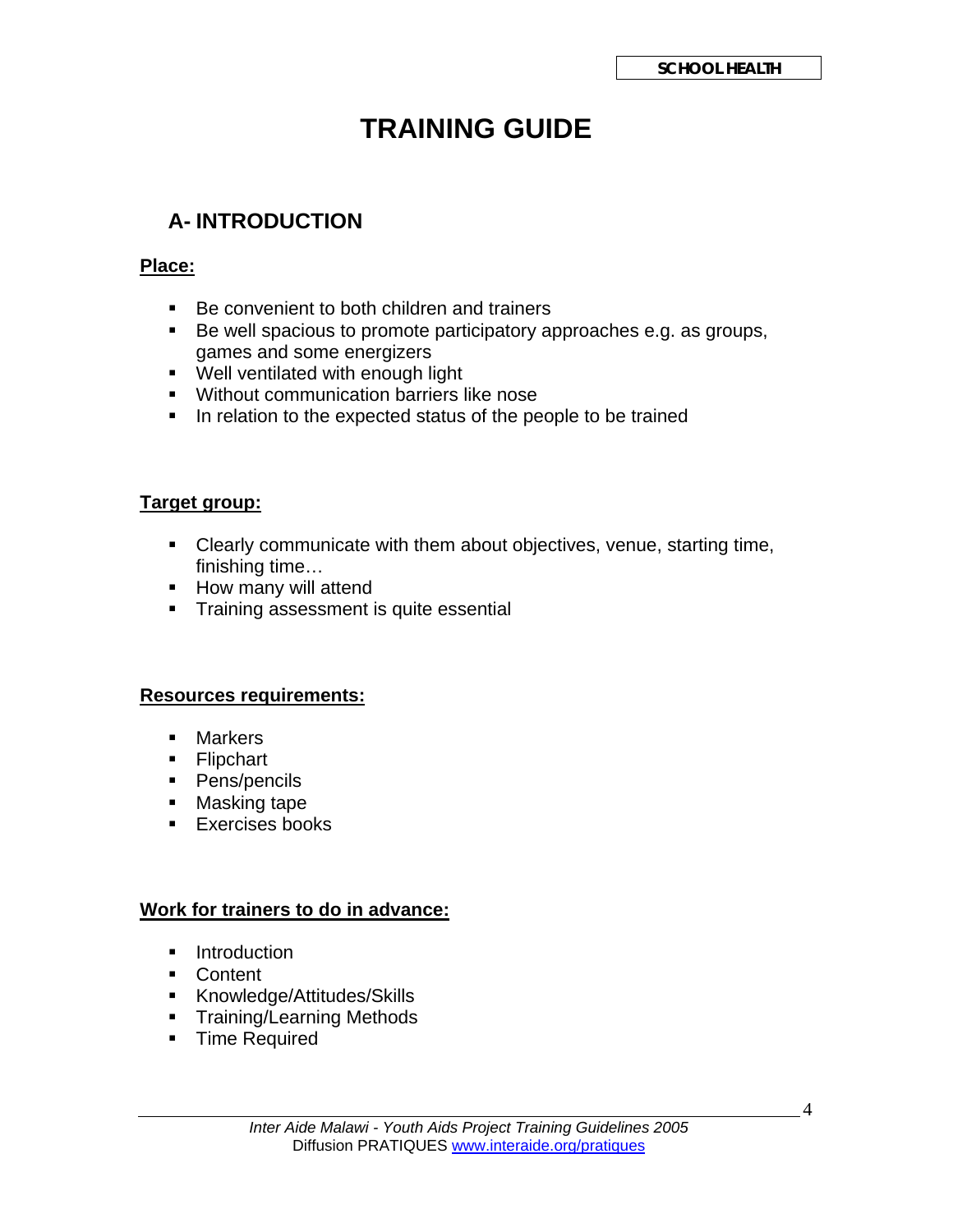#### **Introduction to the participants:**

The trainer(s) should: Greet participants and introduce yourself. Introduce: the content of the training and the time required

#### **During the training:**

The trainer should:

- Ask the children for suggestions, example, and ideas for effective participation.
- Give the children additional suggestions or concretely example.

• Ask children to record the suggestions of the group.

#### **After the training:**

The trainer should:

• Check if he/she has reached the unit training objectives and specific learning objectives, for each unit.

#### **The next training:**

#### WHERE ARE WE?

Starting each day with "Where Are We?" is our opportunity to review the previous days' material, especially the key points of each session.

Each day one participant will be assigned to conduct the exercise.

This person should take some time to write down the key points from the day before. The participant who is assigned should briefly present these key points and then ask participants for any additions.

#### REFLECTIONS

After a full day of activities, we need to take time to look over what we have done and examine what it means to us individually.

The "Reflections" activity is an opportunity for the trainers and Px to share feedback on the training activities and to identify areas that need reinforcement or further discussion.

#### **Pre-test and Post-test**

The trainer should:

- • Explain to children that a test will be given before and after 3 trainings.
- • Explain that the purpose of the test is to evaluate the training.
- The test before training helps the trainer focus the training on the right topics. The test after training is a reflection on how good the training was based on whether the children improved their knowledge of the subject matter.
- • Distribute the pre-test or post-test.
- • Allow the children 30 minutes to complete the pre-test or post-test.
- Give the answer for the test.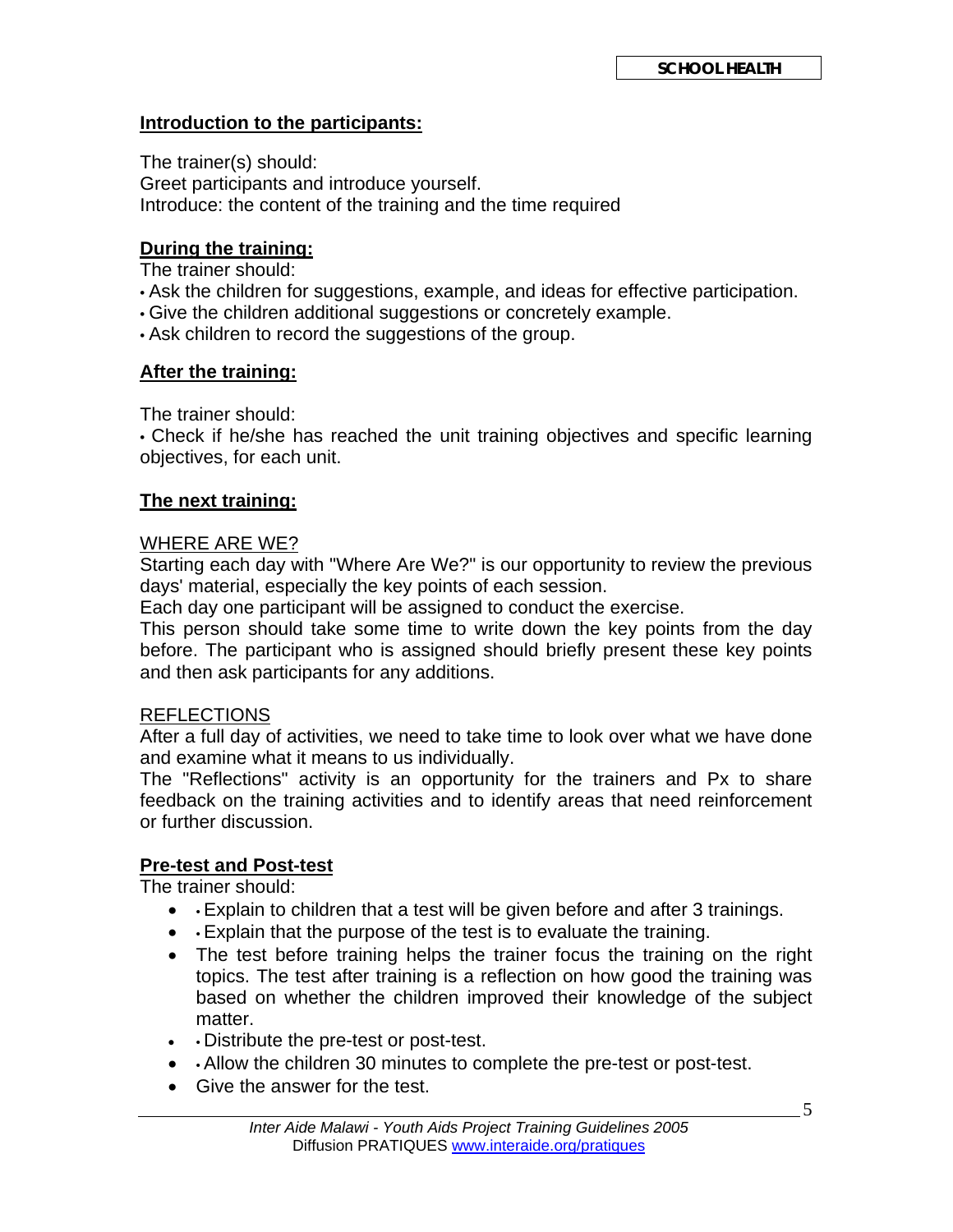## *TABLE OF CONTENTS*

#### **FIRST YEAR**

#### **KNOWLEDGE TOPICS**

1.1. HIV/AIDS + AIDS in Malawi

- 1.2. STIs
- 1.3. Adolescent Development & "Am I at risk?"
- [1](#page-5-0).4. VCT<sup>1</sup> care  $\&$  support

## **LIFE SKILLS TOPICS**

- 1.5. Communication
- 1.6 Decision making
- 1.7 Self Esteem
- 1.8. Drama creation

## **SECOND YEAR**

### **KNOWLEDGE TOPICS**

- 2.1. Sexuality and early pregnancy
- 2.2. Family planning and condom use
- 2.3. Drug abuse
- 2.4. Human Right, sex abuse and rape

### **LIFE SKILLS TOPICS**

- 2.5. Negotiation
- 2.6. Sarah
- 2.7. Bridge model
- 2.8. Drama creation

<span id="page-5-0"></span> 1 Voluntary Counselling and Testing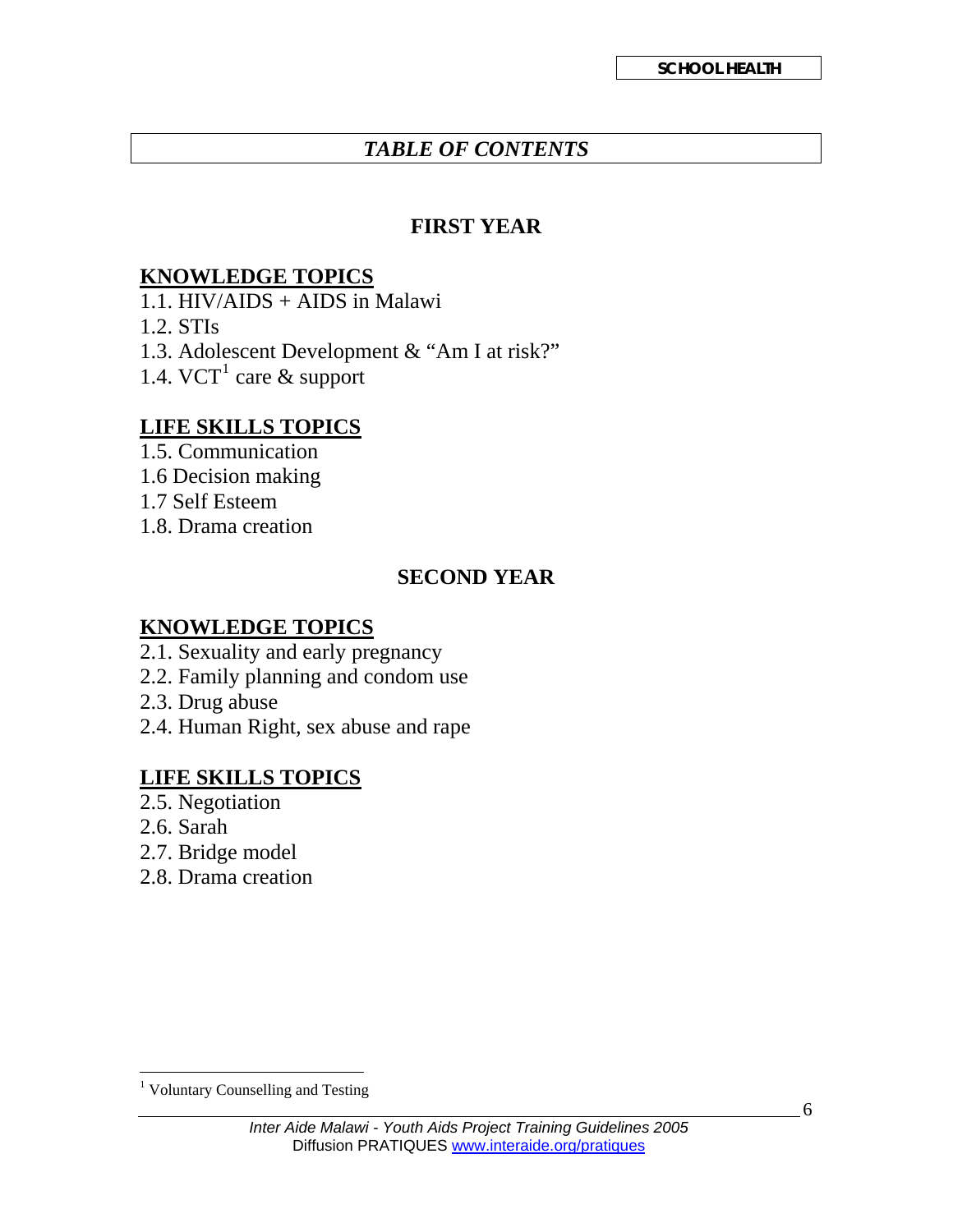## FIRST YEAR

## **KNOWLEDGE TOPICS**

1.1. HIV/AIDS + AIDS in Malawi 1.2. STIs 1.3. Adolescent Development and "Am I at risk" 1.4. VCT care & support

#### **LIFE SKILLS TOPICS**

1.5. Communication 1.6. Decision making 1.7. Self Esteem 1.8. Drama creation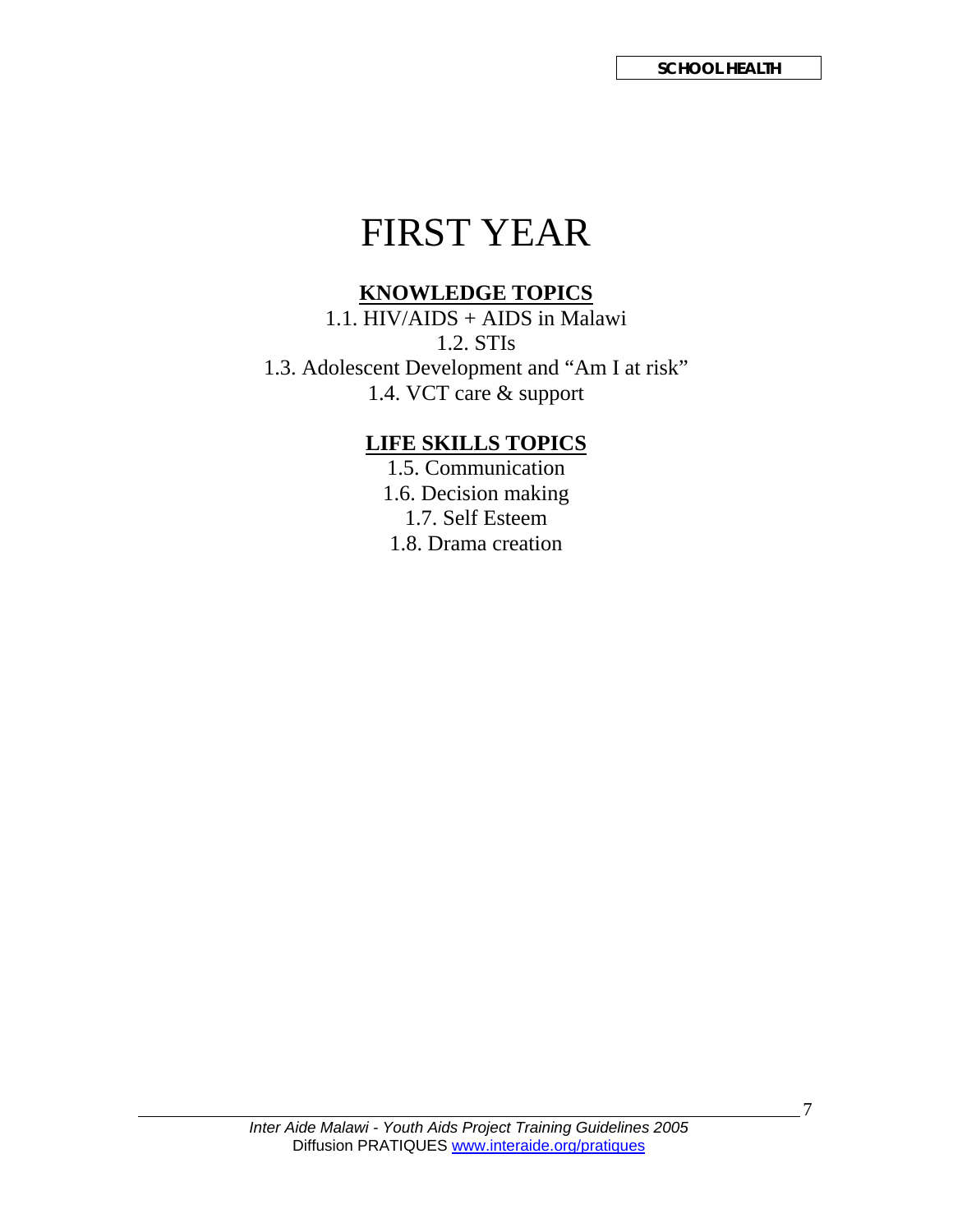## **1.1. HIV/AIDS, AIDS in Malawi**

#### **RATIONALE FOR HIV/AIDS EDUCATION IN SCHOOLS**

#### **INTRODUCTION**

Malawi like most countries in the world is grappling with the HIV/AIDS pandemic and STIS, drug and substance use and moral decadence. The school curriculum has been modified to accommodate HIV/AIDS education. AIDS education has been introduced in primary and secondary schools as an intervention measure whose purpose is to raise awareness of the AIDS pandemic amongst the youth. AIDS education intervention programs have included the incorporation of AIDS prevention messages into some academic carrier subjects like health science and introduction of extra curricula clubs handling AIDS prevention mostly through the peer education method like health clubs and girls groups in most of the schools.

Inter Aide a non governmental organization is complementing government efforts by undertaking AIDS awareness programs in schools. It is indeed imperative that teachers and health surveillance assistants are empowered with the necessary information and skills to recognize and undertake their major roles as information providers to pupils and out of schools youth on HIV/AIDS and act as role models of good behaviour. Therefore the guidelines have been drafted to assist to deliver accurate information.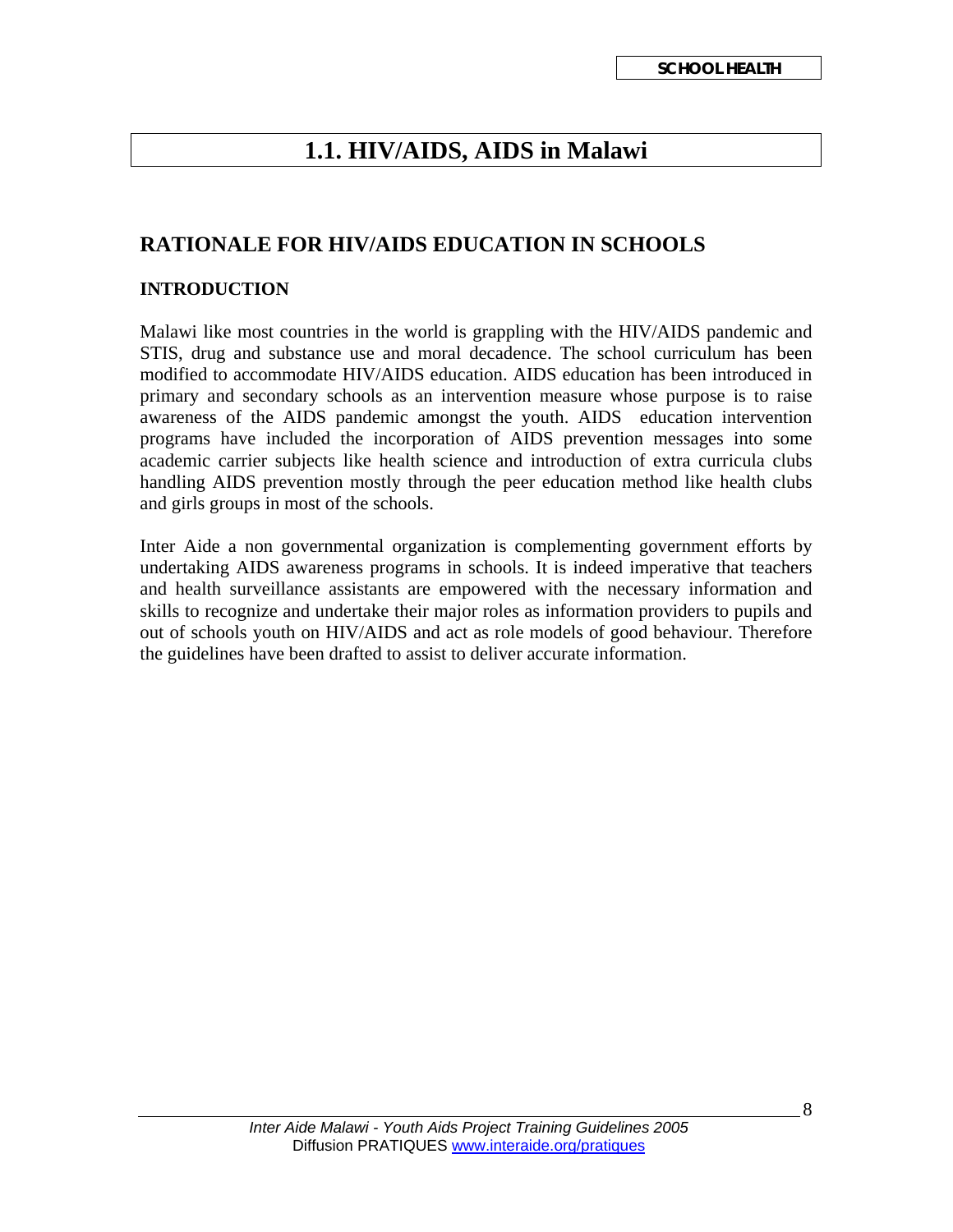## **HIV/AIDS, AIDS in Malawi**

#### **SESSION OBJECTIVES (13:00-13:10)**

This session will enable participants to:

- $\checkmark$  Define the terms HIV and AIDS
- $\checkmark$  Explain the relationship and the difference between HIV/AIDS and STIS
- $\checkmark$  Explain current information on HIV/AIDS in Malawi
- $\checkmark$  Explain how HIV is transmitted
- $\checkmark$  List down some of the conceptions about HIV/AIDS
- $\checkmark$  Explain factors that are fuelling the pandemic
- $\checkmark$  Describe stages for HIV infection
- $\checkmark$  Describe the major and minor signs of AIDS
- $\checkmark$  Explain how HIV/AIDS can be prevented

#### **MATERIALS NEEDED**

- $\checkmark$  Flip charts or board
- $\checkmark$  Condoms
- $\checkmark$  Markers or chalk
- $\checkmark$  Papers of handshake game

#### **CONTENT**

#### **ACTIVITY 1: DEFINITION (13:10-13:15)**

The facilitator should ask the participants to brainstorm the meaning of HIV and AIDS and thereafter should summarise by giving the following responses.

#### **DEFINITIONS**

HIV is a virus that destroys the immune system of a person and causes AIDS. HIV weakens the immune system by entering and destroying white blood cells. As increasingly white blood cells are killed the body becomes less and less able to fight off many different infections.

- H Human
- I Immuno deficiency
- V Virus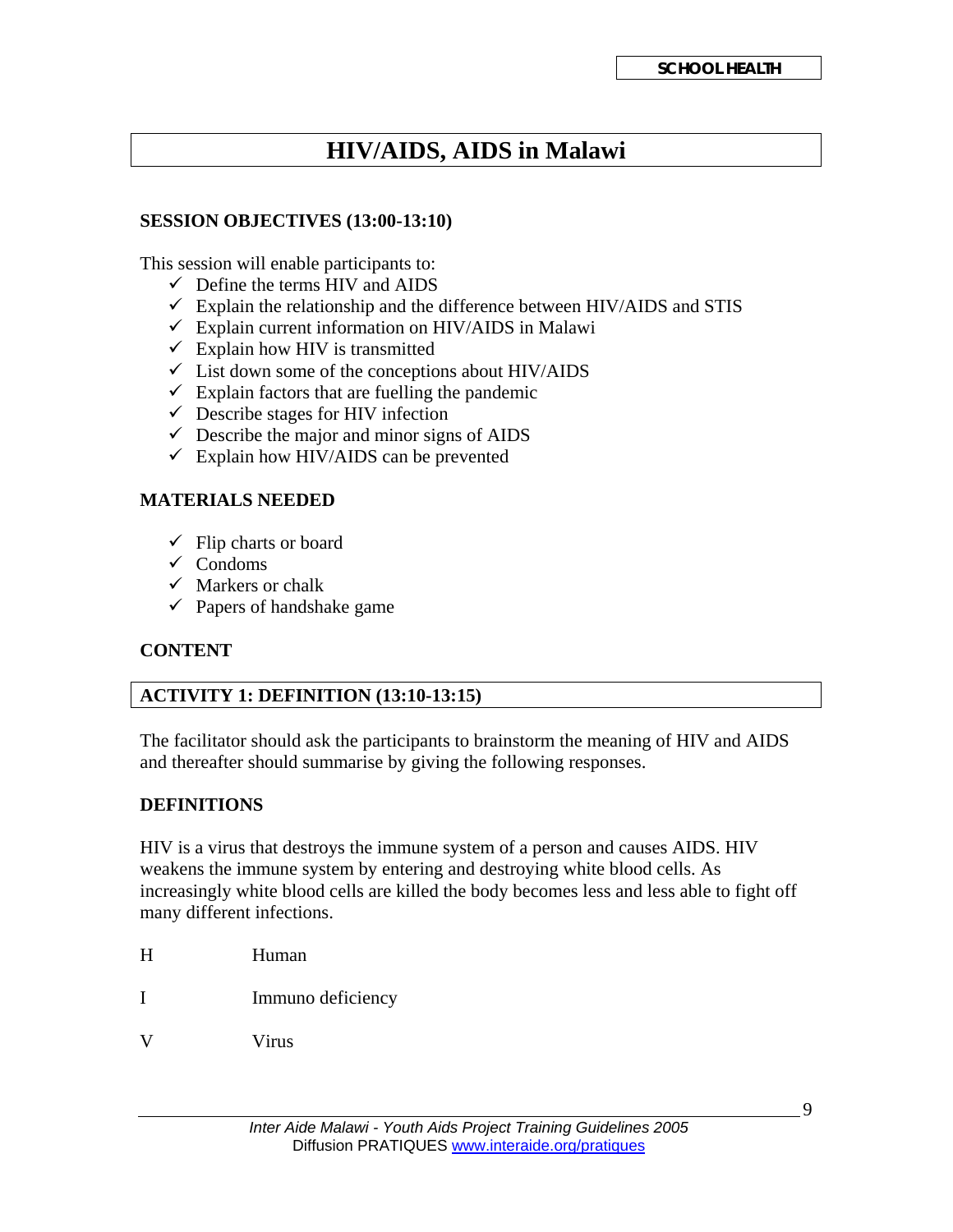AIDS is a combination of illnesses that result from specific weaknesses of the immune system. The immune system defends the body against infection and diseases. The immune deficiency is caused by infections with a virus.

| <b>ACQUIRED</b>   | Become infected                         |
|-------------------|-----------------------------------------|
| <b>IMMUNE</b>     | The immune system                       |
| <b>DEFICIENCY</b> | Weakened by the virus                   |
| <b>SYNDROME</b>   | The illness with a variety of sympotoms |

#### **AIDS IN MALAWI CURRENT DATA (13:15-13:35)**

#### **GENERAL IMFORMATION ON HIV/AIDS**

1981 cases diagnosed in America 1981 Cases reported from USA, Europe and other Countries 1985 First HIV/AIDS case discovered in Malawi Malawi's population is 11 million The estimated HIV/AIDS prevalence among adults 15-49 is 14.4% One out of ten Malawians is infected One out of six adults is infected Life expectency has decreased from 45 yrs (1995) to 39.3 yrs (1998) Number of infected adults  $= 760,000 (2003)$ Number of infected children  $0-14 = 70.000(2003)$ Number of infected over  $50 = 60.000$  (2003) Orphans due to HIV/AIDS 380.000 (2003) 267 newly infected occur daily (2001) The death rate per year for adults 15-49 due to  $HIV/ALDS = 70.000 (2003)$ Total HIV positive  $= 900.000(2003)$ Comparatively the HIV prevalence in Malawi is lower than in most countries in Southern (2003) Africa where the HIV prevalence is 20% to 35% (2003) *(Have to be combined with the figures of the youth centres)*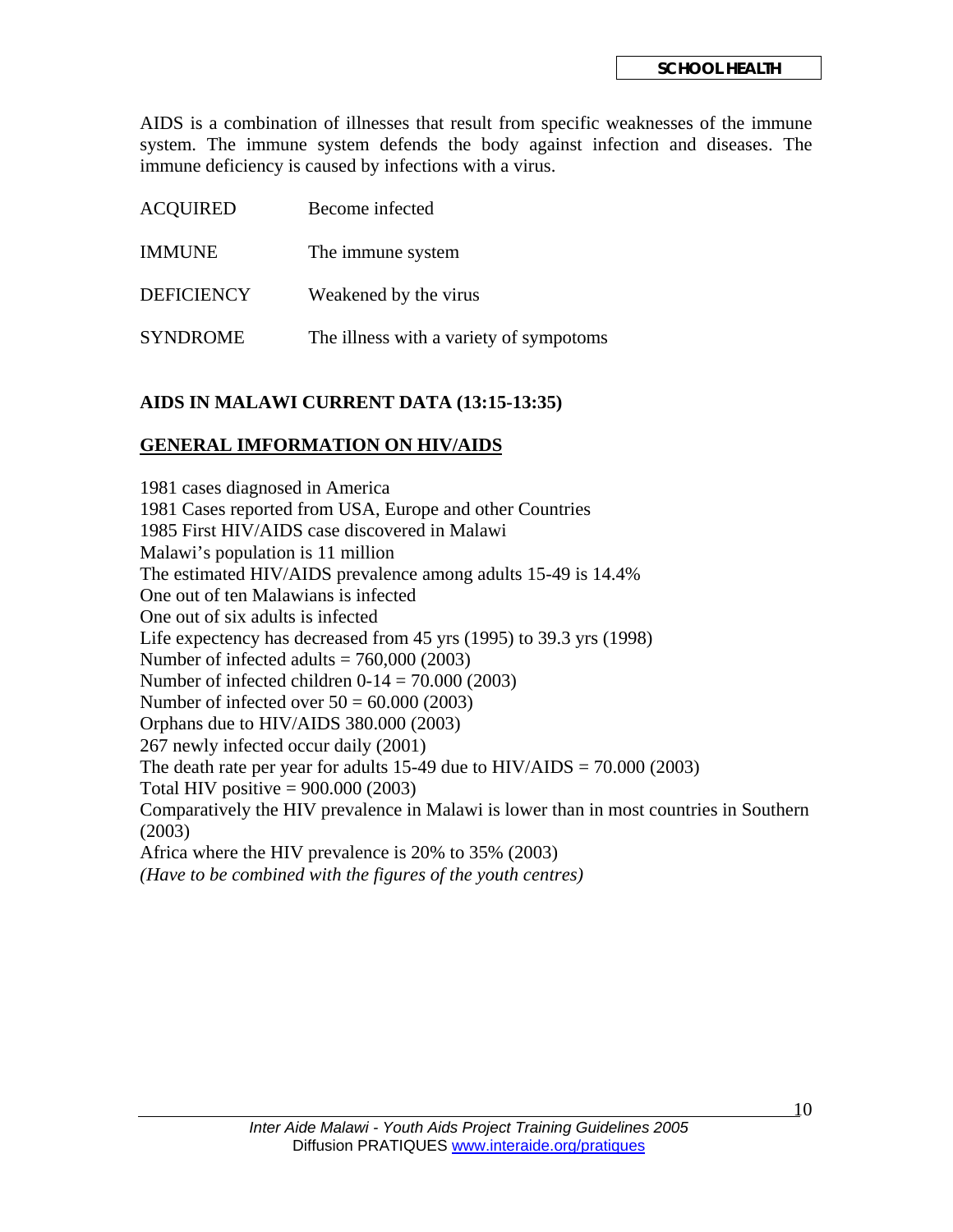#### **ACTIVITY 2: GROUP WORK (13:35-13:50)**

The trainer should divide the participants into three groups and they should be assigned to answer the following questions. Each group should answer two questions. GROUP 1

- 1. Explain how HIV/AIDS is transmitted
- 2. Explain the factors that are fuelling the pandemic

#### GROUP 2

- 1. Describe the stages for HIV infection
- 2. Describe minor and major signs of AIDS

#### GROUP 3

- 1. List down some of the misconceptions on HIV/AIDS
- 2. Explain the relationship and the difference between HIV/AIDS and STIs

#### **ENERGISER (13:50-14:00)**

The facilitator should do something to entertain the participants before going into plenary sessions.

#### **PLENNARY SESSIONS (14:00-14:30)**

The facilitator should lead the participants in a plenary session and thereafter summarise by giving the following possible answers:

#### **Q1. MODE OF TRANSMISSION**

- $\checkmark$  Having unprotected sexual intercourse with an infected partner
- $\checkmark$  By an infected mother to her unborn baby during delivery or child when breastfeeding
- $\checkmark$  By transfusion of infected blood, or by infected blood or needles or syringes

#### **Q2 FACTORS THAT ARE FUELLING THE SPREAD OF THE PANDEMIC**

- $\triangleright$  Cultural practices i.e. wife inheritance, fisi, traditional dances at night and kulowa kufa (cleansing rituals)
- $\triangleright$  Initiation ceremonies some young people undergo procedures with unsterile equipment and environment leading to infections. Others are told to go and have sexual intercourse since they are grown up
- $\triangleright$  Poverty or economic status of women
- $\triangleright$  Behavioural practices i.e. peer pressure, drug and alcohol abuse
- $\triangleright$  Lack of knowledge and skills
- $\triangleright$  Gender inequalities or gender roles that do not permit women to participate in sexual or reproductive decisions
- $\triangleright$  Physiology of women that make them more vulnerable to HIV/AIDS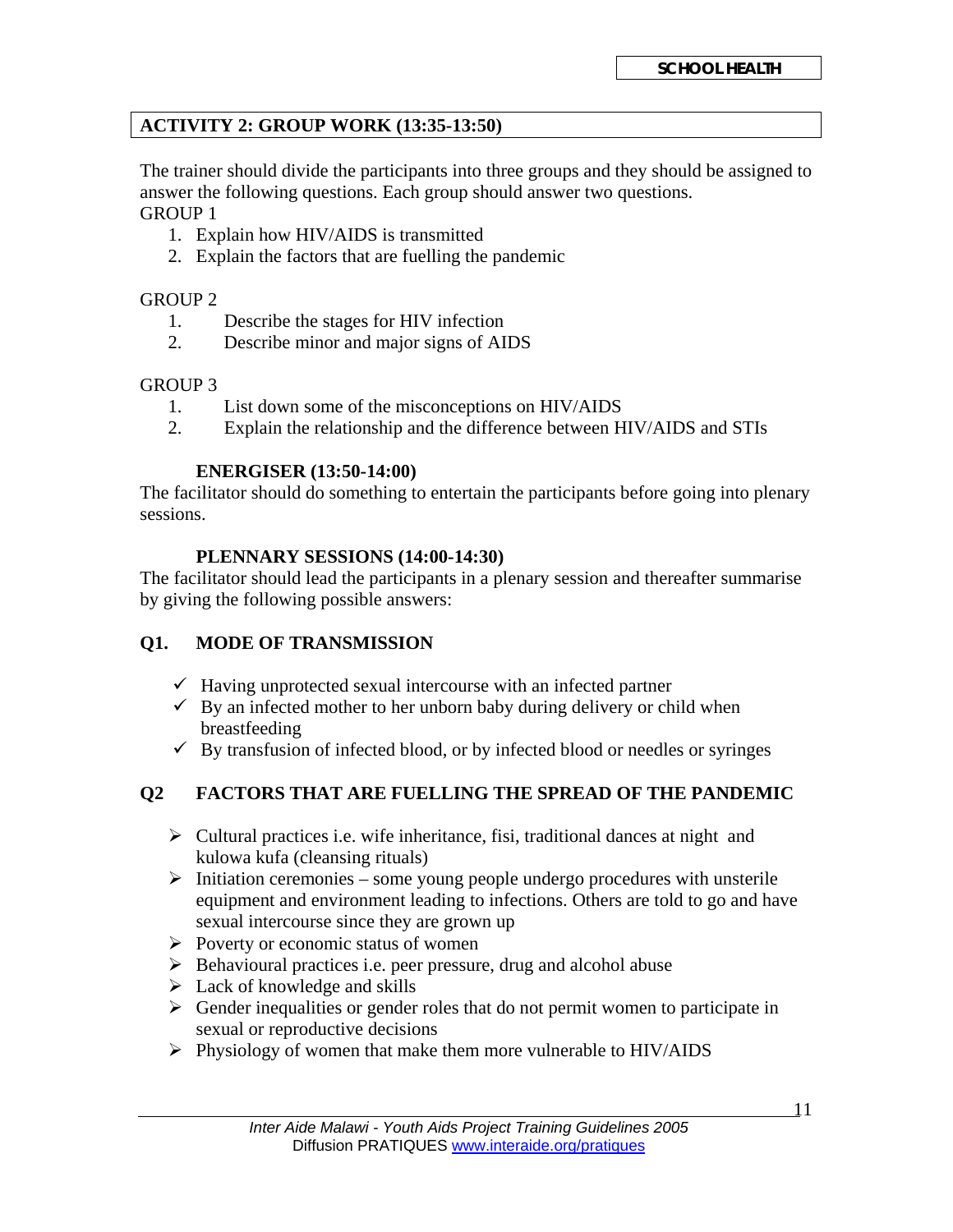- $\triangleright$  Lack of access to preventive services i.e. condoms, VCT<sup>[2](#page-11-0)</sup>
- $\triangleright$  Low risk perception

#### **Q3 STAGES OF HIV/AIDS I`NFECTION**

- $\triangle$  Transmission stage HIV enters the blood stream
- $\triangleleft$  Reproduction stage 12 weeks
- $\triangle$  Asymptomatic stage 2 12 years
- $\div$  Symptomatic stage 6 months to 2 years
- Full blown AIDS
- Advanced HIV stage
- Death

#### **Q4 MAJOR SIGNS**

- Weight loss greater than 10% of the body weight
- Fever for longer than one month
- Diarrhoea for longer than one month

#### **Q4.1. SPECIFIC INFECTION**

- Karposis Sarcoma
- …

#### **Q5 MISCONCEPTIONS**

- You can't contract HIV if you have sex with a disabled person
- Some herbalists have a cure for AIDS
- You can't get HIV by sharing food with one infected with HIV
- \* You can't contract HIV if you have sex once
- ❖ HIV affects sinners

#### **Q6 THE RELATIONSHIP BETWEEN HIV/AIDS AND STIs**

- Mode of transmission is through unprotected sexual intercourse
- $\cdot \cdot$  If we have an increased number of STIs then we have a high number of HIV/AIDS cases as well
- STIS and HIV/AIDS can be prevented

#### DIFFERENCE BETWEEN HIV/AIDS and STIs

STIs have a cure while AIDS does not have a cure.

<span id="page-11-0"></span> 2 Voluntary Counselling and Testing (for HIV/AIDS test)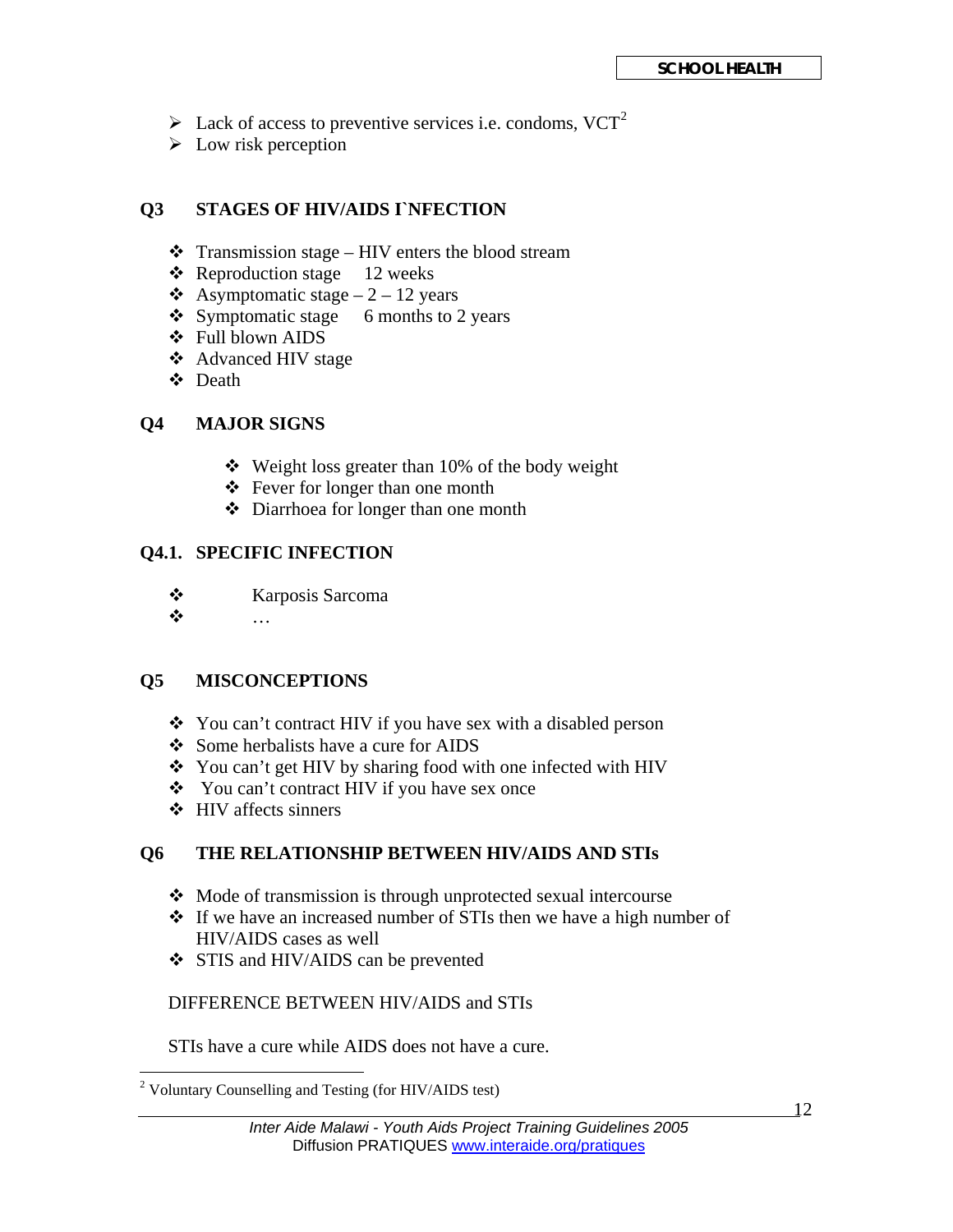#### **ACTIVITY 3: HANDSHAKE GAME (14:30-14:45)**

#### **PURPOSE**

To increase awareness of how quickly HIV can be spread and how it can be prevented. It also analyses the risk you take whenever you decide to have sex without having enough information about whether your partner is HIV negative or not.

#### **MATERIALS**

- $\triangle$  One card should be marked with an X
- Two cards marked with C
- One card marked 'DO NOT PARTICIPATE'

#### **ACTIVITY 4: PREVENTIVE MEASURES AND IMPACT OF HIV/AIDS (14:35- 15:00)**

To further support the need for behaviour change, the facilitator should brainstorm with the participants the impact of HIV/AIDS at different levels. Thereafter he should give the following answers:

- $\triangleleft$  Low productivity in agriculture, education and health sector since skilled people are dying/Reduced productivity at all levels
- Increased morbidity
- ❖ Increased mortality
- Increased number of orphans
- Reduction of life expectancy
- $\triangle$  Increased number of child headed households
- Loss of income
- Development of projects is affected since a lot of people take care of patients
- Change in life style due to death of parents or guardians including prostitution, living in the streets...

#### **COMMENTS AND SUMMARY**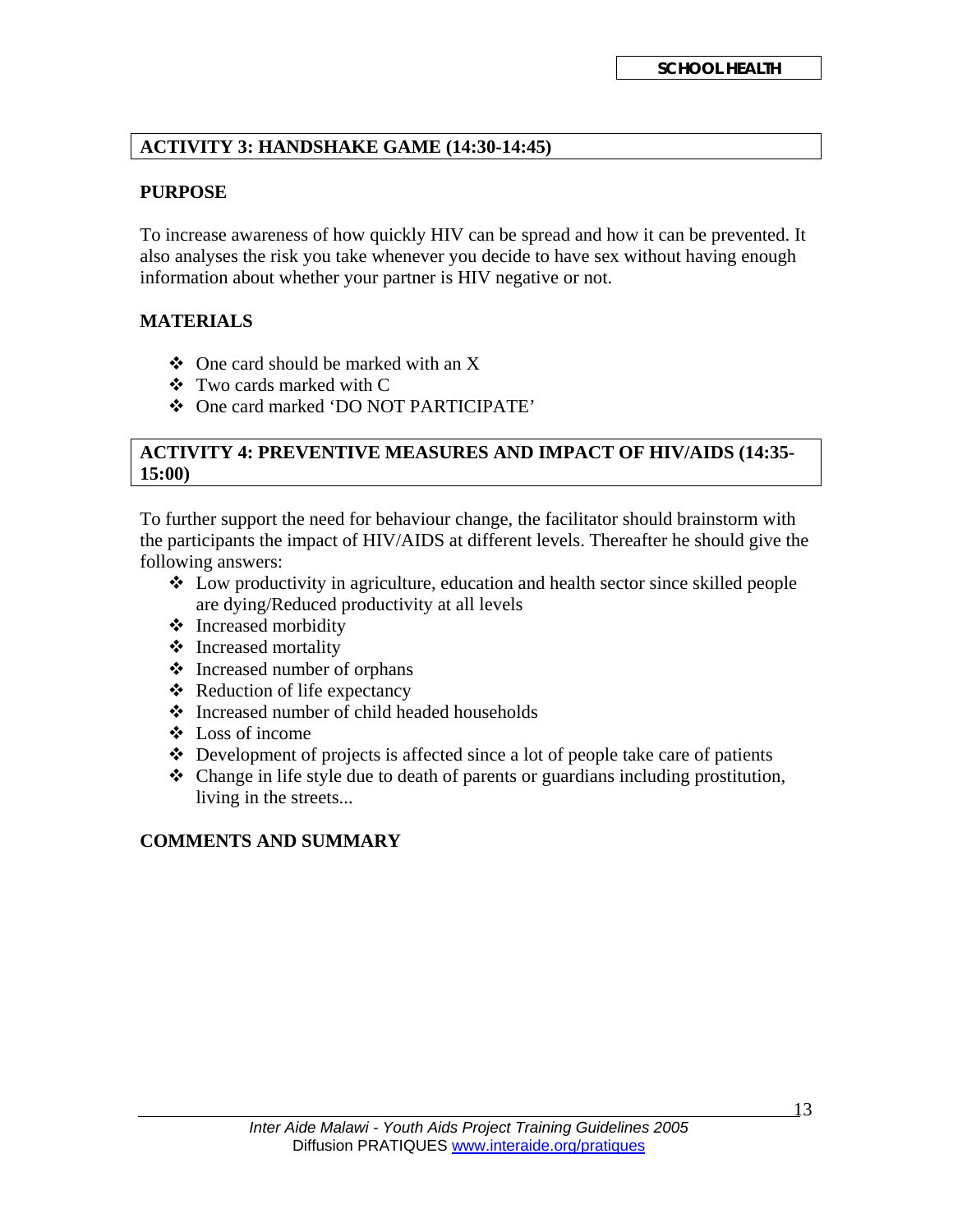## **1.2. SEXUALLY TRANSMITTED INFECTIONS (STIs)**

#### **GOAL** (13:00-13:10)

The purpose of the session is to equip young people with information about sexually transmitted infections and encourage them to delay the onset of sexual activity and enable them to resist peer pressure and partner pressure.

This session will enable participants to:

- $\checkmark$  Mention examples of common sexually transmitted infections in Malawi
- $\checkmark$  Understand how sexually transmitted infections are spread
- $\checkmark$  Describe risky behaviours that contribute to the spread of the diseases
- $\checkmark$  Explain the effects or dangers of sexually transmitted infections
- $\checkmark$  Explain how to protect oneself from sexually transmitted infections
- $\checkmark$  Practice skills needed to avoid sexual risk taking

#### **MATERIALS NEEDED**

Flipcharts, markers, condoms, chalk and chalk board

#### **INTRODUCTION**

The facilitator should brainstorm with the participants in the meaning of the definition of STIs (or STDs : sexually transmitted diseases). Thereafter he should explain that STI means sexually transmitted infections. He should further ask the participants to give examples of common sexually transmitted infections which include the following: HIV/AIDS, Gonorrhoea, Syphillis, Chancroid, bubos

The facilitator should stress that STIs are a global issue. Infections such as HIV/AIDS, gonorrhoea and syphilis are mostly widely known. The advert of HIV has increased the importance of STIs still further.

#### **ACTIVITY 1: GROUP WORK (13:10-13:30)**

Divide the participants into three groups and each group should answer two questions GR 1

1. Please explain how STIs are transmitted from one person to another

2. Mention risky behaviours which are contributing to the spread of the infections GR 2

- 3. Explain the signs and symptoms of sexually transmitted infections
- 4. Explain the link between STIs and HIV/AIDS

GR<sub>3</sub>

5. Explain the dangers of sexually transmitted infections

6. Explain preventive measures to protect oneself from sexually transmitted infections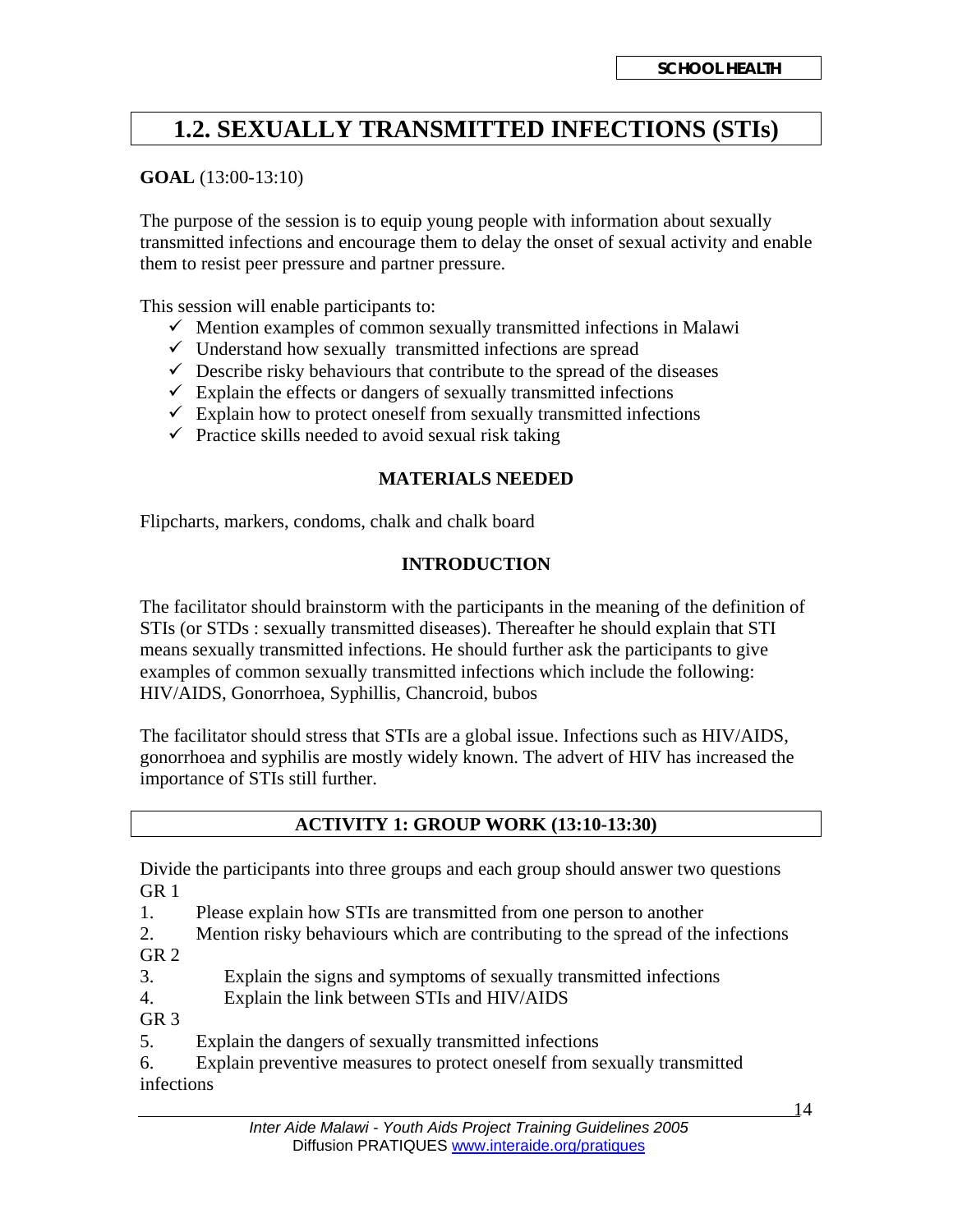#### **PLENNARY SESSIONS (13:30-14:00)**

#### **SUGGESTED ANSWERS TO THE QUESTIONS**

#### **1. MODES OF TRANSMISSION**

1. The infection is acquired through three modes but the main way of transmission is through unprotected sexual intercourse with an infected person. Other modes are : from mother to child in the womb through the placenta, during delivery when the baby and the infected blood comes into contact and during breast feeding and lastly direct blood transfusion of untested blood or sharing needles

#### **2. RISKY BEHAVIOURS**

- $\triangleleft$  Having multiple sexual partners
- Harmful traditional practices i.e. wife inheritance, Fisi, kulowa kufa
- Unprotected sex

#### **3. SIGNS AND SYMPTOMS**

The following are the common signs and symptoms of STIs in both men and women.

- $\triangleright$  Sores on the genitals
- $\triangleright$  Urethral discharge and burning when passing urine (Gonorrhoea)
- $\triangleright$  Vaginal itching or itchness of the penis
- $\triangleright$  Painless sores on penis or vagina (syphilis).
- $\triangleright$  Swelling and pain around groin area like boils (bubos)
- $\triangleright$  Vaginal discharge
- $\triangleright$  Non itching rash on body (syphilis)
- $\triangleright$  Hair loss, fever or chills (syphilis)
- $\triangleright$  Yellow-green discharge or white discharge form the penis or vagina (Gon
- $\triangleright$  Possible swelling in the area of the testicles

#### **4. THE LINK BETWEEN STIs AND HIV/AIDS**

The link is that the mode of transmission is through unprotected sex.

 There is an increased acceleration in the progression of HIV infection in The presence of other STIs

#### **5. EFFECTS OF STIs**

Death

- Causes infertility
- Indirectly STIs kill through spontaneous abortions, ectopic pregnancy and cervical cancer

Social consequence like divorce when a wife is infertile

- High chances of contracting HIV if you have STI
- Eye infections or blindness amongst infants

#### **6. PREVENTIVE MEASURES**

Abstaining from sexual activity Being faithful to one uninfected partner Using condoms correctly and consistently Promoting STIs health seeking behaviour

Rapid and effective treatment of a person with STI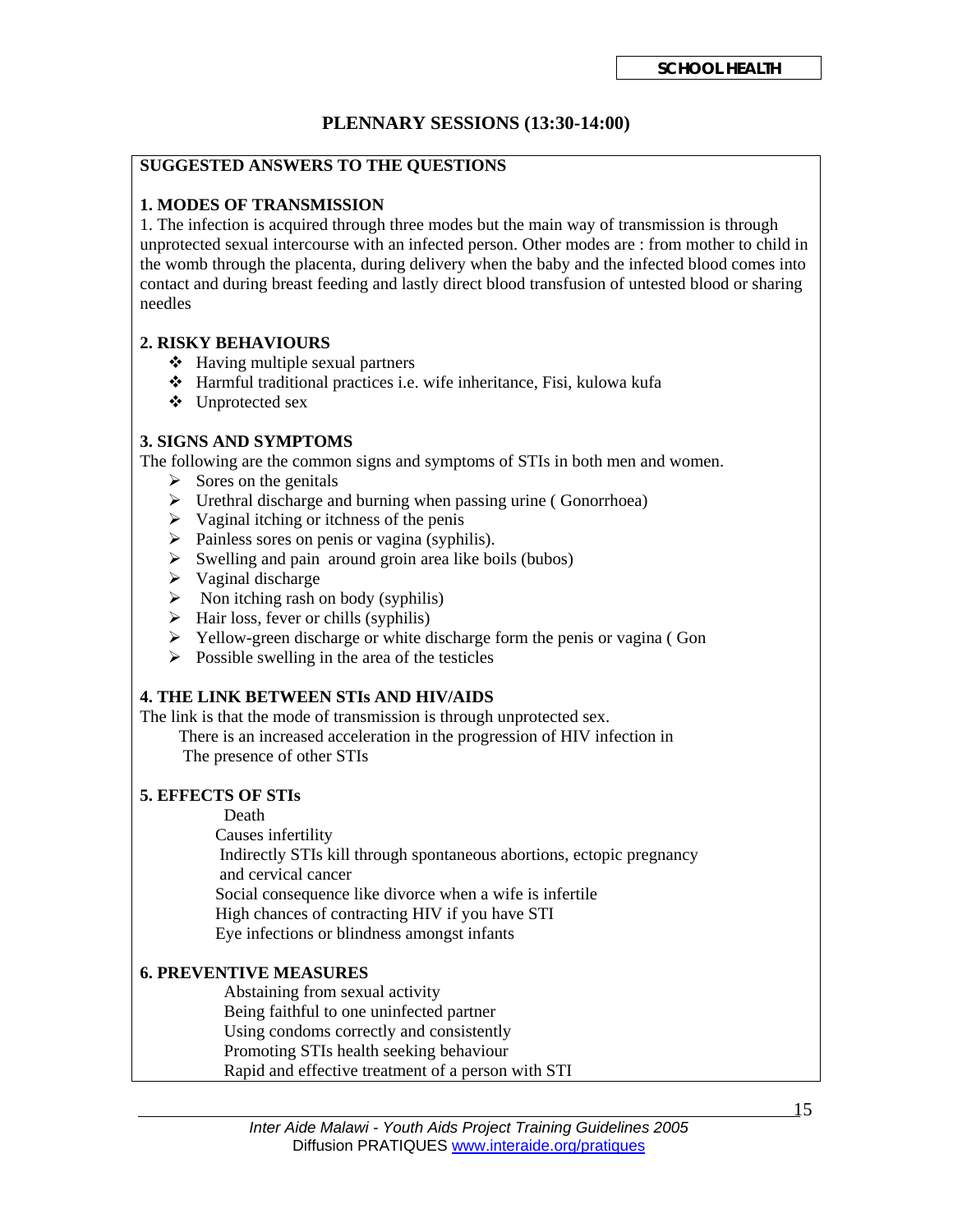#### **ACTIVITY 2: DEBATE (14:00-14:45)**

#### **Time: 30 Minutes**

Divide the participants into two groups to answers the following questions and award marks to each group for a correct answer

#### **STI FACTS TRUE OR FALSE BUT SHOULD EXPLAIN**

**1.** A person can always tell if she or he has an STI

FALSE: People can and do have STIs without having any symptoms. Women often have STIs without symptoms because their reproductive organs are internal

**2.** Condoms are the most effective to safeguard against the spread of STIs FALSE: Abstinence is the best way.

**3.** Using condoms will help prevent the spread of STIs

TRUE: Condoms can help prevent the spread of STIs but they must be used correctly and consistently

**4.** It is possible to contract some STIs from kissing

TRUE: It's rare but possible to be infected by syphilis through kissing if the infected person has small sores in or around the mouth

**5.** The most important thing to do if you suspect that you have been infected by an STDs is to inform your partner

FALSE: The most important thing is to seek immediate medical treatment. Symptoms of an STDs may never appear or may go away after a short time but the infection continues inside the body.

**6.** Only people who have intercourse can contract an STD

FALSE: Infants can contract STDs such as herpes, gonorrhoea and HIV infection during the birth process or during breastfeeding.

**7.** A woman using oral contraceptives should still insist that her casual partner use a condom to protect against STDs

TRUE: Oral contraceptives do not prevent STDs so a condom would be necessary for protection.

**8** You cannot contract an STD by masturbating, or by holding hands, talking, walking or dancing with a partner

TRUE: STIs are only spread by close sexual contact with an infected person. Anyone can be infected by oral, anal or vaginal intercourse with a partner who is infected.

**9.** ARVs can cure AIDS

FALSE: ARVs just prolong the life span but do not cure HIV/AIDS

**10.** STIs can cause infertility among adults and blindness amongst infants

TRUE: STIs if left untreated for a long time can cause devastating effects to the people.

#### **COMMENTS AND SUMMARY**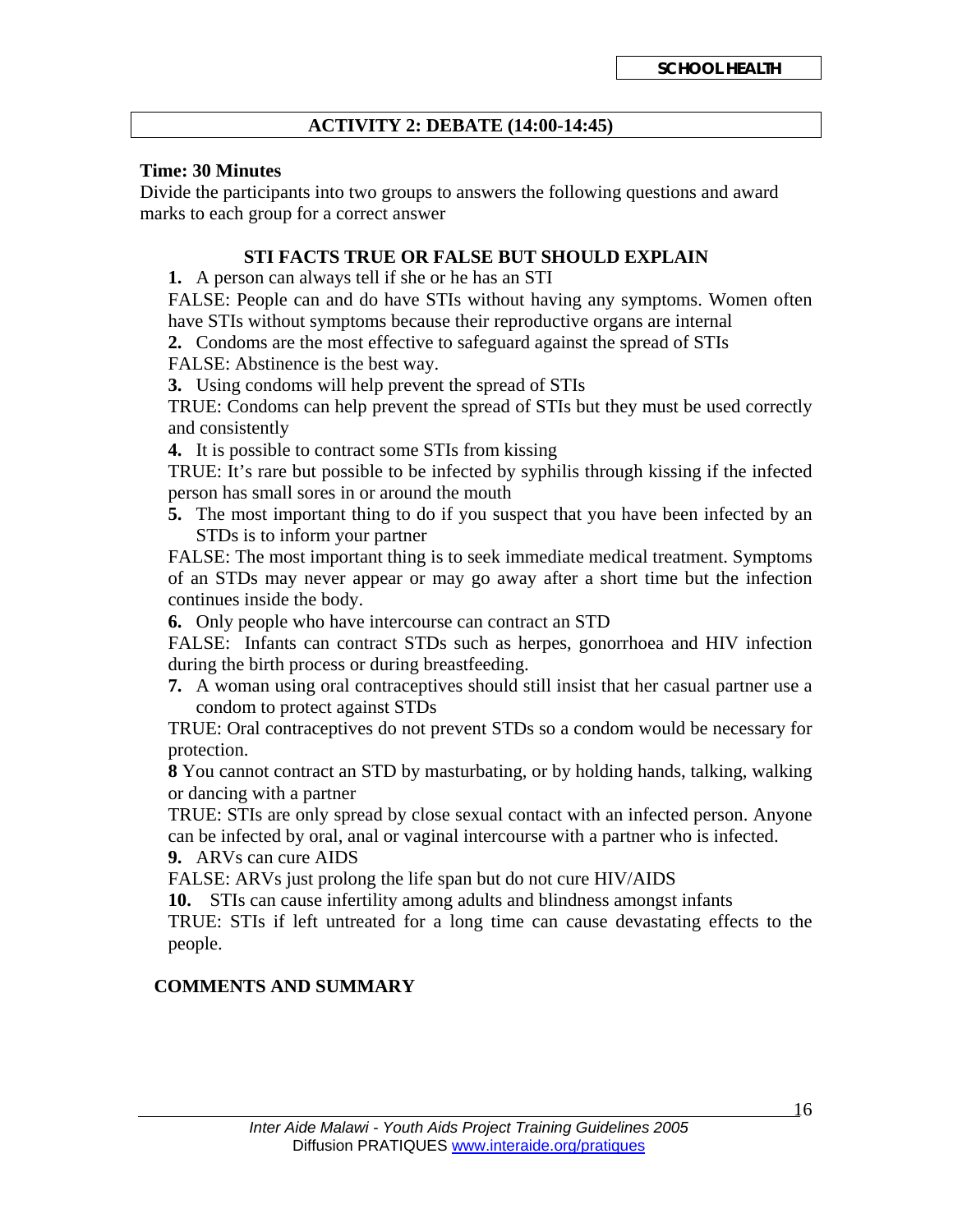## **ADOLESCENT DEVELOPMENT & "AM I AT RISK"**

#### **GOAL (13:00-13:20)**

The purpose of the session is to introduce to the participants the concepts of adolescence, youth and young people and equip them with information concerning physical changes during adolescence, needs of the youth and problems that affect them.

#### **SPECIFIC OBJECTIVES**

The session will enable participants to:

- $\triangleleft$  Define the following terms
	- Adolescent
		- Adolescence
		- Youth
		- Young people
- Describe physical and psychosocial changes in male and female during adolescence
- Discuss needs of the youth
- $\triangle$  Discuss problems that affect the youth and their possible solutions

#### **MATERIALS NEEDED**

Pictures, flipcharts, markers, chalk, chalkboard

#### **CONTENT**

The facilitator should assess participant's knowledge on youth by asking them to brainstorm the definitions of the following terms: Adolescent, Adolescence, Youth and Young people.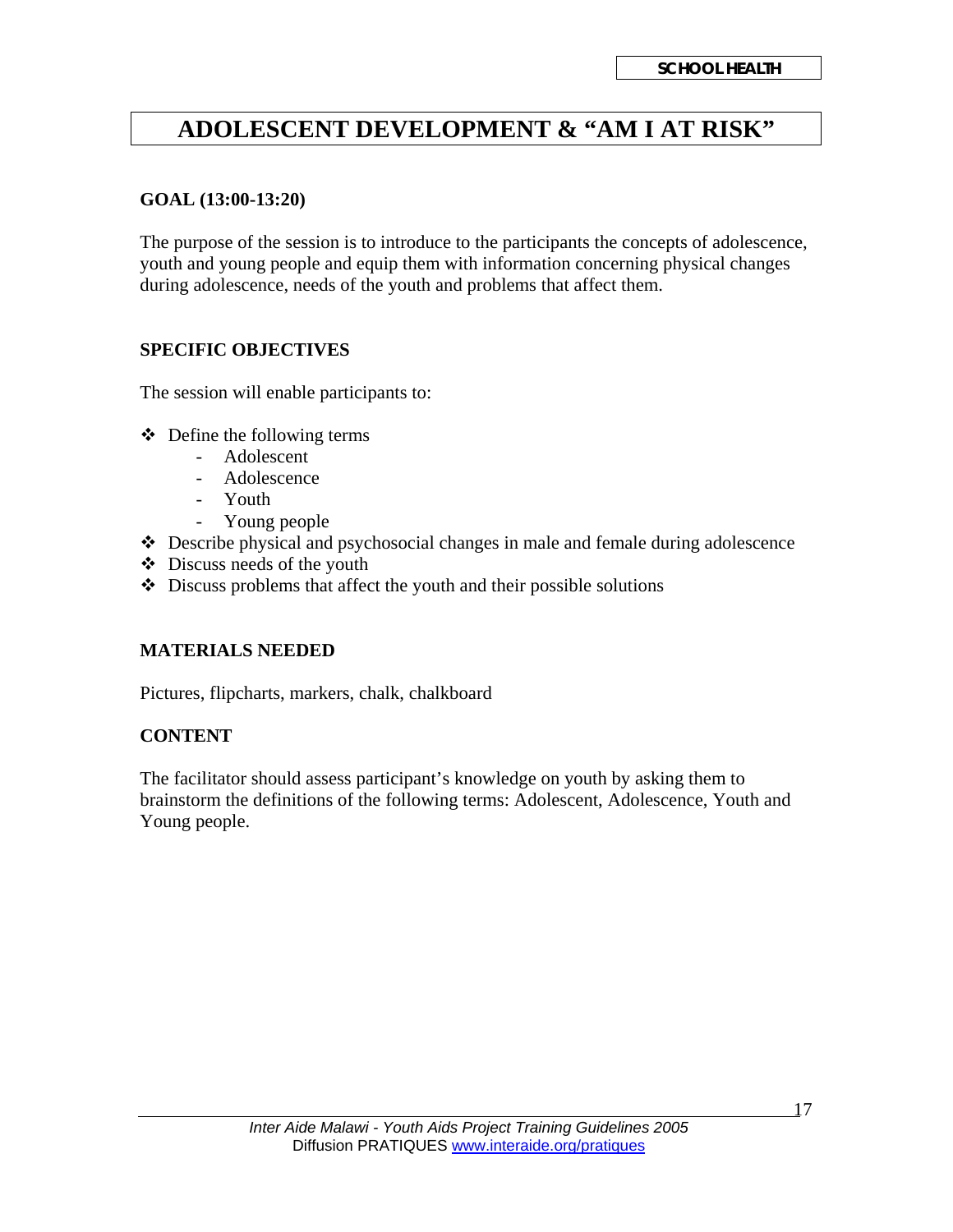#### **ACTIVITY 1: DEFINITION**

After participants have given their answers the facilitator should discuss with the participants using the following definitions:

#### **1.1. ADOLESCENT**

According to the WHO<sup>[3](#page-17-0)</sup> definition an adolescent is any person aged 10-19.

#### **1.2 ADOLESCENCE**

It is the period of transition between childhood and adulthood during which the body develops in size, strength and reproductive capabilities.

#### **1.3 YOUTH**

Any person aged 14- 25 (Malawian National Policy). This encompasses everyone in this age group regardless of marital status, economic status and whether one has children or not.

#### **1.4 YOUNG PEOPLE**

This term encompasses both adolescents and youth that are between 10 -25 years of age

#### **ACTIVITY 2: GROUP WORK (13:20-13:30)**

Divide the participants into three groups and each group should answer one question listed below:

Gr. 1 Write down all the physical and psychosocial changes that take place in boys during adolescence

Gr. 2 Write down all the physical and psychosocial changes that take place in girls

Gr. 3 Discuss the causes of teenage pregnancy and their possible solutions

#### **PLENNARY SESSIONS (13:30-14:00)**

Ask the participants to present what they have discussed in plenary. The facilitator should summarise by adding the following information.

<span id="page-17-0"></span> $\overline{a}$ <sup>3</sup> World Health Organization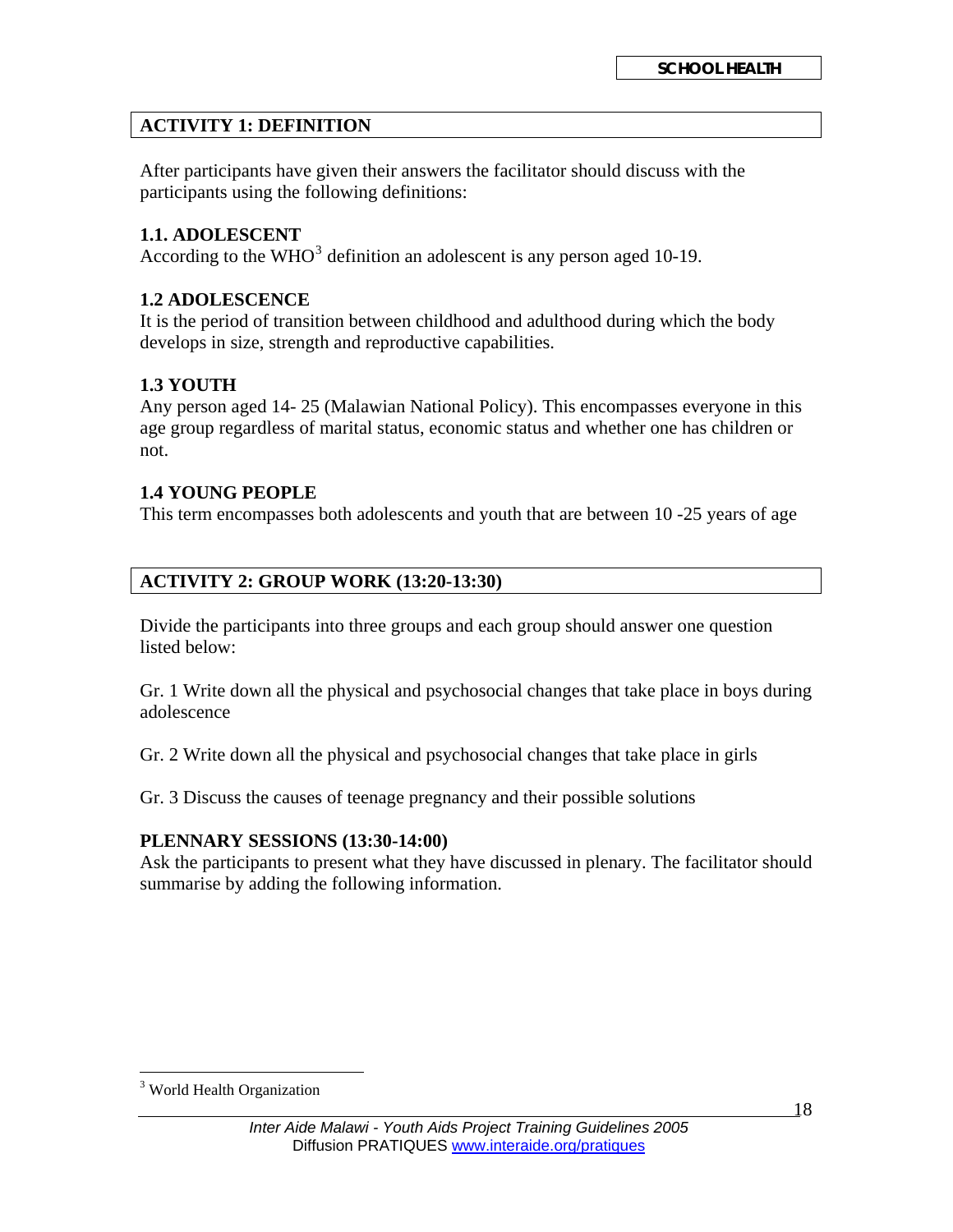#### **PHYSICAL CHANGES THAT OCCUR DURING ADOLESCENCE**  BOYS

- $\triangleright$  Enlargement of the testicules and penis
- $\triangleright$  Growth of underarm, pubic and facial hair
- $\triangleright$  Wet dreams
- $\triangleright$  Gain in muscular strength
- $\triangleright$  Increase in height
- $\triangleright$  Weight gain
- $\triangleright$  Voice change
- $\triangleright$  Skin problems (ACNE) may develop
- $\triangleright$  Body shape takes on the characteristics of an adult

**GIRLS** 

- $\triangleright$  Onset of menstruation
- $\triangleright$  Breast development and growth of underarm and pubic hair
- $\triangleright$  Increase in height
- $\triangleright$  Weight gain
- $\triangleright$  Skin texture changes
- $\triangleright$  Body shape takes on characteristics of an adult
- $\triangleright$  Growth of bony pelvis

#### **PSYCHOSOCIAL CHANGES**

| <b>BOYS</b>                           | <b>GIRLS</b>                                 |
|---------------------------------------|----------------------------------------------|
| Develop interest for the opposite sex | Develop interest for the opposite sex        |
| Experimenting sexual feelings         | Experimenting sexual feelings                |
| Eating habits change (eat more)       | Eating habits change (eating more)           |
| Some have less interest in personal   | Interest in personal hygiene to look         |
| hygiene                               | more attractive                              |
| Increased sexual desires              | Increased sexual desires                     |
| More aggressive and open              | Shyness with opposite sex, very<br>secretive |
| Substance abuse may increases         | Substance abuse may increases                |
| May change friends                    | May change friends                           |
| Look for independence                 | Look for independence                        |
| Self centredness                      | Self centredness                             |
| Rebellious                            | Rebellious                                   |
| Lack of foresight                     | Lack of foresight                            |
| Uncomfortable with own appearance     | Uncomfortable with own appearance            |

The facilitator should discuss with the participants the various issues that arise during adolescence. During this period the youths are really at risk and it is important to target them based on the following: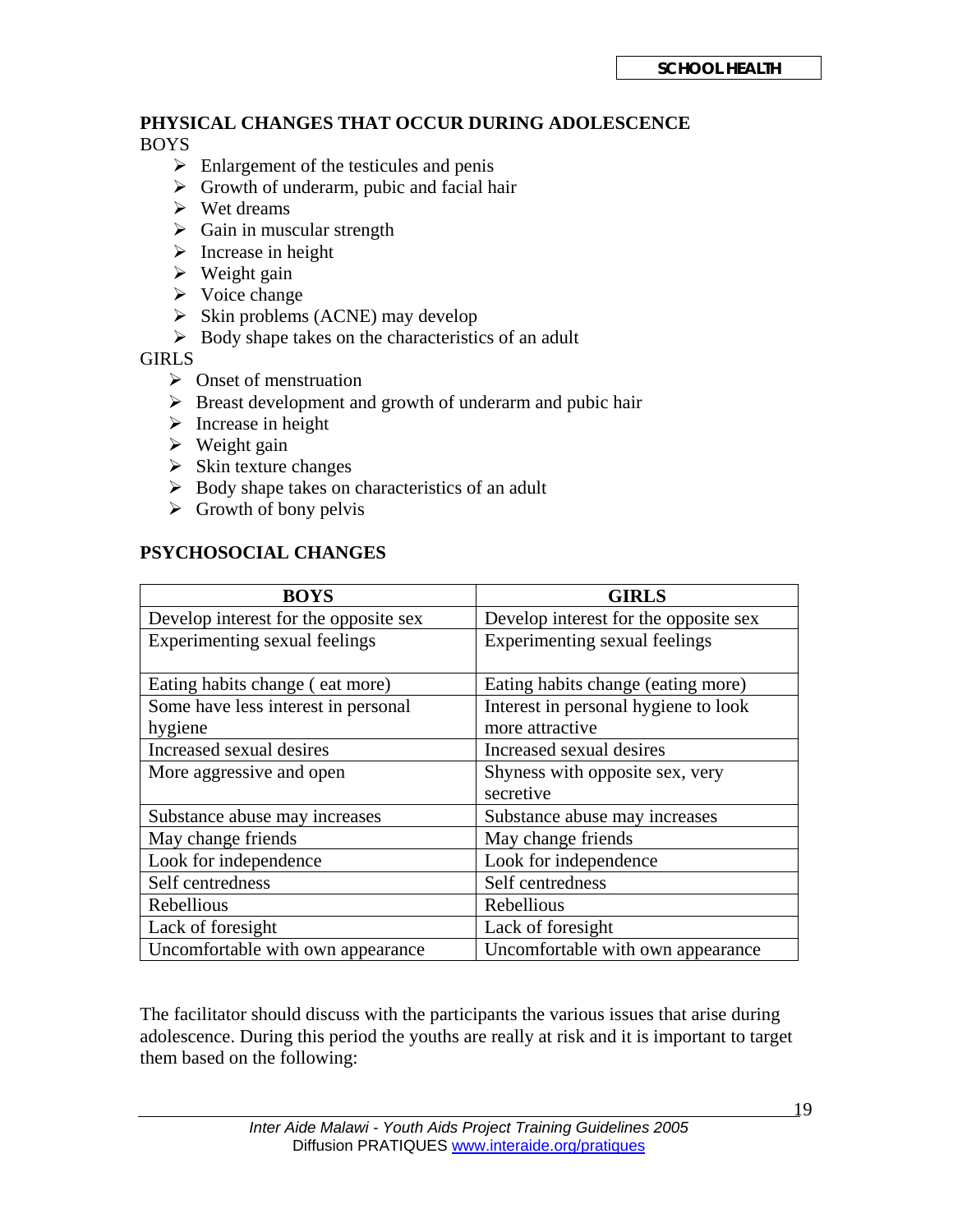- 1. Rapid physical growth and development
- 2. Physical, social and psychological maturity but not all at the same time
- 3. Sexual maturity and the start of sexual activity
- 4. Trying out experiences for the first time
- 5. Frequent lack of knowledge and skills to make healthy choices
- 6. Thinking patterns where immediate needs overshadow long term implications
- 7. The start of behaviours that might become life time habits that may result in diseases years later.

#### **ACTIVITY 3: GROUP WORK (14:00-14:10)**

Divide the participants into two groups and assign each group to answer one question

GR 1 Discuss the needs of the youth GR 2 Discuss problems that affect the youth

#### **PLENNARY SESSION (14:10-14:20)**

Let the participants present in plenary. The facilitator should conclude by saying that youth need empowerment and this can only be achieved by ensuring that the following needs of the youth are met:

- 1. Information, education and communication
- 2. Love need to love and be loved
- 3. Nutrition
- 4. Shelter
- 5. Quality education and training
- 6. Parental care and guidance
- 7. Security
- 8. General counselling
- 9. Recreational facilities
- 10. Sports equipment
- 11. Indoor games
- 12. Health care
- 13. Community based RH services
- 14. Life skills
- 15. Income generating activities
- 16. Employment
- 17. Vocational skills
- 18. Reproductive health needs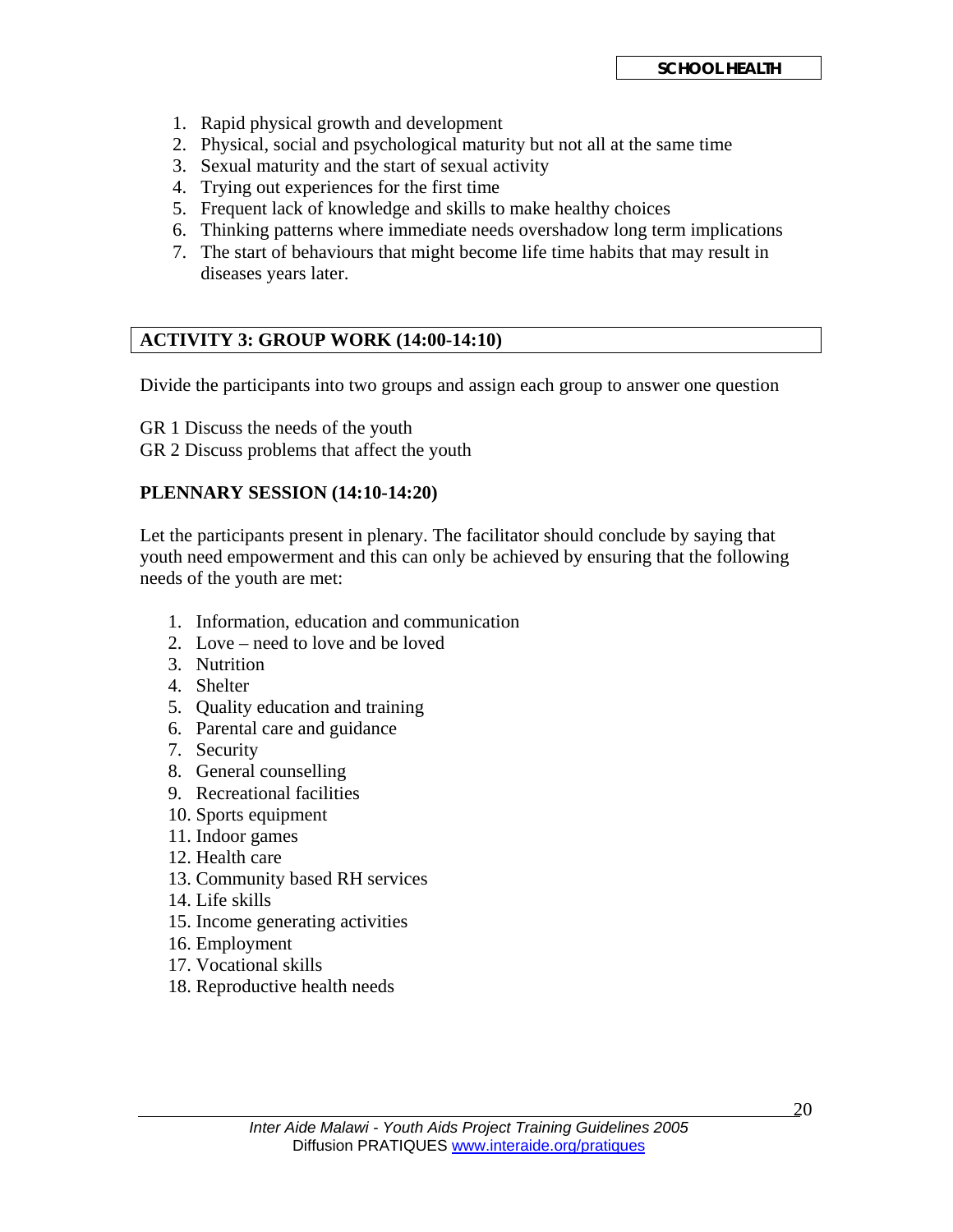#### **PROBLEMS THAT CAN AFFECT YOUNG PEOPLE**

- 1. STIs including HIV/AIDS
- 2. Early and unplanned pregnancies
- 3. Abortions
- 4. Poverty
- 5. Substance use and abuse
- 6. Rape and defilement
- 7. Violence
- 8. Poor quality education
- 9. Lack of parental care and guidance
- 10. Child labour
- 11. Prostitution
- 12. Peer pressure
- 13. Unemployment
- 14. Harmful cultural practices
- 15. Restrictive religious beliefs
- 16. Lack of life skills

#### **SOME OF THE SOLUTIONS TO PROBLEMS FACED BY THE YOUTH**

- 1. Income Generating Activities (IGA)
- 2. Youth Group Anti-Aids clubs
- 3. Recreation facilities
- 4. Life Skills
- 5. Parents should be taught on the dangers of some cultural practices

#### **COMMENTS AND SUMMARY**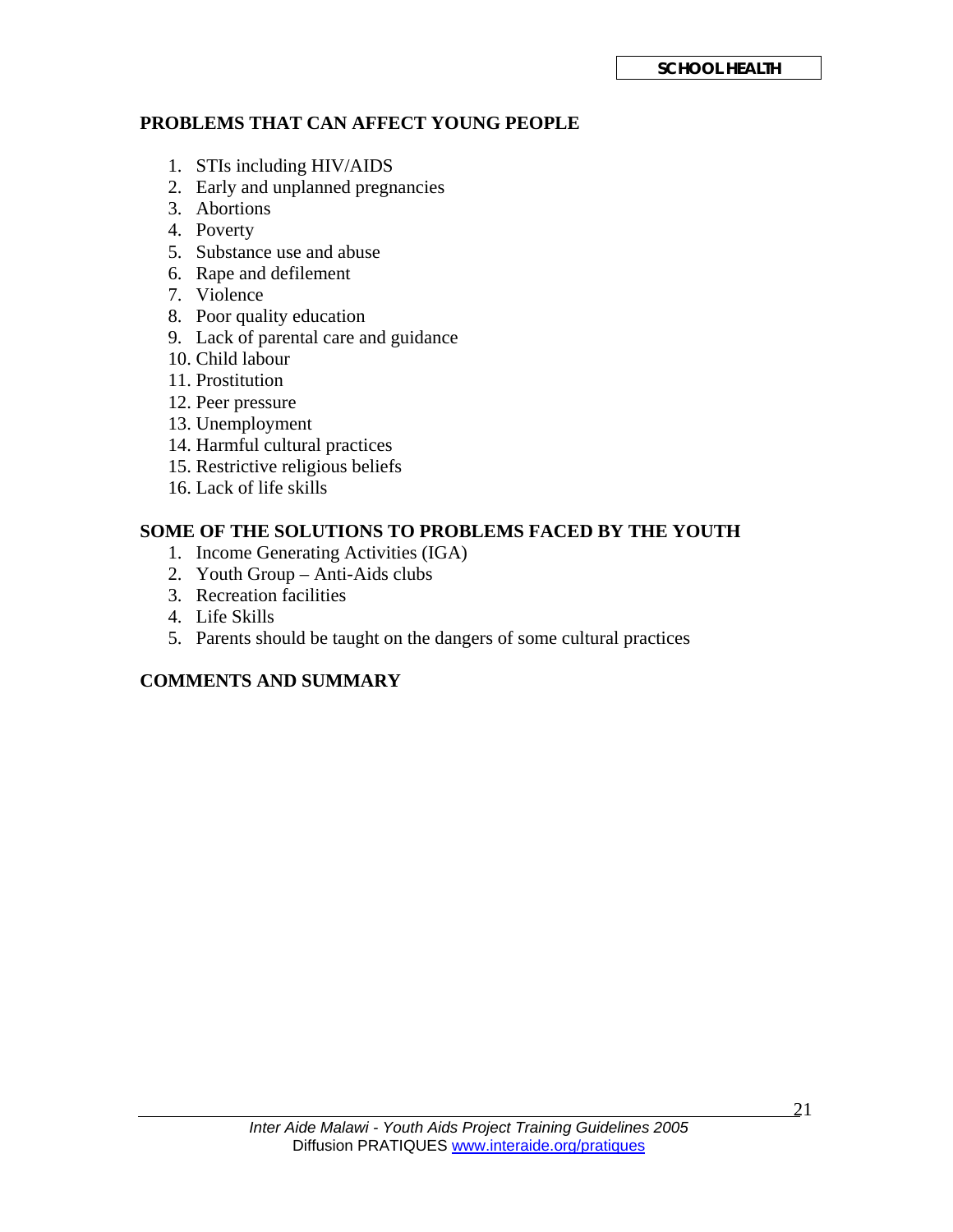## 4-VOLUNTARY COUNSELLING AND TESTING (VCT)

#### **BROAD OBJECTIVES**

To create awareness on VCT and enable the youths to make their own informed decisions to go for VCT at their own will

#### **SPECIFIC OBJECTIVES (13:00-13:15)**

By the end of this session participants should be able to:

- *1. Understand the meaning of VCT*
- *2. Know importance of VCT*
- *3. Know who should go for VCT*
- *4. Mention the kind of assistance one can get from counselling*
- *5. Know where to get VCT services*
- *6. Identify the possible consequences of VCT*
- *7. Importance of support and care*
- *8. Describe some of the misconceptions of VCT support and care*
- *9. Know who should provide and receive support and care*

#### **PRE TEST (13:15-13-35)**

- 1. Define VCT (1)
- 2. Mention 2 reasons to explain the importance of VCT (2)
- 3. When should one go for VCT? (1)
- 4. Name 2 places where one can get VCT services (2)

#### **ACTIVITY 1: DEFINITION (13:35-13:45)**

#### VCT: Voluntary Counselling and Testing

**Voluntary** – *doing something out of your own choice or will without being forced*  **Counselling** – *a sharing relationship or discussion with someone (counsellor) in order to help a person with a problem to make a good decision or find a good solution to the problem.* 

 $\div$  Its helping relationship between two parties, on one hand the counsellor and on the other hand the client with the objective of improving the clients mental state of well-being

**Testing** – *a process of giving blood to be checked for HIV*.

 $\div$  The goal for example of a VCT is to enable clients make a free and informed choice to get their blood tested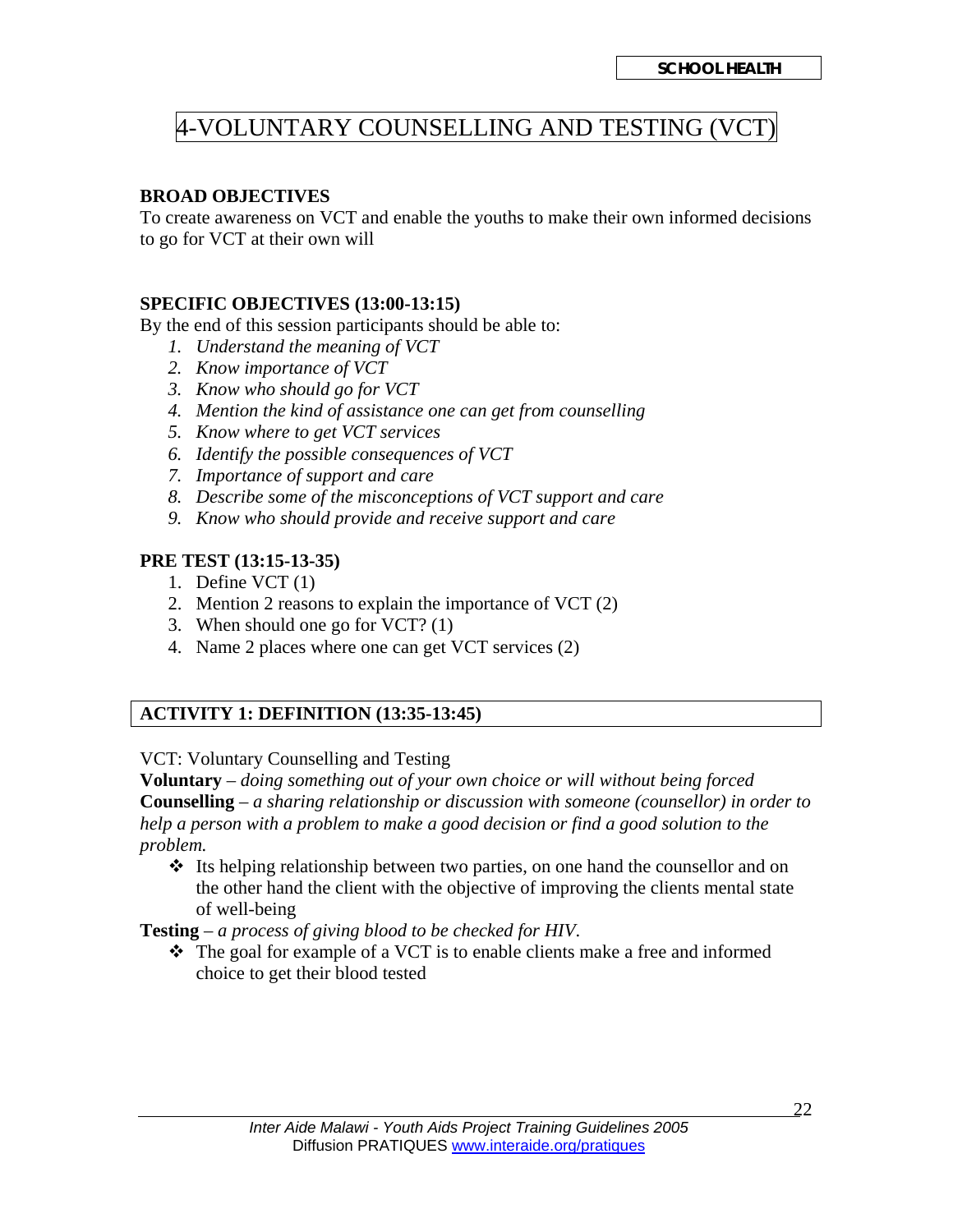#### **ACTIVITY 2: GROUP WORK ON VCT (13:45-14:00)**

Divide the participants into groups to discuss the following questions:

- Q1. Discuss the importance of VCT
- Q2. When should someone go for VCT?
- Q3. What type of assistance can you expect from a counsellor/VCT center?
- Q4. Where to get VCT services
- Q5. Possible consequences of VCT
- Q6. Importance of support and care
- Q7. Describe some of the misconceptions on VCT support and care
- Q8. We should provide and receive support and care

## **PRESENTATION (14:00-14:10)**

#### **SUMMARY (14:10-14:20)**

**ENERGIZER (14:20-14:25)** The facilitator should do something to entertain the participants

#### **DEBATE (14:25-14:40)**

Participants can debate on the following:

- Everyone should get an HIV test whether they like it or not. Discuss.
- Helping each other in caring for the sick is bad because they are not our relatives. Discuss

#### **QUESTIONS AND ANSWERS (14:40-15:10)**

#### **GROUP WORK**

Divide the participants into groups to discuss the following questions

#### **Q1**. **IMPORTANCE OF VCT**

- Knowing sero status
- Planning the future
- Help infected people to live a reasonable and respected life and enable family members to recognize and accept their sero positive status.
- Assist the people at risk against being infected and those infected to be accepted and not infect others.
- Helps to promote self esteem
- Helps people to change their behaviour
- Helps to prevent HIV as can choose what he/she wants to do

#### **Q2. WHEN SHOULD SOMEONE GO FOR VCT**

- Intending to marry
- Individual wishing to enter a new relationship
- Couples planning to have a child
- Pregnant women
- Individuals wishing to access early care and support
- When you want to make plans for the future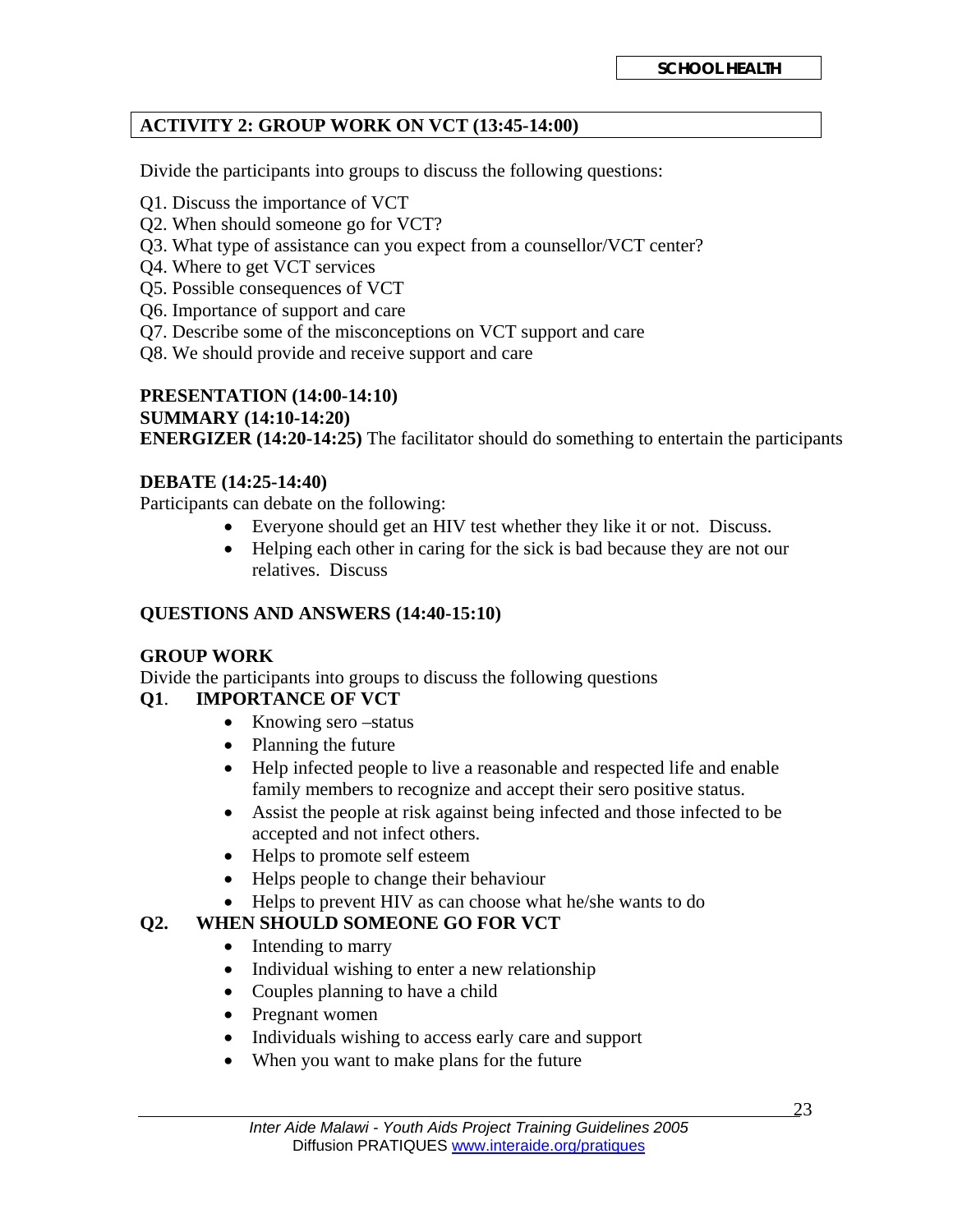#### **Q3. TYPE OF ASSISTANCE YOU CAN GET FROM VCT CENTRE/COUNSELLOR**

- Seek information on HIV/AIDS
- Positive living
- Understand where to get support if positive.
- Seek medical help wherever he/she falls sick
- Counselling services
- Career guidance
- Blood test
- Health sessions
- STI treatment
- Access to condoms

#### **Q4. PLACES WHERE PEOPLE CAN GET VCT SERVICES**

- VCT centres
- Inter Aide Youth Centre
- Inter Aide mobile VCT sites
- Macro
- Light house
- The following health centres: ...

#### **Q5. WHAT CAN HAPPEN AFTER VCT**

- A person can commit suicide
- Can continue to spread the virus
- Stigma and discrimination
- Break up of marriages / relationships
- Die suddenly because of anxiety
- Destroy property or use money in a very extravagant manner
- Doesn't not want to hear anything concerning HIV/AIDS
- Helps in having future plans (abstinence,...)

#### **Q6. WHO SHOULD GIVE CARE AND SUPPORT**

- Trained people
- Hospital staff
- Family members
- Community members

#### **Q7. WHO CAN RECEIVE CARE AND SUPPORT**

- The elders
- The poor
- Orphans
- Chronically ill patients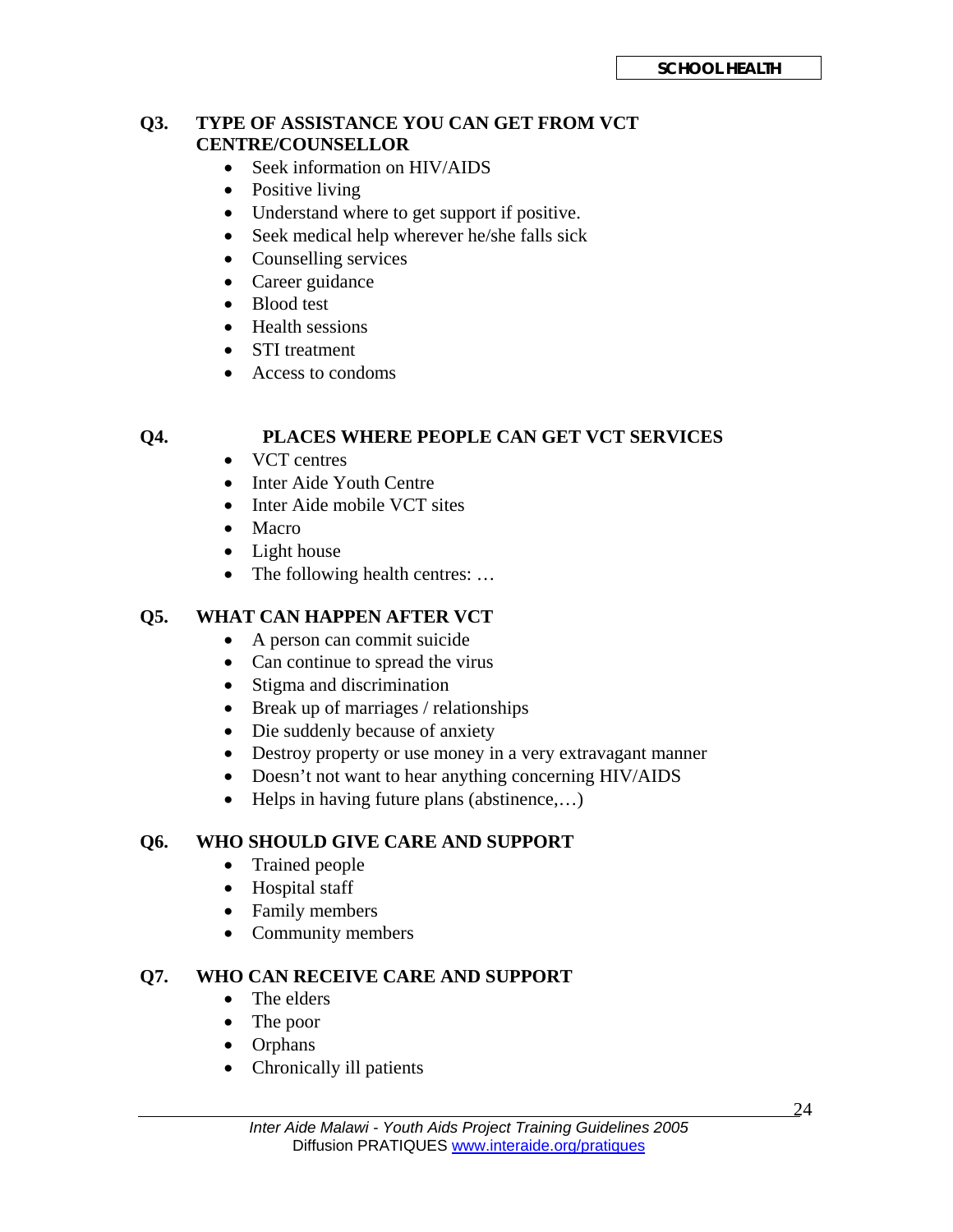#### **Q8. IMPORTANCE OF CARE AND SUPPORT**

- Reach sick people who cannot go to hospital
- Integrate care with HIV education
- Promote long term family support and strengthened family bonds
- Promote acceptance of people with Aids
- Discourage stigma and discrimination

#### **COMMENTS AND SUMMARY (15:10-15:20)**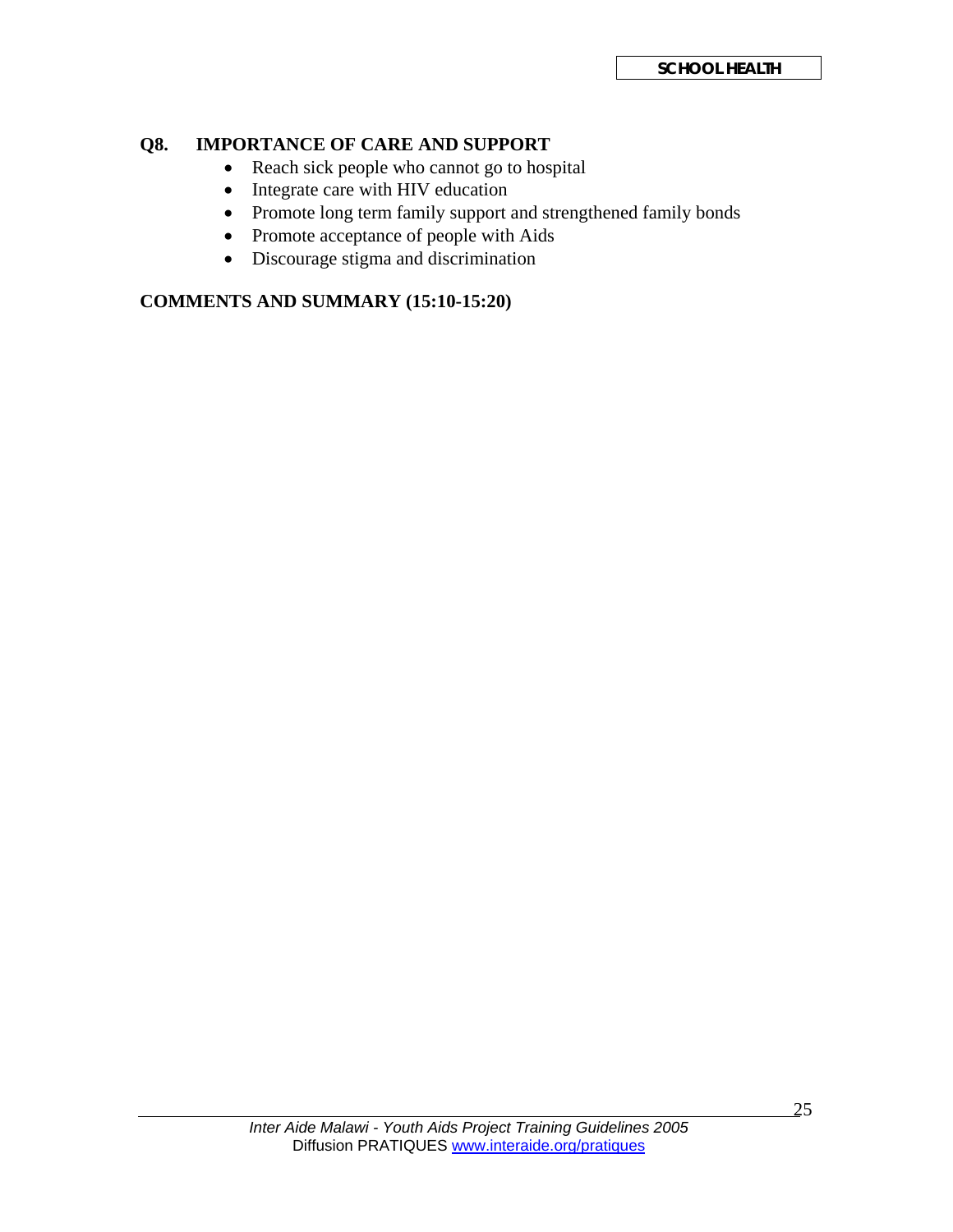## **1.5. COMMUNICATION SKILLS**

#### **INTRODUCTION (13:00-13:05)**

#### **GOAL**

To assist the pupils acquire effective communication skills right from the time they young.

#### **OBJECTIVES (13:05-13:10)**

By the end of this session participants should be able to:

- *1. Define communication*
- *2. State what communication involves*
- *3. Identify skills required for effective communication*
- *4. Explain reasons for communication*
- *5. Describe communication process/elements of communication*
- *6. Explain communication methods*
- *7. Explain barriers to effective communication*
- 8. *Design strategies to overcome barriers to effective communication*

#### **ACTIVITY 1: DEFINITION OF COMMUNICATION (13:10-13:20)**

The trainer will ask the participants through brainstorming the definition of communication. Thereafter he should summarise by giving the following answers

#### **COMMUNICATION**

- Is a process by which human beings share information, knowledge, experiences, and ideas from a sender to a receiver through a medium to ensure a common understanding.
- Is the transmission of information, thoughts, and feelings through words, actions or signs from one person to another or to a group

#### **COMMUNICATION PROCESS**

Sender/Source – Message – Channel – Receiver- Feedback

Communication involves sending a message through a channel to a receiver who then gives a feedback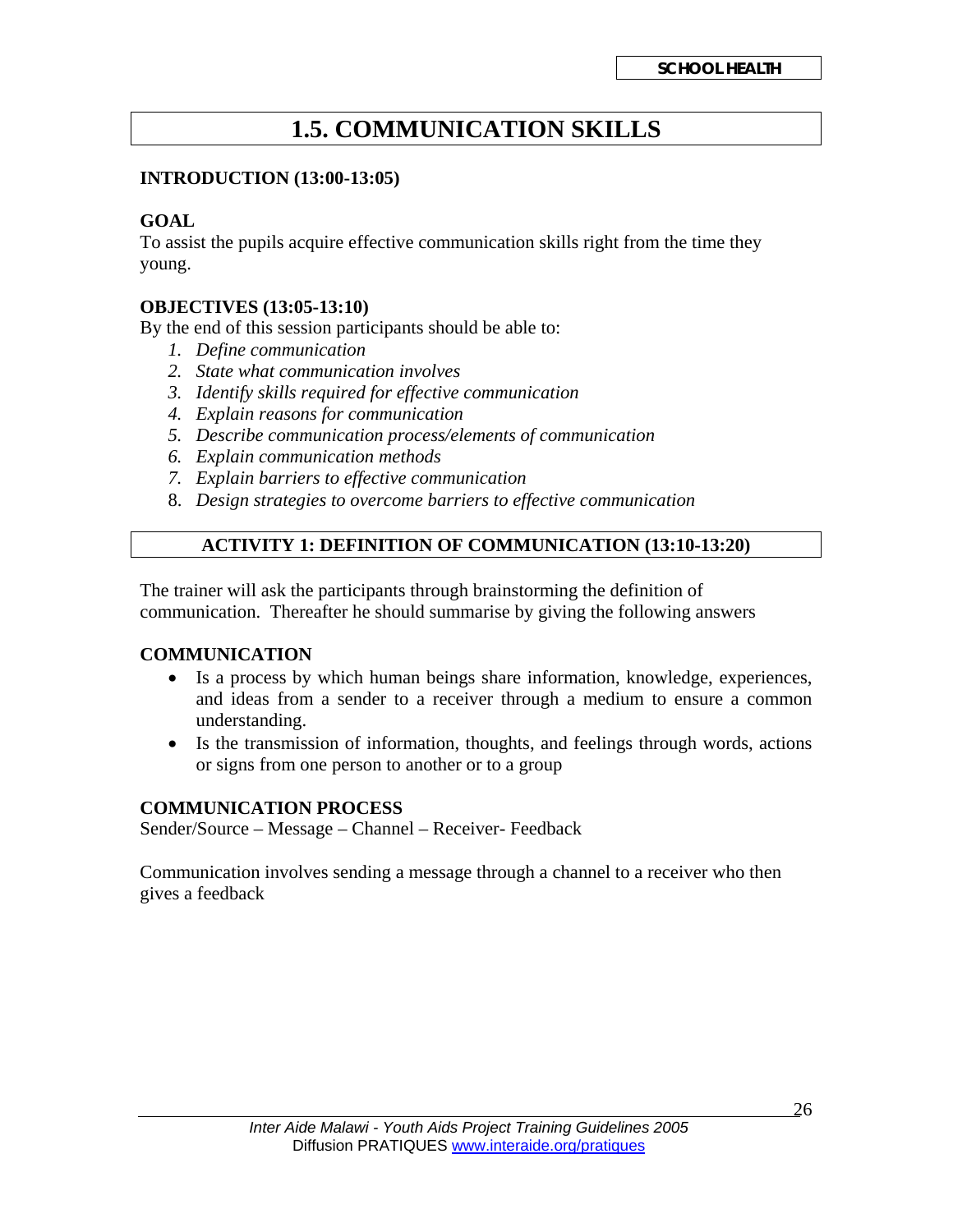#### **ACTIVITY 2: GROUP WORK (13:20-13:40)**

The facilitator should divide the participants into group to discuss the following questions:

*Group 1* 

-Describe skills required for effective communication

- Role play : the pupils should play a situation which would require the use of effective communication skills.

*Group 2*  Explain communication methods

*Group 3*  Explain and give some barriers to effective communication Role play: ask pupils to play a situation where there are a lot of barriers.

*Group 4*  Explain why people communicate

#### **ENERGIZER (13:40-13:45)**

The facilitator should do something to entertain the participants e.g. song, game and dance

#### **PRESENTATION (13:45-14:15)**

Participants will present what they discussed in their groups. Allow them to ask questions and give comments.

#### **SUMMARY (14:15-14:40)**

The trainer should conclude this activity by giving the following possible answers

#### **Q1. EFFECTIVE COMMUNICATION SKILLS**

Active listening Speaking clearly Interpretation of messages Sending clear messages Patience Questioning Use of a language Ability to share another feelings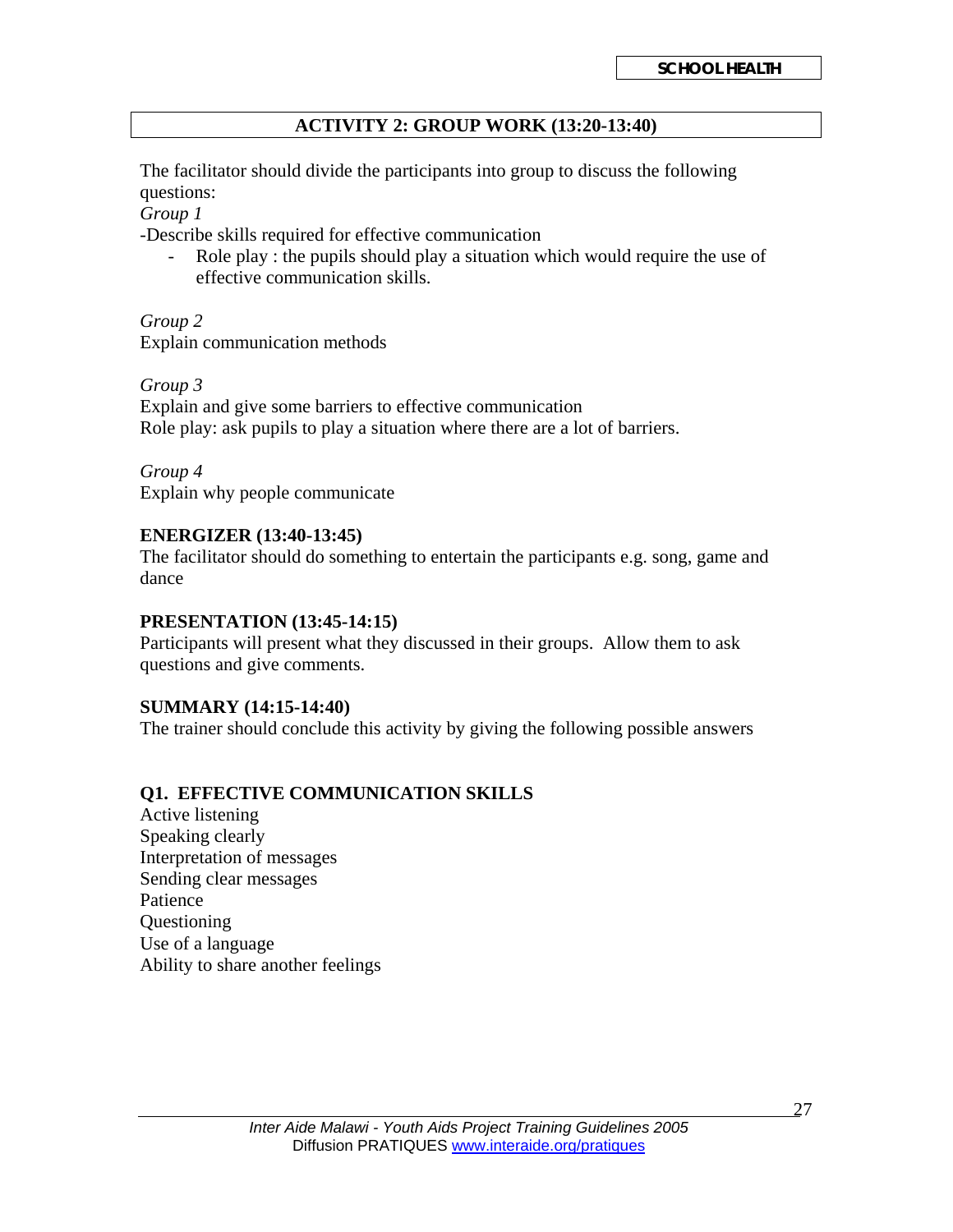| 04. COMMUNICATION TITED |                   |  |  |
|-------------------------|-------------------|--|--|
| VERBAL                  | <b>NON VERBAL</b> |  |  |
| Radio                   | Touch             |  |  |
| Personal (voice)        | Body movements    |  |  |
| Word of a mouth         | Eye contact       |  |  |
| Telephones              | Drum beating      |  |  |
| <b>Books</b>            | Whistling         |  |  |
| Newspapers              | Flag              |  |  |
| Drama                   | Dressing          |  |  |
| Songs                   | Facial expression |  |  |
| Role-plays              | Gestures          |  |  |
| Poems                   |                   |  |  |
| Television              |                   |  |  |
| Videos                  |                   |  |  |

#### **Q2. COMMUNICATION TYPES**

## **Q3. BARRIERS TO EFFECTIVE COMMUNITICATION AND THEIR SOLUTIONS**

| <b>BARRIERS</b>             | <b>SOLUTIONS</b>                                          |  |
|-----------------------------|-----------------------------------------------------------|--|
| Lack of knowledge or skills | Use of proper language                                    |  |
| Religious and culture       | Understand and respect religion and culture of the target |  |
|                             | group                                                     |  |
| Time                        | Allow time for contributions and questions                |  |
| Meeting place/venue         | Repeat the message if necessary, choose a suitable place  |  |
| Language used               | Use appropriate language                                  |  |
| Behaviour                   | Be observant to the audience                              |  |
| Economic status             | Understand and respect target group                       |  |
| <b>Sex</b>                  | Understand and respect target group. Discuss Gender       |  |
|                             | issues. Promote peer to peer communication                |  |
| Age                         | Promote peer to peer or communication between the same    |  |
|                             | age groups                                                |  |
| Attitude                    | Promote a positive and respectful attitude.               |  |
| Fear                        | Promote trust and confidence. Promote self confidence by  |  |
|                             | being kind and reassuring.                                |  |
| Too many messages           | Be brief and straightforward on what you want to say      |  |

#### **Q4. REASONS WHY PEOPLE COMMUNICATE**

- To deliver messages
- To promote development
- To create and promote relationship
- To share and gain experience e.g. culture and development
- To share information e.g. on HIV/AIDS
- To share ideas and feeling about something
- To improve their communication skills e.g. writing letters.

#### **ENERGIZER (14:40-14:50)**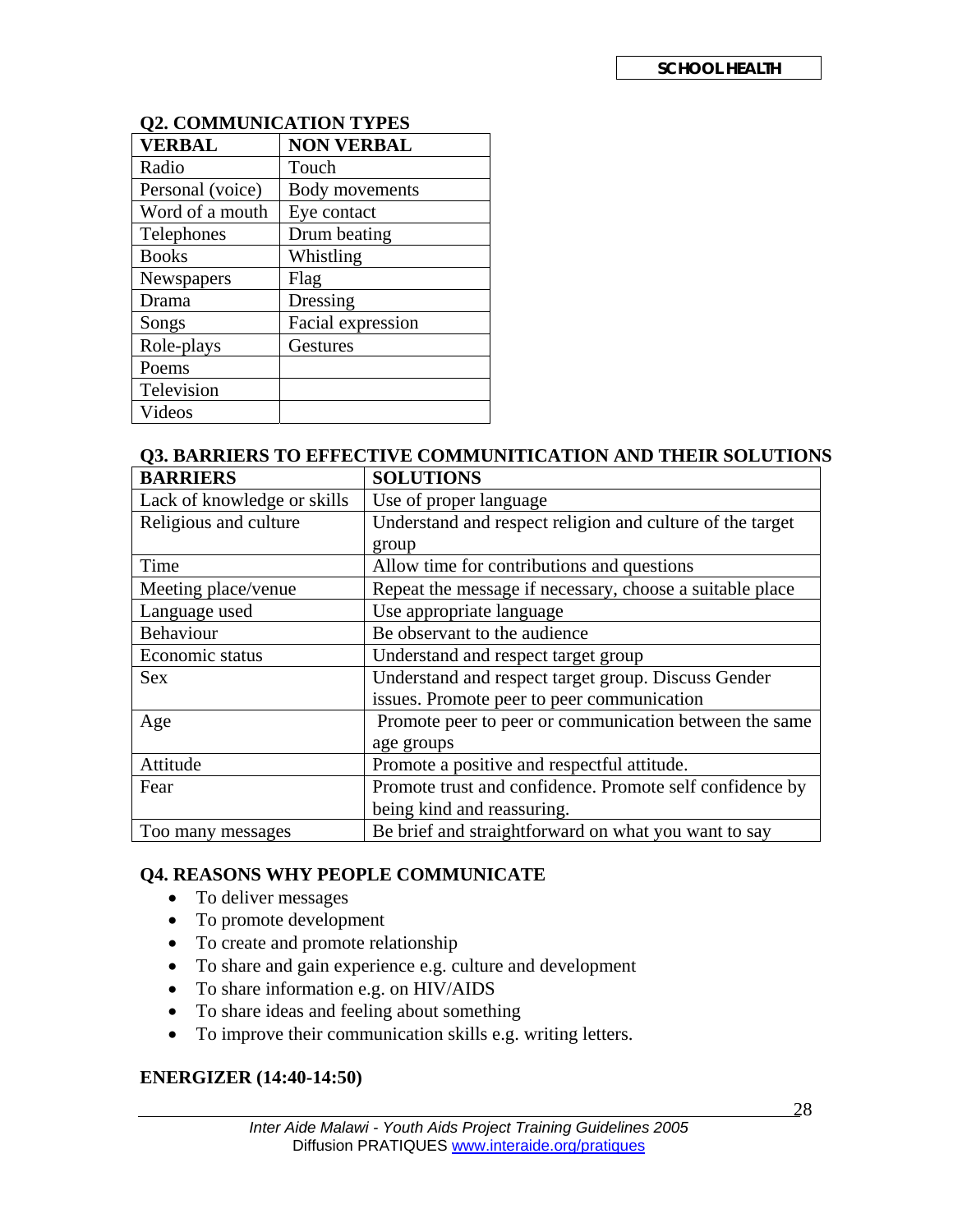#### **ACTIVITY 3: ROLE PLAYS (14:50-15:20)**

The trainer should put the participants in situations where they can think about different ways to communicate in a situation and try to find the better one for themselves

- 1. Anne dresses improperly (seductive dressing) in order to attract boys. James, her schoolmate has been aroused. How should James convince Anne on the consequences of improper dressing and importance of dressing properly in relation to HIV transmission?
- 2. Joyce was on her way coming from school. Suddenly Frank comes out of the bush asking her to have sex. What should Joyce do to convince Frank not to have sex?
- 3. You want to conduct an outreach activity in a village. How do you communicate with the community to have a large attendance? Make a role-play.
- 4. A girl is tempting a boy to have sex because he is the best football player. How can the boy communicate with the girl in order not to have sex?

#### **PLENARY SESSION (15:20-16:00)**

#### **COMMENTS AND SUMMARY**

The trainer should summarise the topic

The trainer has to help them prepare different arguments they can choose in any situation. He has to be sure that in the roleplays everybody respects the views of others, listen when someone is speaking and afterwards try to convince him with arguments.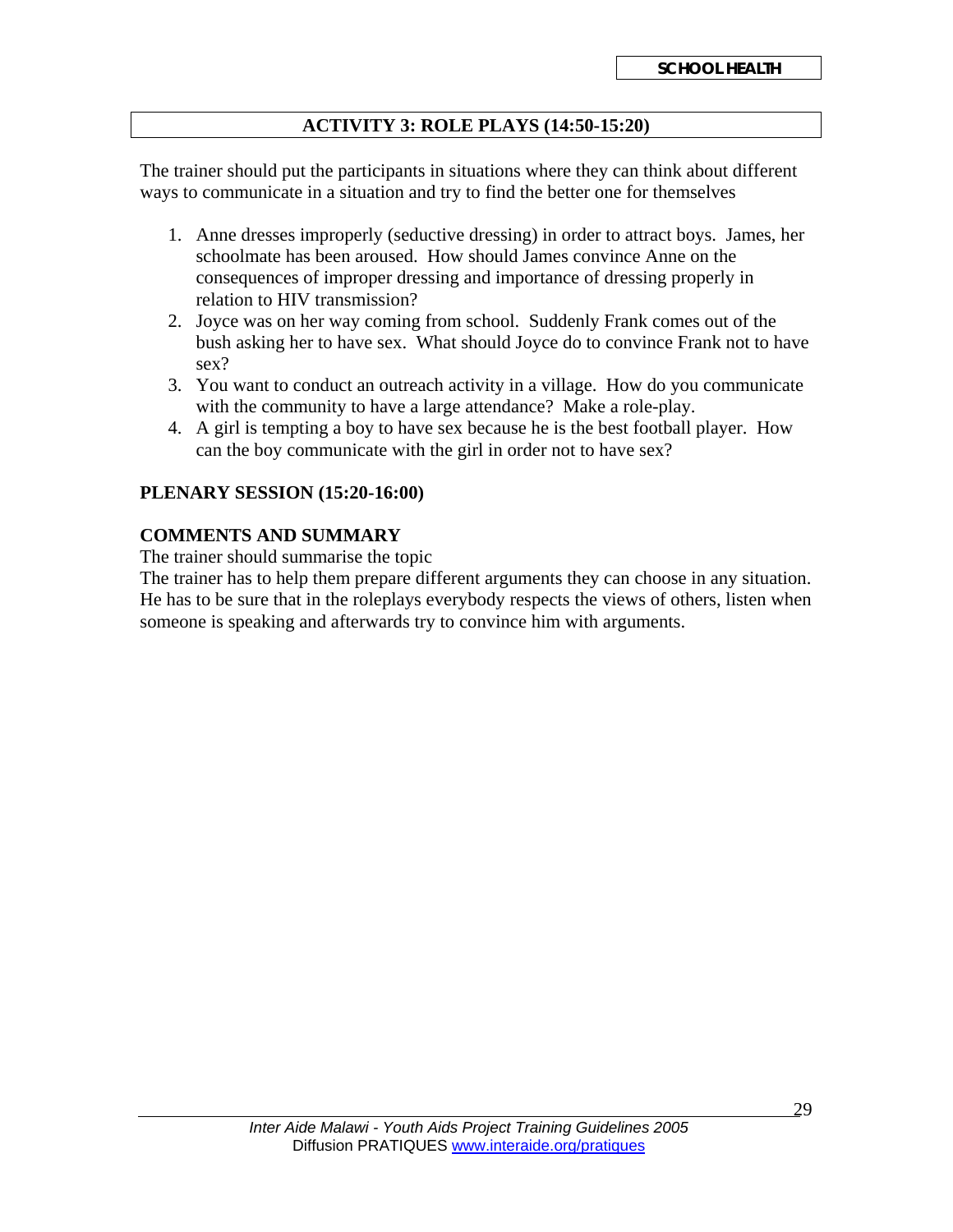## **1.6. DECISION MAKING SKILLS**

## **INTRODUCTION (13:00-13:10)**

#### **BROAD OBJECTIVE**

To assist participants to make/informed decision, when they are in difficult situations.

#### **SPECIFIC OBJECTIVES**

By the end of this session participants should be able to:

- *1. Define decision making*
- *2. Describe situations where a person can make a decision (challenge)*
- *3. Explain consequences of making good or bad decisions*
- *4. Discuss factors that influence a person to change a decision*
- *5. Explore steps to making effective decisions*

#### **CONTENTS**

#### **ACTIVITY 1: DEFINITION (13:10-13:15)**

The trainer should ask the participants to brainstorm on the definition of decision making Decision making is the process of thinking and deciding something out of life firmly.

#### **ACTIVITY 2: BAG GAME (13:15-13:35)**

#### **ACTIVITY 3: GROUP WORK (13:15-13:30)**

The trainer should divide the participants into four groups. Each group will discuss and answer the following questions.

- 1. Describe situations where one can make a decision
- 2. Explain consequences of making decisions
- 3. Discuss factors that influence a person to change a decision
- 4. Explore steps to make effective decisions

#### **PLENARY SESSION**

#### **1. Situations whereby one can make a decision**

- (i) What time to get up/bathe
- (ii) What to wear
- (iii) What/when to eat
- (iv) What time to go to school/work
- (v) When to marry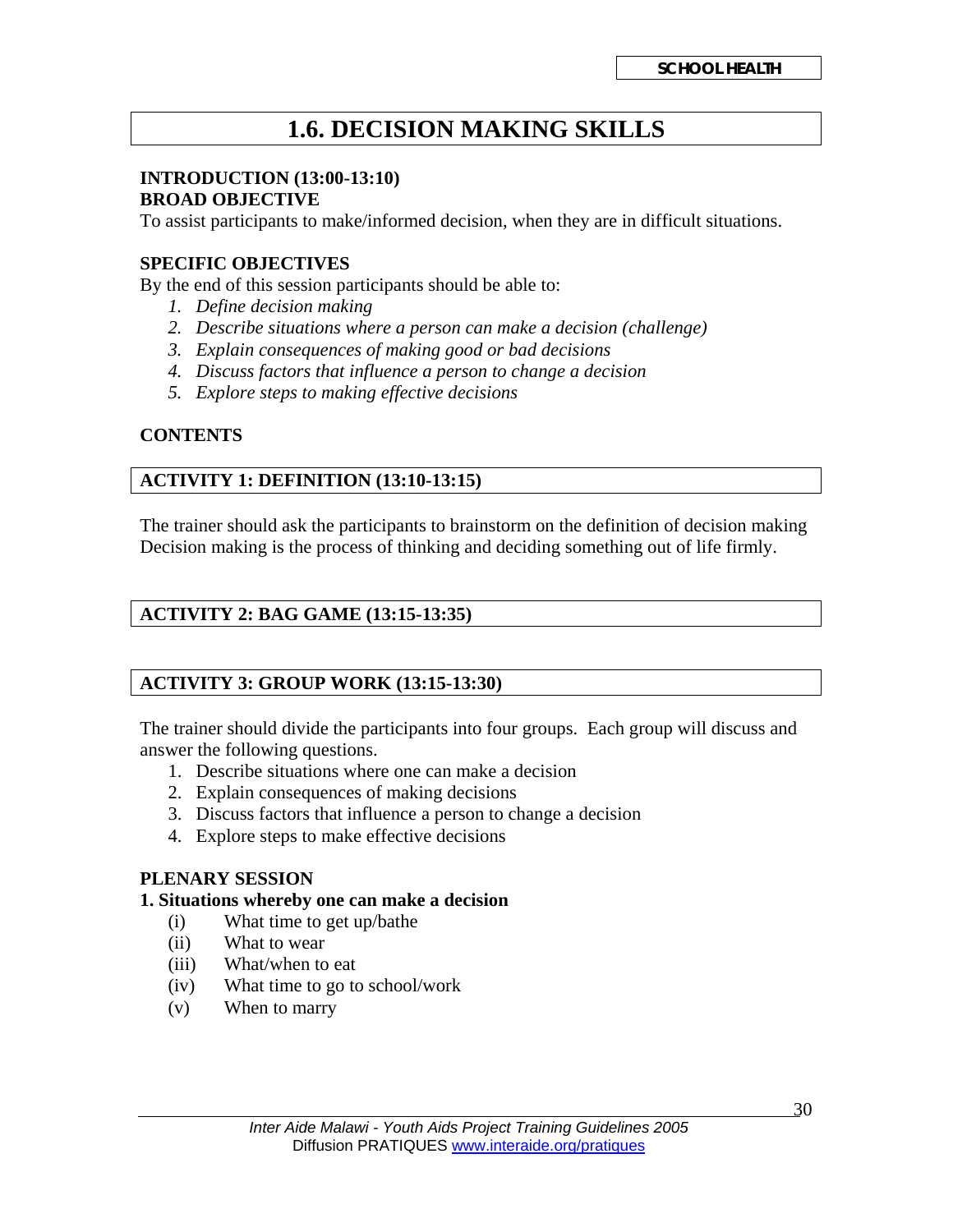#### **2. Consequences of making a decision**

Making decisions and knowing the consequences are important skills young people need. Some decisions warn you right away to choose something else like a risk to health or to your own life. Some decisions can give you positive or negative results.

| Negative consequence                 | Positive consequence                     |
|--------------------------------------|------------------------------------------|
| Getting HIV/STIs                     | Avoid getting HIV/STIs                   |
| Getting unwanted/early pregnancy     | Avoid getting unwanted/early pregnancies |
| Dropping out or being dismissed from | Avoid dropping out from school           |
| school                               |                                          |
| Chased by parents/relatives          |                                          |
| Imprisonment                         | Avoid imprisonment                       |
| Poverty and hunger                   | Reduces hunger and poverty               |
|                                      | Helps to plan your future                |
|                                      | Promotes development                     |

#### **3. Factors that influence a person to change a decision**

- Peer pressure
- Poverty and hunger
- Counselling
- $\bullet$  V.C.T.
- Cultural and traditional beliefs
- Religious beliefs
- Education/ignorance
- Economic status
- Curiosity

#### **4. Steps to make effective decisions**

There is need to follow steps to making effective decision in order to avoid negative consequences. The following are some of the steps to making effective decisions.

- Take some "time out"
- Identify the problem
- Think about the situation
- Seek advice from other people
- Listen to the advice given
- Consider personal/family values
- Consider cultural practices and religious beliefs
- Consider all the options and alternatives available
- Imagine the consequences and possible outcomes for each options
- Think about the situations you are in

#### **ENERGIZER (13:30-13:35)**

The facilitator should do something to entertain the participants e.g. song, game or dance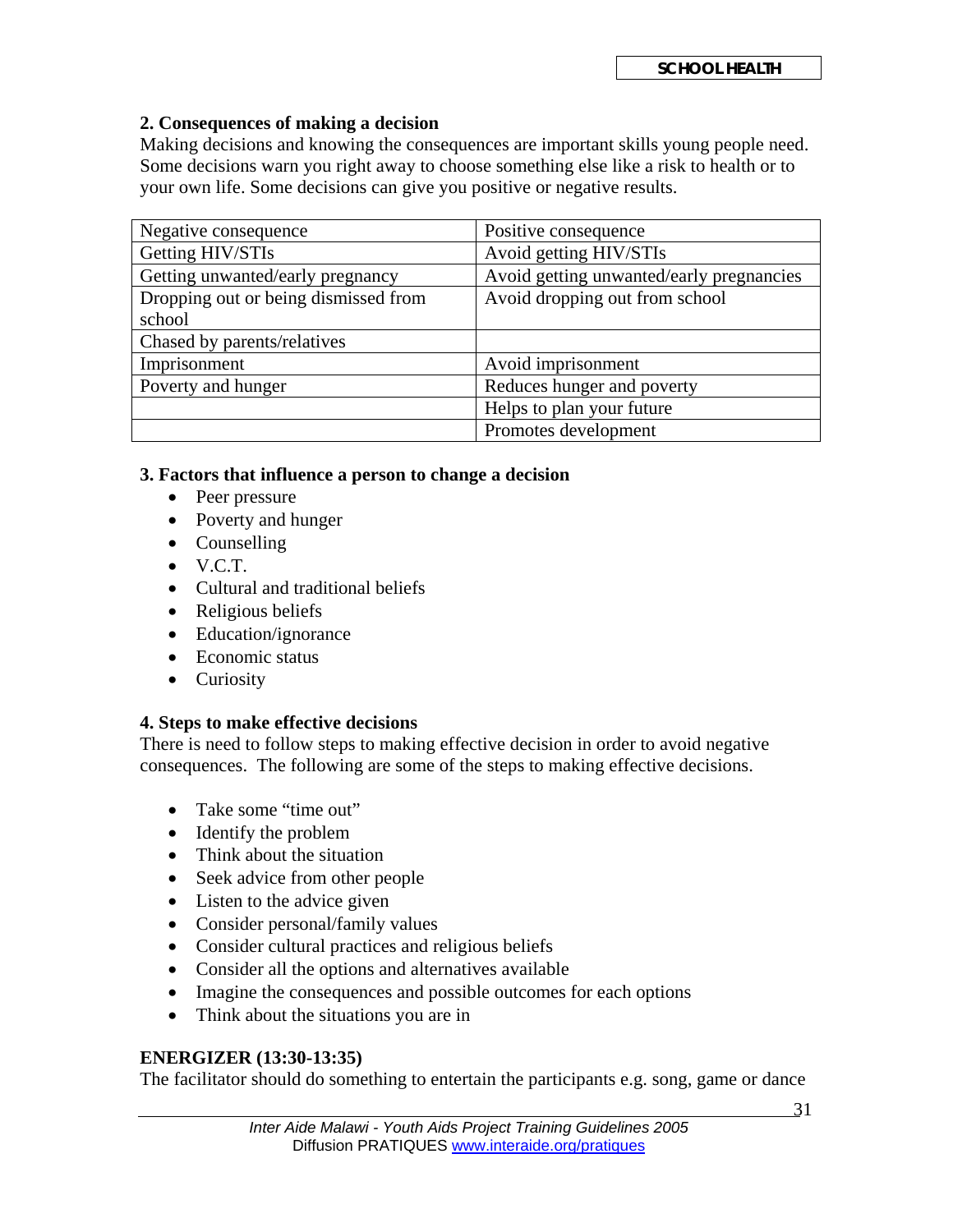#### **PRESENTATION (13:35-14:00)**

#### **ENERGIZER (14:00-14:05)**

The facilitator should perform a game with participants

#### **ACTIVITY 4: ROLE PLAYS (14:05-14:35)**

- 1. Amina is a 15-year old school girl whose parents provide her with basic needs (food, fees, clothes). She admires her friends who can spend money on luxuries such as like hair curls, etc. Her friends tells her how they get these things and convince her to do so. What should Amina do? What do you think could be the consequences of her decision?
- 2. Kwenda is a young man who is 21 years old. He likes wedding ceremonies (mchezo) because of music (dances). His friends tells him that having funs goes well with smoking and drinking beer. Kwenda agrees to smoke and drink. What do you think will be the consequences of his decision?
- 3. You have decided that a condom is your best protection against HIV/AIDS and STIs. You want to use a condom during sex but your partner would not like to use a condom and will try to persuade you not to use it. Use all the arguments you believe are relevant to support your decision.

#### **SUMMARY (14:35-14:45)**

#### **ACTIVITY 5: BAG GAME (14:45-15:00)**

#### **OBJECTIVES OF THE GAME**

- To enable participants to practice decision-making when they are in difficult situations.
- To enable participants to practice resisting pressure to change a decision.

#### **PROCEDURE: THE FACILITATOR SHOULD**

- 1. Put four different bags of different contents on the table or floor where everyone can see them.
- Ask for three volunteers to come in front and choose his/her own bag by standing behind it.
- Tell the volunteers not to touch the bags
- Explain that now the rest can influence the volunteers to make good decisions/choice.
- 2. Ask the volunteers to select the bags one more time and that they can do anything except looking inside (fragile)
- Let them exchange the bags before they make a final decision.
- Explain that if two or three volunteers have chosen the same bag, they are allowed to be together (one behind the other)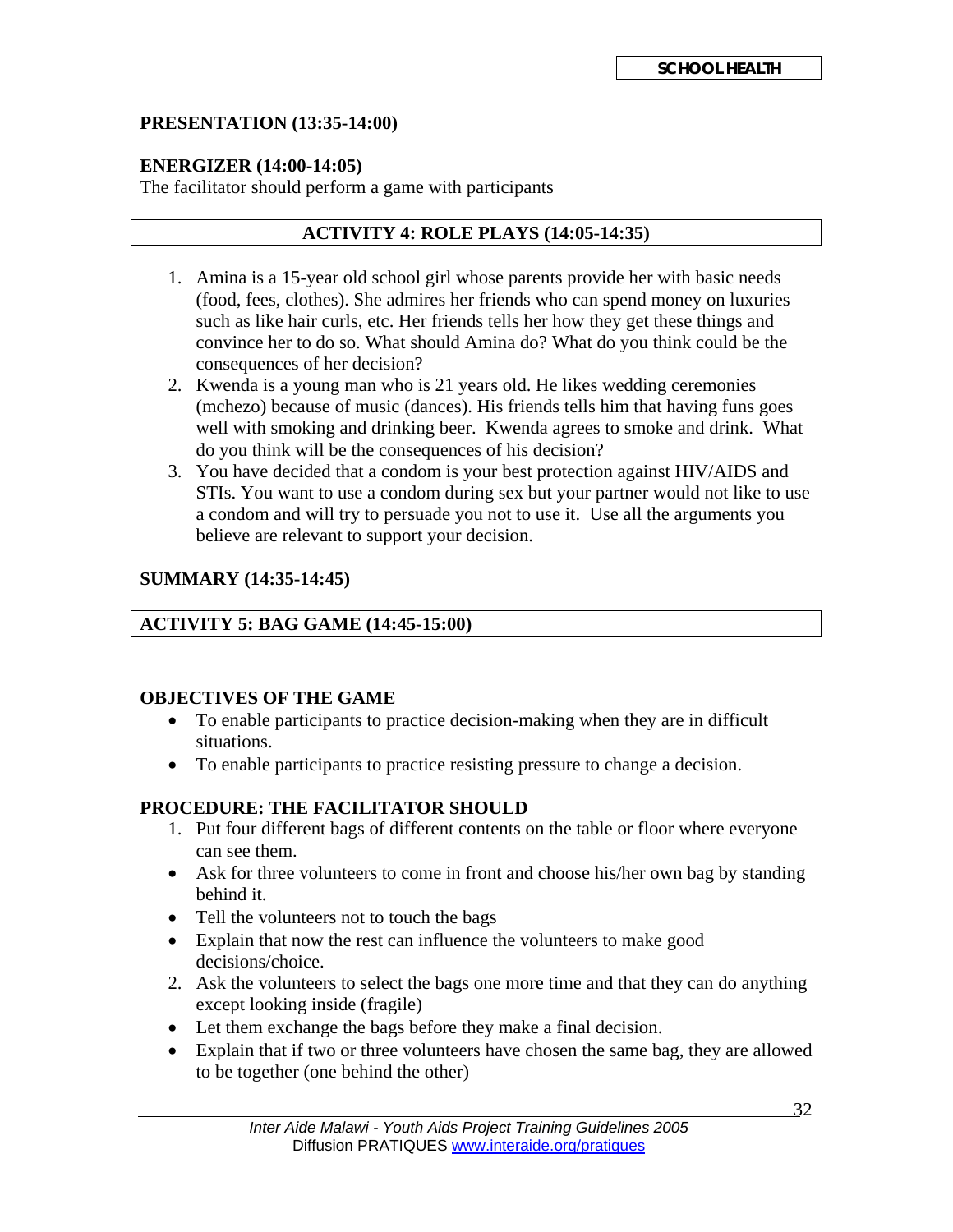- 3. Allow the volunteers to open the bags they have chosen and take out the contents.
- The facilitator should open the bags that were not chosen.

#### **POINTS FOR DISCUSSION**

The facilitator should:-

- Ask the volunteers why they picked the bags for the first time?
- Ask them to explain why they made the second choice?
- Ask them how they felt when the group was pressurizing them to change their decisions
- Ask them which bag they would have chosen if the bags had been open, and why?
- What do you think is important in decision making? What are other things that can influence people to make decisions?

#### **CONCLUSION**

- The facilitator should conclude by giving the following points, some people have difficulties when it comes to making decisions (good decision). However it is important to:
	- follow information and time
	- examine your optional choices
	- know/find possible consequences, whether negative or positive
	- know misinformation
	- know possible dangers
- Actually follow steps to decision making (refer to "life skill manual" page 79)
- Other things that influence people to make decisions are, friends/parents, values, wishes, alcohol, luck, culture and religion.

#### **COMMENT AND SUMMARY (15:00-15:15)**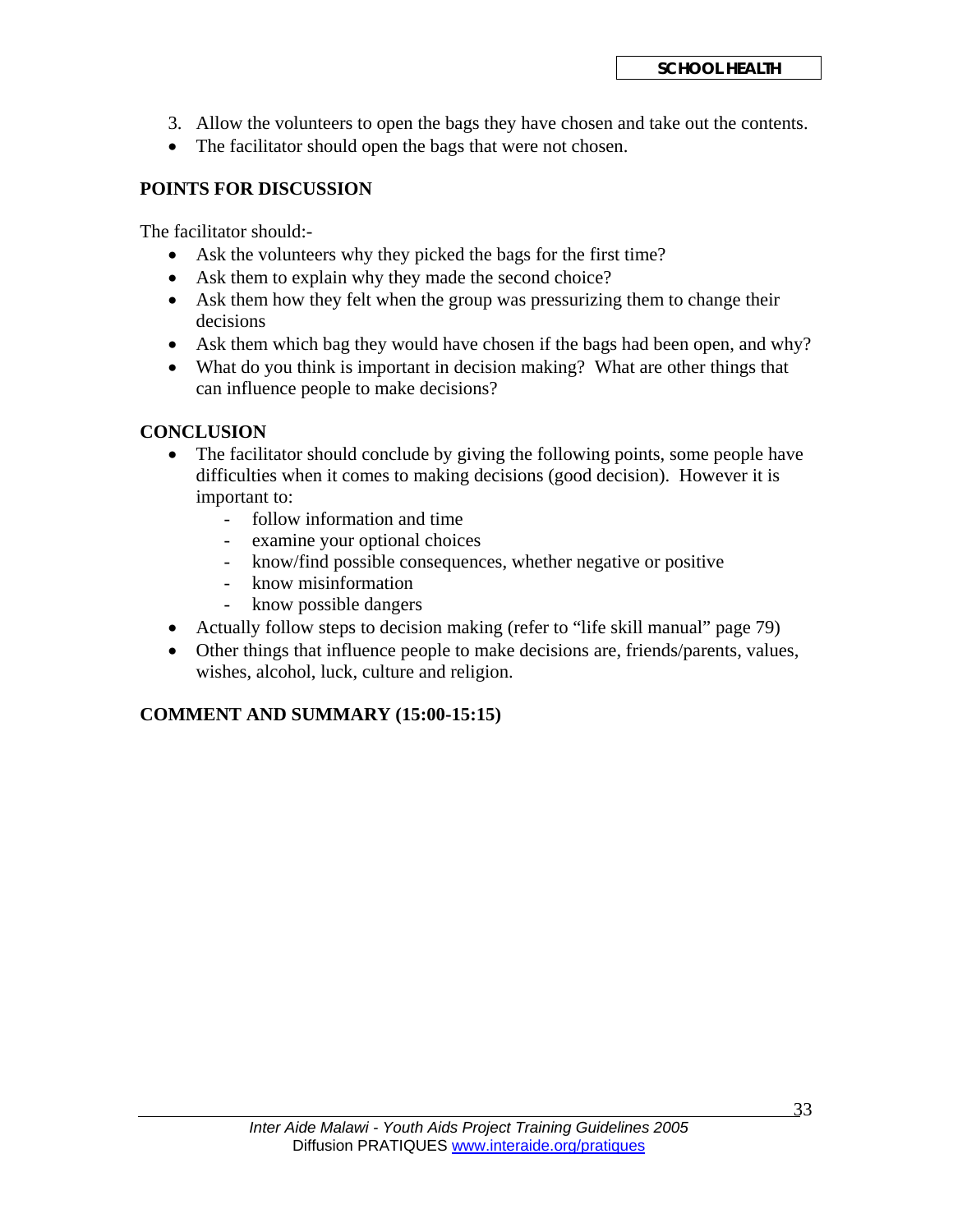## **1.7. SELF ESTEEM**

#### **INTRODUCTION (13:00-13:10)**

#### **OBJECTIVES**

By the end of this session participants will be able to:-

- *1. Define the following term: self esteem*
- *2. Mention factors that contribute to self esteem.*
- *3. Explain the importance of self esteem and relate it with relationship.*
- *4. Identify qualities of a good relationship*
- *5. Factors that destroy self esteem*

#### **ACTITVITY 1: DEFINITION**

The trainer should brainstorm with the participants on the term **SELF ESTEEM** 

It is the way one thinks of him/herself It is a feeling of oneself; it is also the same as a good self-image.

#### **ACTIVITY 2: GROUP WORK & PLENARY SESSION (13:10-13:40)**

To be followed giving the above summary by trainer. After the summary the trainer can conduct this activity with the participants.

Divide the participants into groups to discuss the following questions

#### **Q1. Explain the importance of self-esteem e.g.**

- (a) One refrain from peer pressure like
	- sexual behaviour
	- substance use
- (b) One can easily pave way to a brighter future if his/her principles are kept stable
- (c) One can keep him/herself from
	- early pregnancies
	- STIs including HIV

#### **Q2. Explain factors that enhance self-esteem**

- (a) Empowering the youths with life skills
	- challenging temptations
- (b) Self confidence
- (c) Taking responsibility
- (d) Accomplishment of a task
- (e) Having a friend with good manners (role model)
- (f) Being loved
- (g) Being pleased and encouraged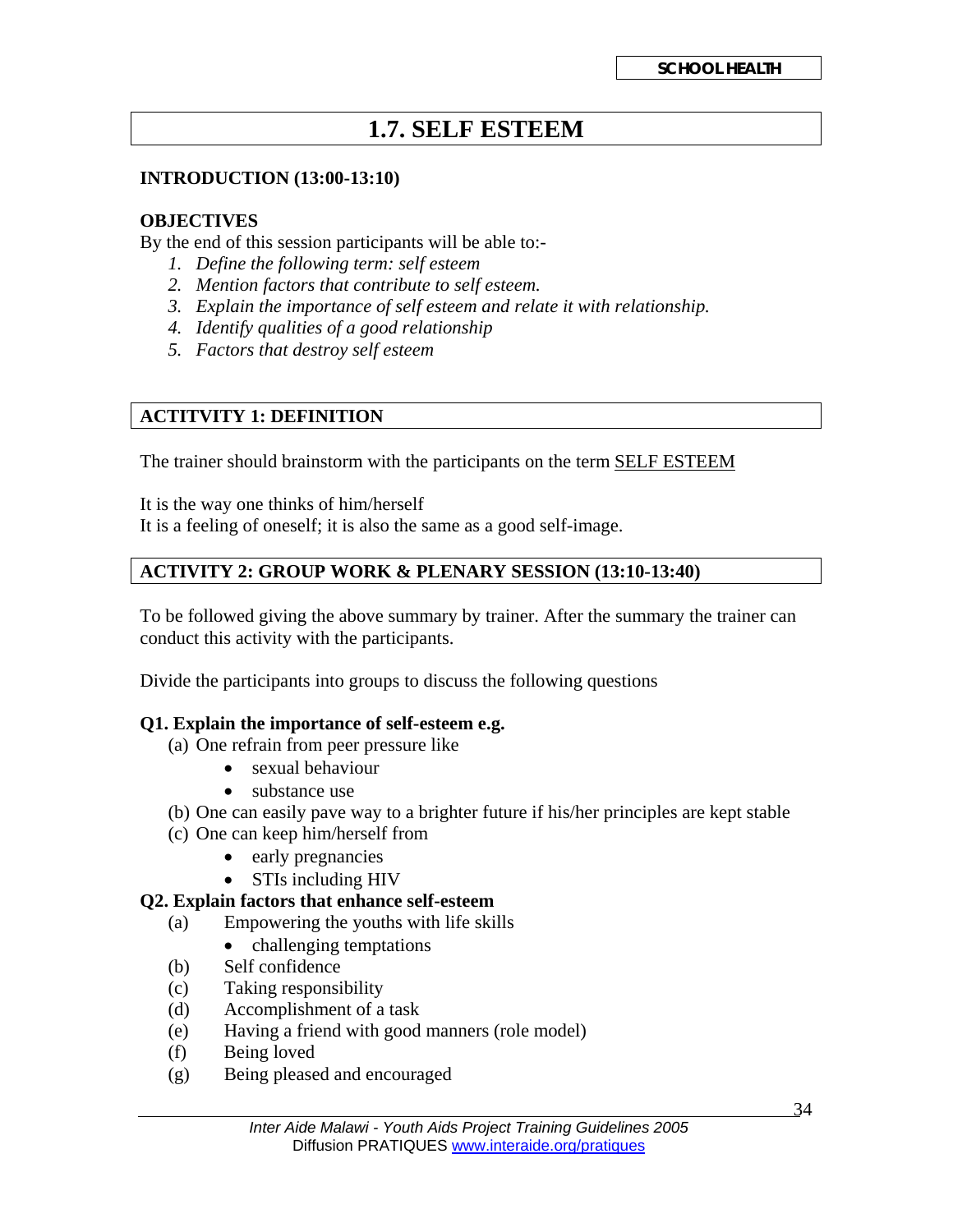#### **Q3. Explain factors that destroy self esteem**

- (a) Lack of life skills
- (b) Lack of recognition
- (c) Child abuse
- (d) Poverty
- (e) Ignorance
- (f) Sickness and death
- (g) Lack of self confidence
- (h) Being easily swayed
- (i) Yielding to bad habits

#### **ENERGIZER (13:40-13:45)**

The facilitator should do something to entertain the participants

#### **DISCUSSION (13:45-14:00)**

List down qualities of a good relationship e.g.:

(a) Respect and love

A good friend has to respect your rights. He/she needs to express affection and tell you in a satisfied way how much he/she loves you.

(b) Understanding point of view

A good friend has to be able to understand your point of view when discussing. Need to know what you like and what you dislike.

(c) Responsibility and care

A good friend needs to play a part in a relationship

(d) Hard working/putting much effort Be encouraging to each other on what ever you are doing and when one is in trouble.

(e) Fidelity/Faithfulness

Love each other and trust each other. Don't go with other men/women to avoid contracting STIs (including HIV/AIDS) and infect your partner.

#### **ACTIVITY 3: ROLE PLAYS (14:00-14:20)**

- Imagine that 'Tikondane' is a church in which Pemphero (a 14 year old girl) and Chikondi (a 19 year old boy) are choir members. They are also from the same community and lived together most of the time as friends. After sometime Chikondi develops sexual feelings towards Pemphero and tried to propose her sex. Now Pemphero is stranded, what should she do: accept or refuse! Why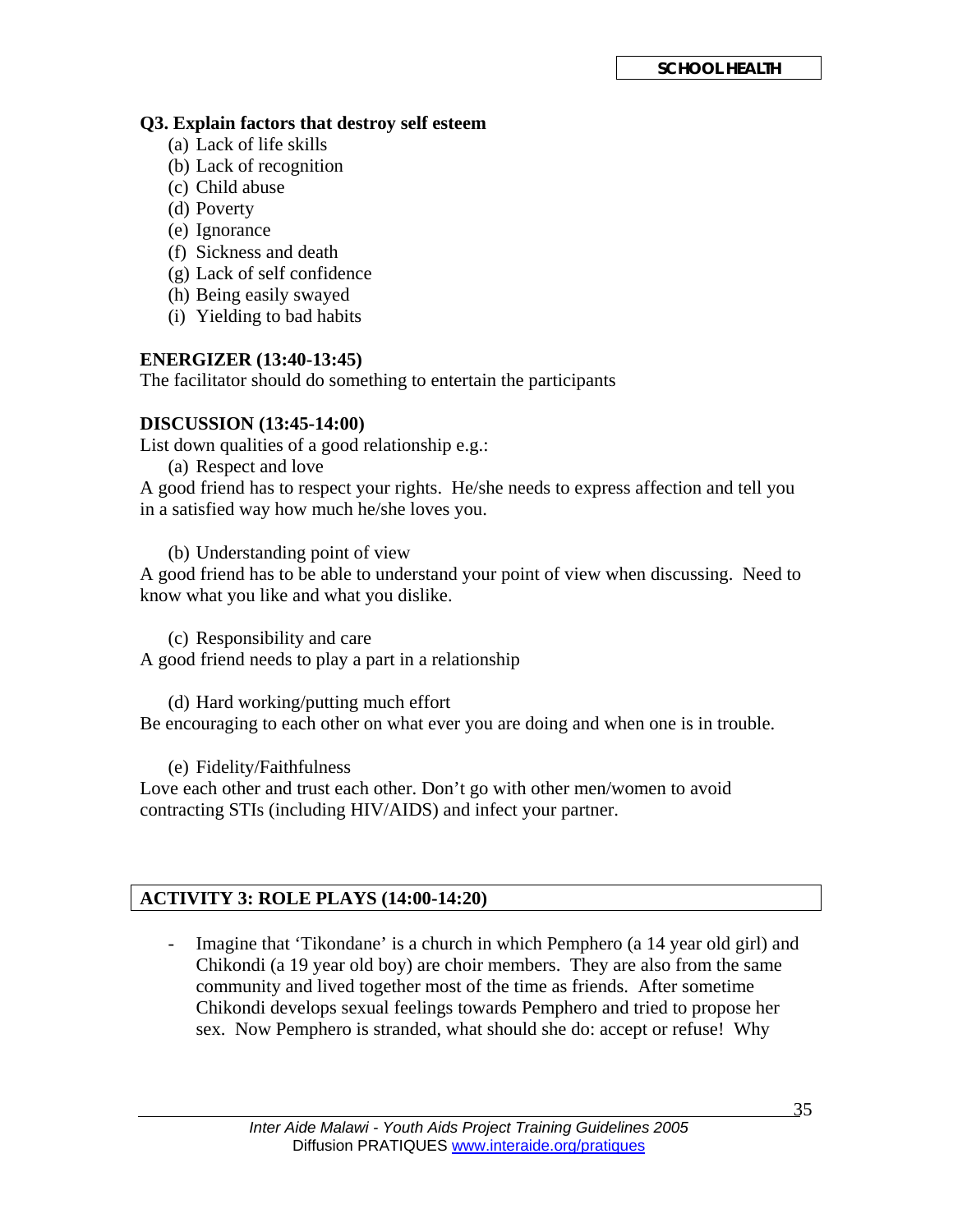- Ntadala is told by her friends at school to have a "Sugar Daddy" because she cannot afford to buy good clothes and plait her hair, as she comes from a poor family. But now, because of her self-confidence, she refuses to have a sugar Daddy and chooses to concentrate on her education.
- Andrew has finished his education. During the holiday he meets his aunt who forces him to marry one of her daughters. If you were Andrew, how could you resist this pressure?
- Mavuto is an orphan, his friend Mayeso asked him to join him to do peace work rather than going to school. Mavuto challenges Mayeso saying being an orphan is not an excuse to stop going to school.

#### **DEBATE (14:20-14:35)**

Is it proper for girls to discuss about sex openly?

- Should parents give priority to boys in various activities at home? (Trainers should give some examples: education...)
- Is it true that boys are more intelligent than girls?
- Does counselling promote self esteem?

#### **ENERGIZER (14:35-14:40)**

The facilitator should do something to entertain the participants

#### **COMMENTS AND SUMMARY (14:40-15:00)**

A trainer can summarise the session with the points above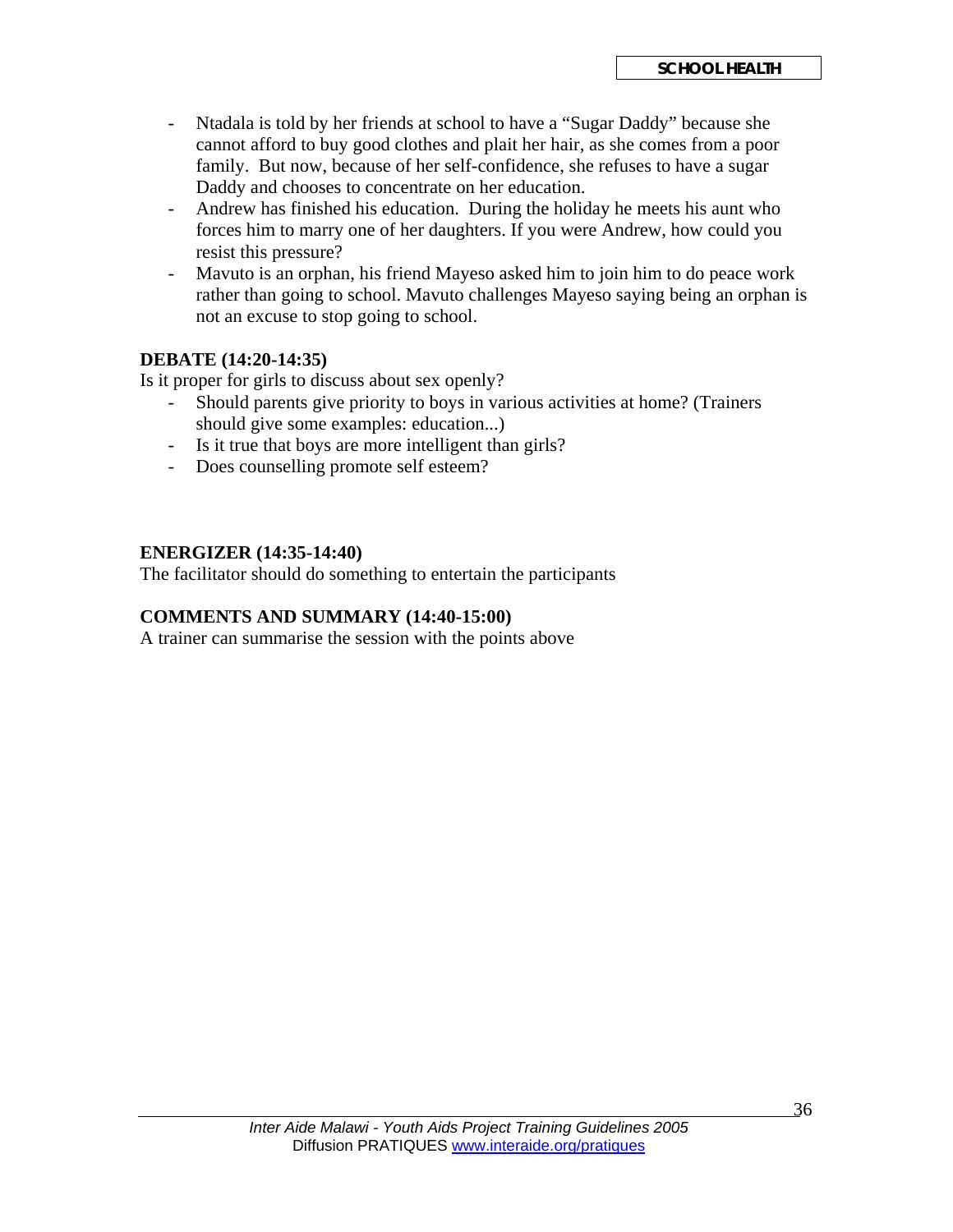## **1.8- DRAMA AND STORY CREATION**

#### **INTRODUCTION (13:00-13:05)**

#### **BROAD OBJECTIVE (13:05-13:15)**

To transmit knowledge and skills to participants so that they can formulate/create and perform good songs, poems, dances and drama.

#### **SPECIFIC OBJECTIVE**

By the end of this session participants should be able to:

- *Define the following terms*
- *(a) story*
- *(b) and drama creation*
- *Explain how stories and drama can be created*
- *Describe qualities of good drama, story, poems and dances*
- *Relate drama and development*
- *Know the importance of drama and stories*
- *Create and perform an interactive drama*

#### **CONTENTS**

#### **ACTIVITY 1: DEFINITION (13:15-13:25)**

*DRAMA is a collection of ideas or feelings put together and presented to other people through actors/actress.* 

*Story is collection of ideas or feelings put together and presented to other people either verbally or written.* 

Members have to brainstorm on the difference between

(a) Role play and drama

#### **POSSIBLE ANSWERS**

A role-play is a simple drama whereby actors act on particular situation while drama can have a lot of situation and messages. There are more actors in drama than in a role play and a role play (comedy) settles climate for real drama.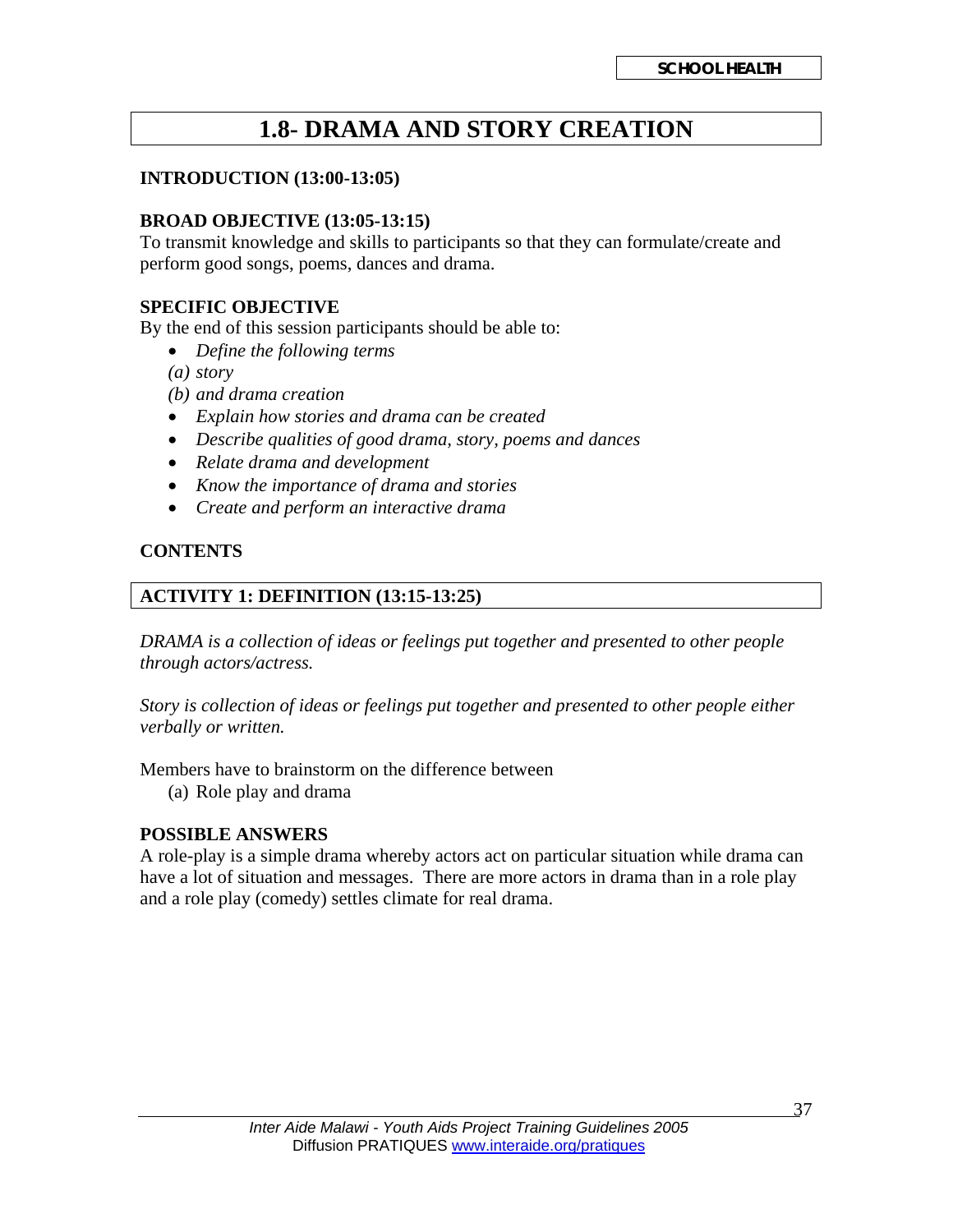#### **ACTIVITY 2: GROUP WORK (13:25-13:45)**

A facilitator will divide the participants into groups and discuss the following questions

Q1. Explain how you create drama and stories when you are presenting during outreach activities and drama competition (origins)

Q2. Discuss qualities of good drama, songs, poems and dances

Q3. Explain the importance of drama, stories in development (HIV, Family Planning and sanitation hygiene).

**ENERGIZER** (focus on theatre games, funny games) (13:45-13:50)

#### **PRESENTATION (13:50-14:10)**

Comments and contributions

#### **SUMMARY (14:10-14:30)**

The trainer should summarise by giving the following possible answers:-

#### **ORIGIN OF STORIES/HOW ARE STORIES CREATED**

- 1. From pictures/observations
- 2. From imaginations
- 3. From other stories (history)
- 4. Noise (what you hear)

#### **QUALITIES OF A GOOD DRAMA/STORY**

- (a) Educative carries quality message to educate people
- (b) Entertaining it should attract people and must be full of creativity
- (c) Short enough people get bored and loose interest when the play/song/dance or poem is too long. But should not be too short, it should give enough information
- (d) Simple/direct the message should be easy to get by anyone
- (e) Use people's language the language has to be the one spoken/used in the area.
- (f) Not offending people's culture/not disappointing e.g. body or physical contact.
- (g) Remove misconceptions and give people some hope/create more awareness

#### **IMPORTANCE OF DRAMA/STORIES IN DEVELOPMENT**

Drama/stories are used as effective tools to carry developmental activities

- Drama/stories simplify difficult development messages e.g. about condom use, VCT, Family Planning
- Drama/dances (theatre) attracts, mobilizes communities to start participating in development activities after getting the message i.e. unites and motivate people in development.
- Drama/stories empowers the community because there's education/information e.g. HIV prevention, VCT, HBC, history.
- People learn easily through dramas, stories, poems, dances, pictures, even the illiterates.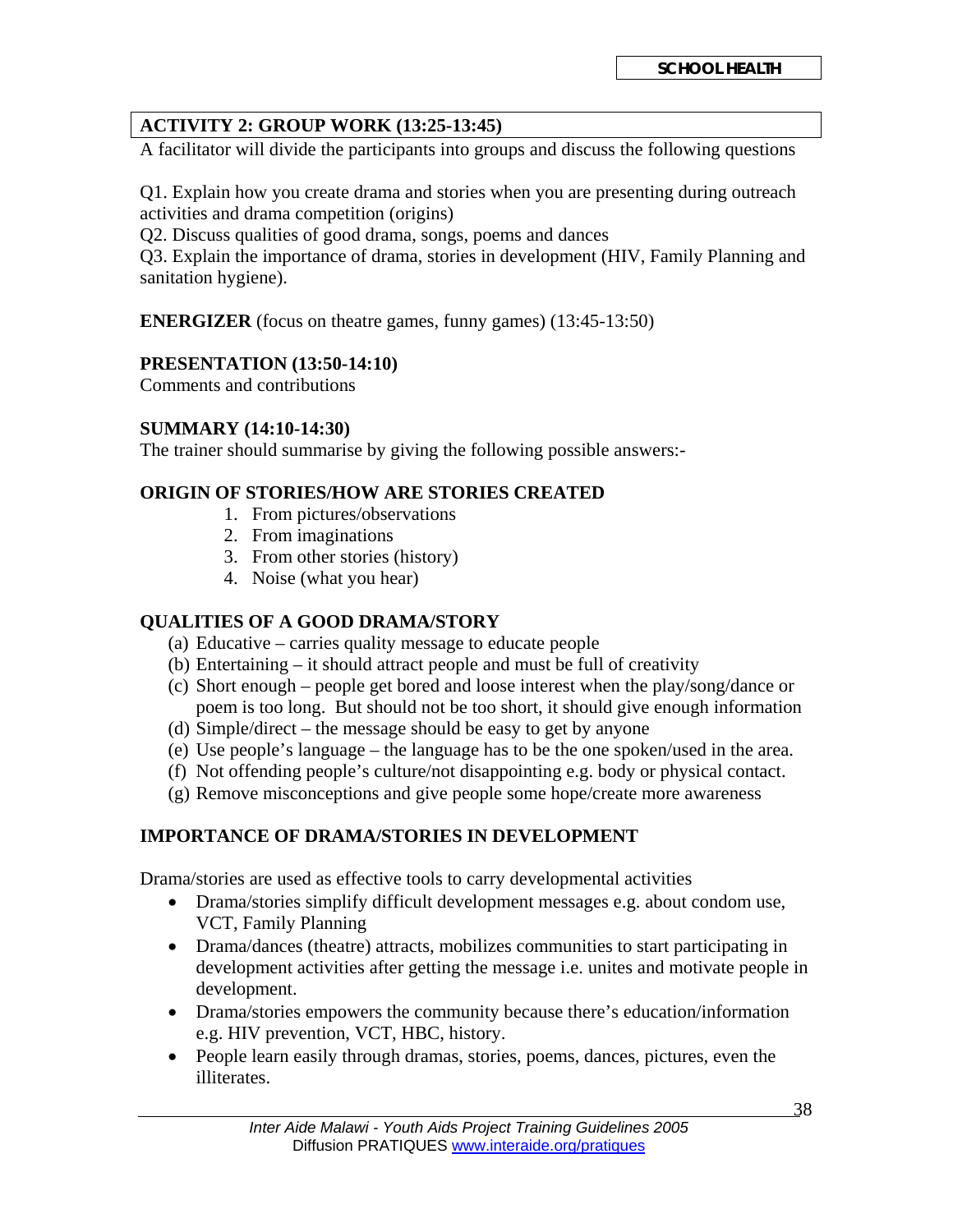#### **Importance of Drama/Story**

- Keeping the body and brain awake and flexible
- It acts as a medium of participatory communication between the development initiator and the targeted community.
- Keeping the youth busy, active and free from immoral behaviours e.g. substance use, stealing, sexual relations.
- Promotes people's rights to participate in development activities
- Brings/develops a relationship between the facilitator and the community working with
- It can become an income generating activity for the actor/actress
- Promotes unity among people of different status

#### **ACTIVITY 3: INTERRACTIVE DRAMA (14:30-14:40)**

This is play in which actors ask questions to the audience to comment while they are on stage

• If the audience remains quiet, the actor should act following the audience's expectations or against the audience's expectation, in order to make them react. During discussion, stop acting and when the discussion is over, continue from where you stopped (forum theatre).

#### **ACTIVITY 4: GROUP WORK NO 11 (14:40-14:50)**

Divide the participants into three groups and they should come up with;

Group 1 –Drama (15 minutes)

Group 2 – Comedy/poem (5 minutes)

Group 3- Role play (5 minutes)

#### **PRESENTATION (14:50-15:10)**

As the actors/actresses are on stage ask the other participants to critically observe areas of interactivity, education, entertaining and if it's really realistic. Ask them to jump into the shoes of characters, let them ask questions and ask them how they feel with the play.

At the end the leaders and the trainer should summarize the whole session.

Emphasize on the voice, interactivity and the quality of the message.

#### **COMMENTS AND SUMMARY**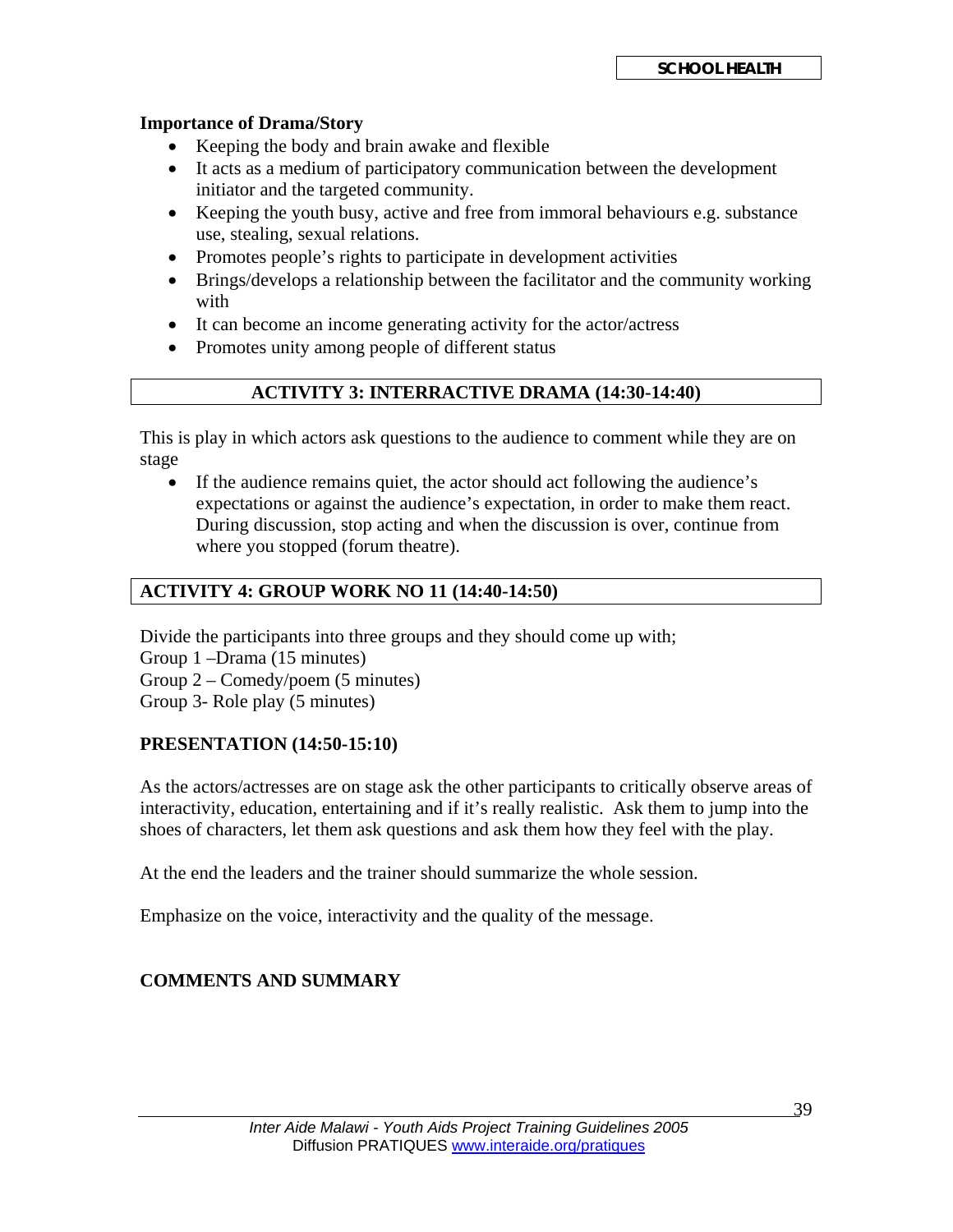## SECOND YEAR

## **KNOWLEDGE TOPICS**

2.1. Sexuality and early pregnancy 2.2. Family planning and condom use 2.3. Drug abuse 2.4. Human Right, sex abuse and rape

## **LIFE SKILLS TOPICS**

2.5. Negotiation 2.6. Sarah's life skills 2.7. Bridge model 2.8. Drama creation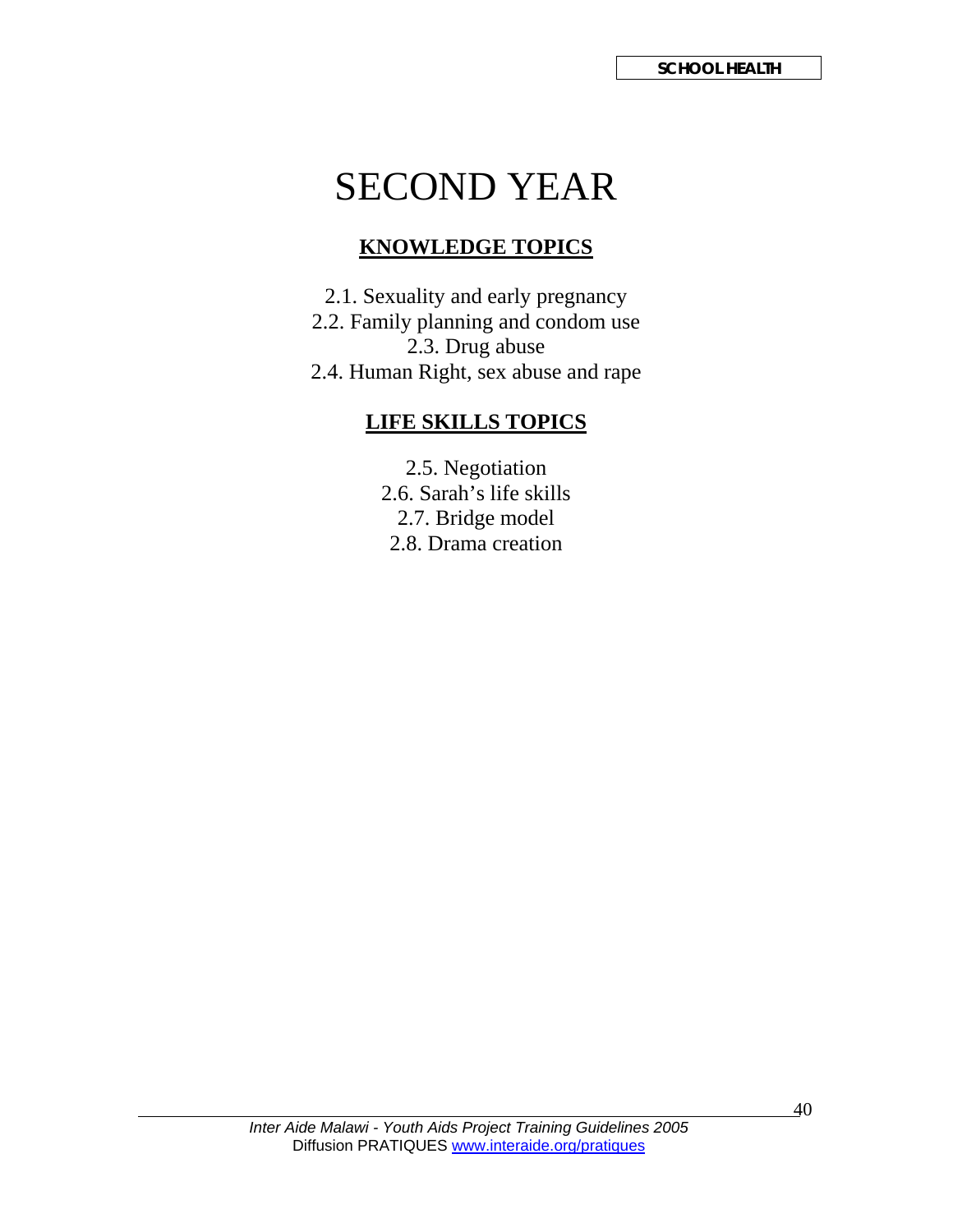## **2.1- SEXUALITY AND EARLY PREGNANCY**

#### **INTRODUCTION (13:00-13:10)**

#### **OBJECTIVES**

By the end of this session participants should be able to:-

- *1. Define the following terms:-* 
	- *Sexuality*
	- *Early pregnancy*
	- *Abortion*
- *2. Explain reasons why youths have sex*
- *3. Explain consequences of early pregnancies (Health/Social)*
- *4. Explain reasons for terminating pregnancy*
- *5. Explain effects of abortion on an individual*
- *6. Understand consequences of indulging in sex at very early age*

#### **PRE-TEST (13:10-13:30)**

- Q1. Explain four reasons why youths indulge in sex. (4 marks)
- Q2. Explain consequences of indulging in sex at very early age. (4 marks)
- Q3. Explain briefly the four consequences of getting early pregnancies. (4 marks)
- Q4. Explain the four reasons why youths decide to abort (4 marks)
- Q5. What can be the three consequences of abortion on an individual? (3 marks)

#### **CONTENT (13:30-13:40)**

#### **ACTIVITY 1: DEFINITIONS**

The trainer together with the participants, have to brainstorm the definition of the following terms:-

#### **(a) Early Pregnancy**

Defined as being conceived while the two  $(boy/girl)$  haven't yet made a decision to have pregnancy and when they are not matured.

#### **(b) Abortion**

Defined as the termination of pregnancy or expulsion of foetus, from the womb, before it is sufficiently developed to survive.

#### **(c) Sexuality**

Sexuality expresses who a person is and what they will become. It includes all the feelings, thoughts and behaviours of being male and female, being attractive as well as being in a relationship.

Self awareness is also part of sexuality, for a example when one compliments you on how smart you look or how you look or how well you have done ,it makes one aware of their own body and capabilities and this may also lead one into a relationship.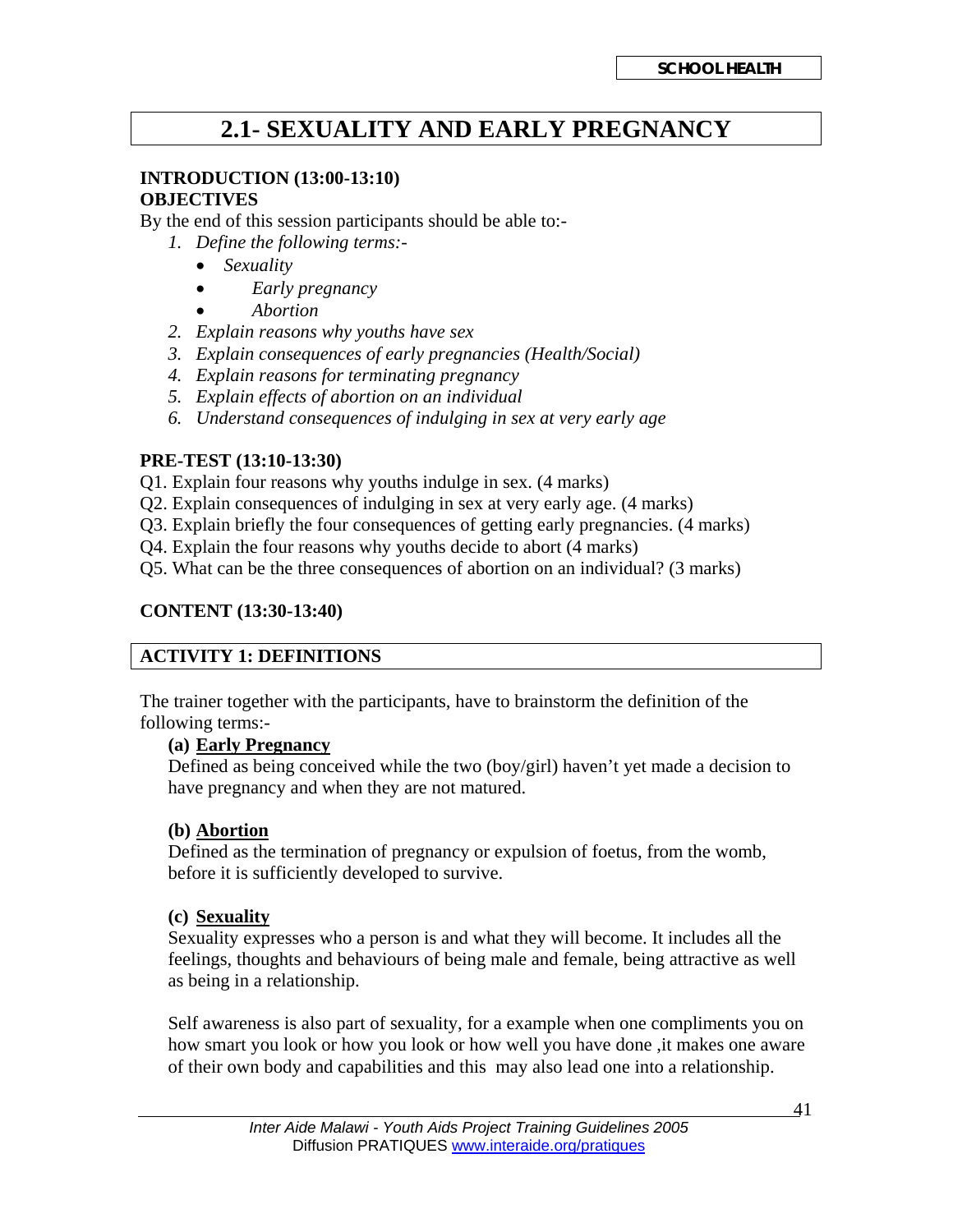#### **ACTIVITY 2: GROUP WORK (13:40-13:50)**

#### **The facilitator should divide the participants into groups to discuss the following questions:-**

- Q1. List down reasons why youths get might become pregnant too early
- Q2. Explain possible consequences of having sex
- Q3. Explain possible consequences of early pregnancies
- Q4. List down some of the reasons why youths decide to terminate pregnancy
- Q5. Explain effects of abortion on an individual

#### **ENERGIZER (13:50-14:00)**

#### **PRESENTATION (14:00-14:15)**

#### **COMMENTS/CONTRIBUTIONS**

#### **SUMMARY (14:15-14:45)**

#### *Some of the possible answers may include;*

- Q1. Reasons why youths have sex and get pregnant too early
	- (a) Need for a baby
	- (b) Pressure from friends and parents
	- (c) Curiosity for sex (experimentation)
	- (d) Poverty and hunger
	- (e) Ignorance
	- (f) Rape and date rape
	- (g) Prostitution
	- (h) Cultural beliefs and practices
- Q2. Possible consequences of having sex
	- (a) HIV/Aids
	- (b) STIs
	- (c)Early pregnancy
	- (d) Abortion
	- (e) Drop out from school
	- (f) Poverty and hunger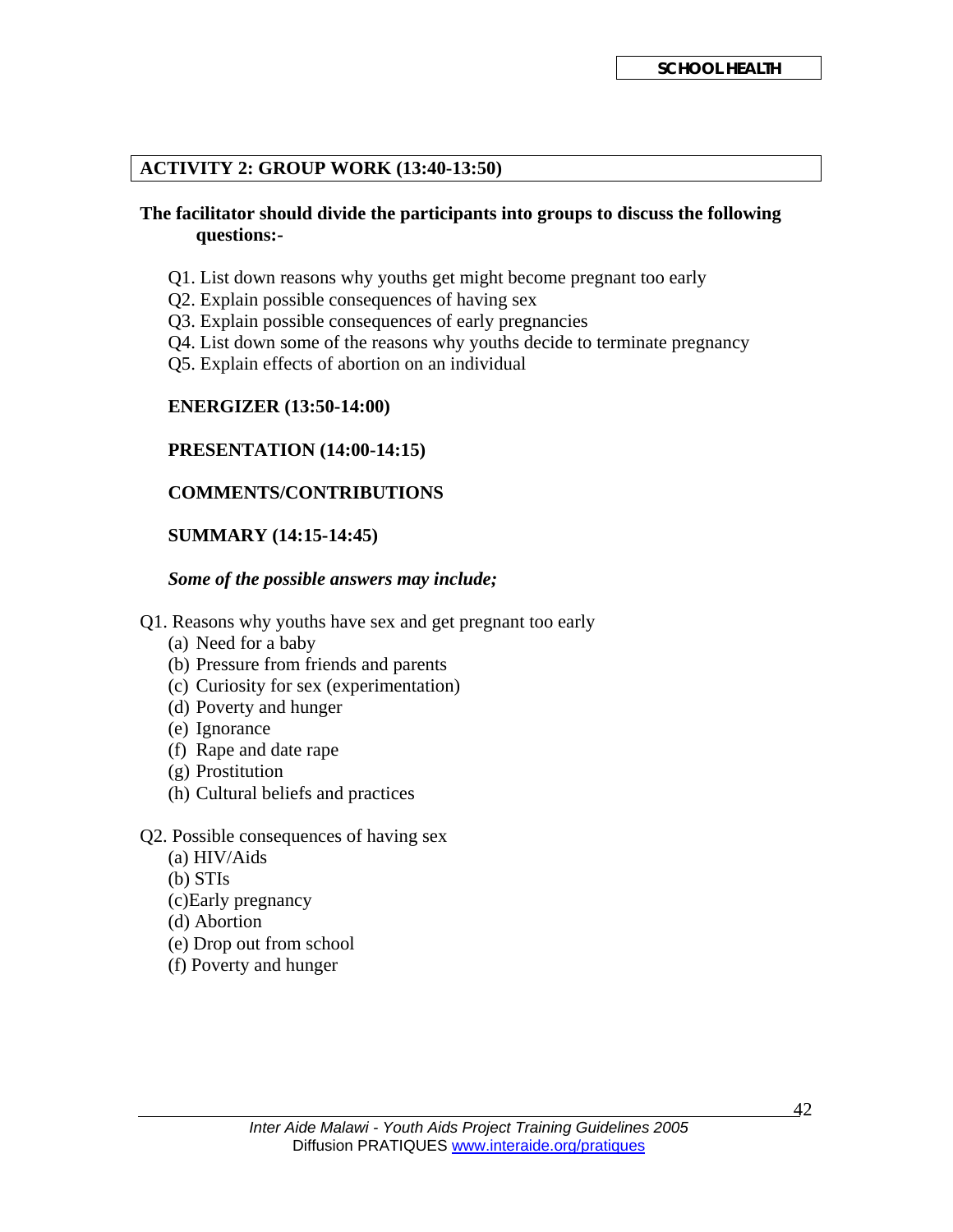Q3. Possible consequences of getting early pregnancies (social/health)

- (a) drop out from school
- (b) ex-communicated from church
- (c) chased away from home
- (d) labeled as prostitute in a society
- (e) Resorts to prostitution due to lack of social needs
- (f) Anaemia
- (g) Early and unplanned marriages
- (h) Low birth weight of baby
- (i) Incomplete physical development and growth
- (j) Death during delivery
- (k) Decides to commit suicide and abortion
- Q4. Reasons why youths might decides to terminate pregnancies
	- (a) fear of being chased away from home
	- (b) fear of being ex-communicated from church
	- (c) fear of being dismissed from school
	- (d) fear of being laughed at by friends/society
	- (e) fear of facing charges by chiefs
	- (f) when the girl/woman was raped
	- (g) when the man denies responsibility
	- (h) fear of being divorced

Q5. Possible effects of abortion on an individual

- (a) anaemia (due to loss of blood during abortion)
- (b) death of mother
- (c) loss of uterus
- (d) causing infertility
- (e) jailed
- (f) loss of personal dignity
- (g) labeled as prostitute by society

#### **ENERGIZER (14:45-14:50)**

The facilitator should do something to entertain participants e.g. song, game or dance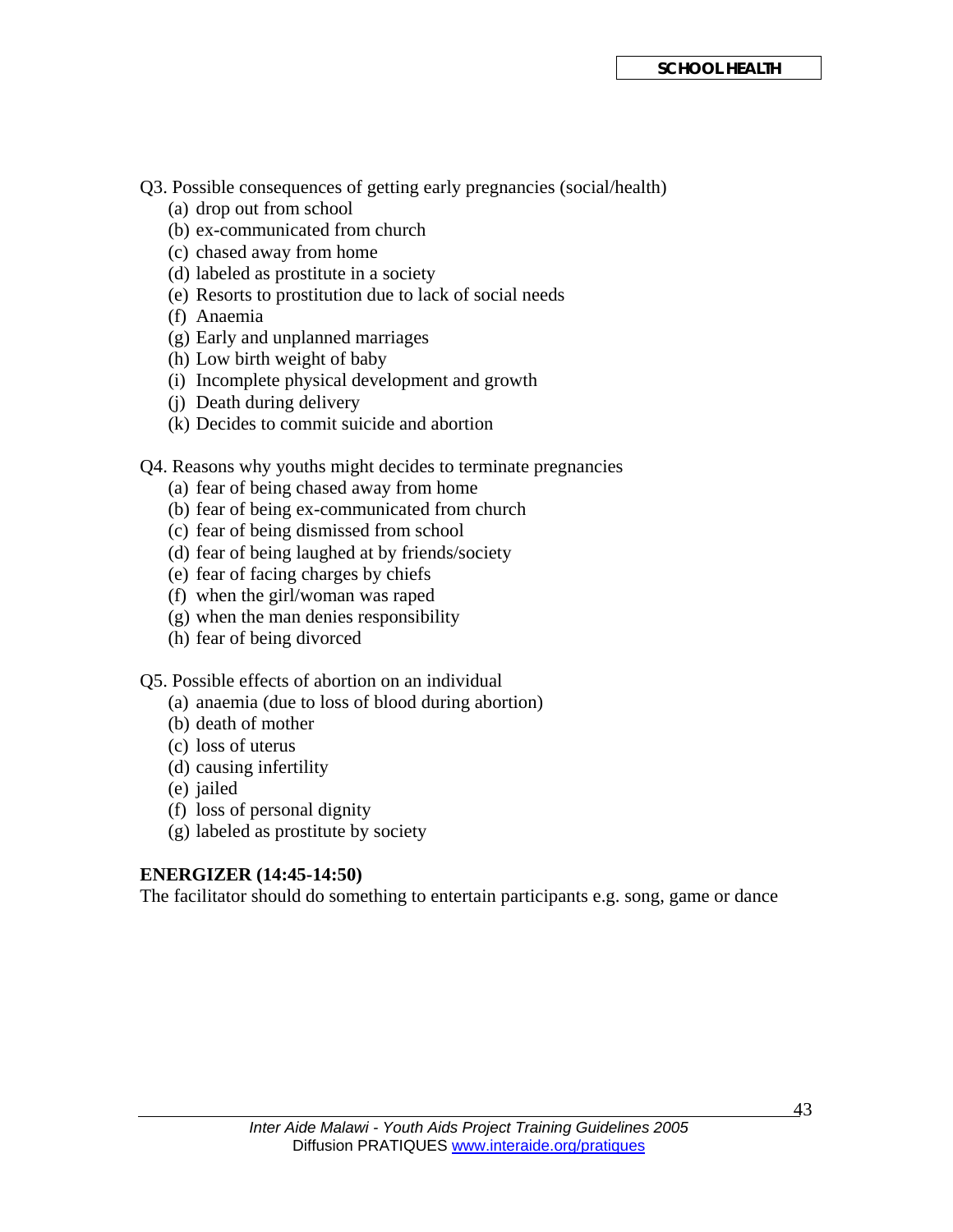#### **ACTIVITY 3: ROLE PLAYS (14:55-15:10)**

- 1. Mnenanji had a boy friend, they are both at school/same church and they are all curious about sex. Mnenanji is pregnant and told her boy friend. Her boy friend is afraid to face the charges at the chiefs court and tries to convince her to abort it. If you were Mnenanji what could you say
- 2. Mwaleyi is a 14 years old girl still at school and she falls in love with Chibwe a famous businessman in the same area. He used to supply her with presents and cash in turn Chibwe had sex with her for many times. She is now pregnant but Chibwe is worried if his wife discovers it. What do you think Chibwe said to her (Mwaleyi) and what are the consequences.
- 3. Participants have to come-up with their own role plays (2 of them)

#### **PRESENTATION (15:10-15:30)**

#### **COMMENTS AND SUMMARY (15:30-15:40)**

#### **POST TEST (15:40-16:00)**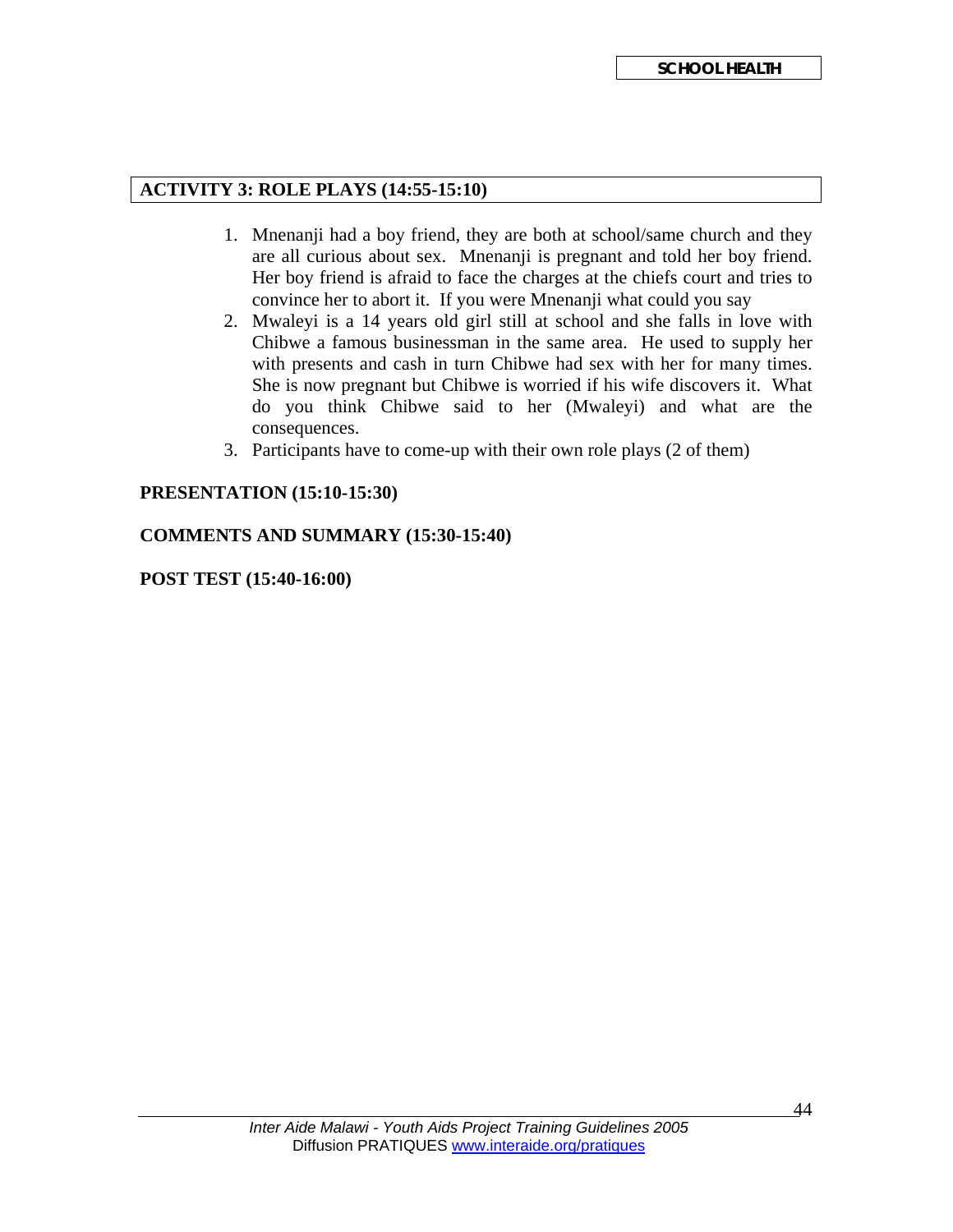## **2.2-FAMILY PLANNING AND CONDOM USE**

#### **INTRODUCTION (13:00-13:05)**

#### **OBJECTIVES**

By the end of this session participants should be able to:

- *1. Define the term Family Planning*
- *2. Mention Family Planning methods*
- *3. List down examples of each method of Family Planning*
- *4. Explain how they work including advantages and disadvantages*
- *5. Relate Family Planning methods to HIV/AIDS and youths*
- *6. Explain barriers to family planning (fears and rumours)*
- *7. Explain benefits of family planning:* 
	- *Mother*
	- *Child*
	- *Family*
	- *Nation*

#### **PRE TEST (13:05-13:20)**

#### **CONTENT (13:20-13:30)**

Before the session begins the participants should review what they covered during a session on early pregnancy/abortion focusing on reasons why youths might get pregnant too early, possible consequences of getting early pregnancy, reasons for abortion and effects.

#### **ACTIVITY 1: DEFINITION**

The trainer has to brainstorm on the definition of Family Planning with participants

Defined as the process of girl or couple deciding when to have a baby and what method to use to postpone pregnancy.

The participants should understand that the purpose of family planning is to promote the health status of the community (mothers, children and the whole family)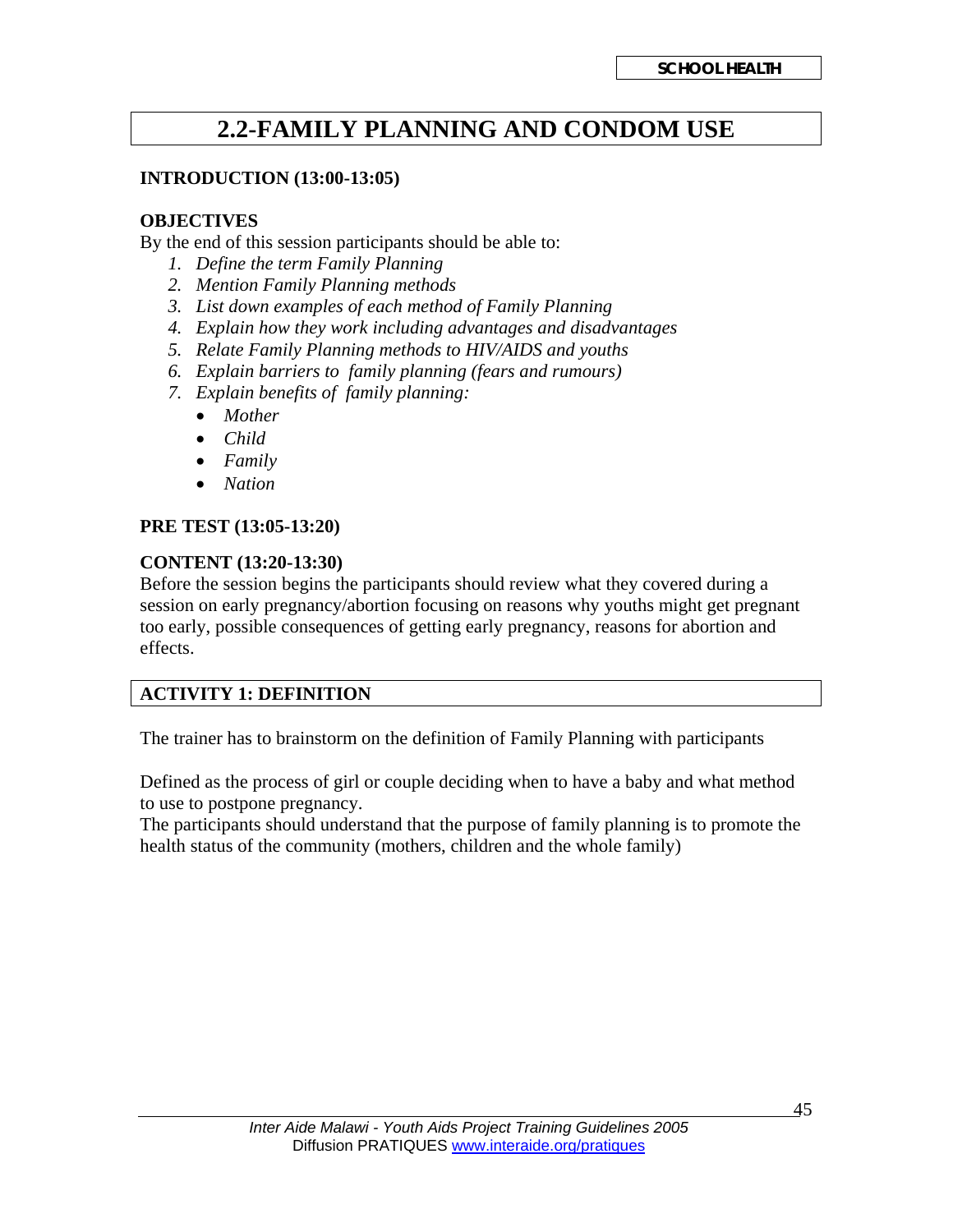#### **ACTIVITY 2: GROUP WORK (13:30-13:45)**

The facilitator should divide the participants into groups to discuss the following questions:

- Q1. Mention Family Planning methods that you know
- Q2. List down examples of each Family Planning method
- Q3. Relate Family Planning methods to HIV and youths
- Q4. Explain barriers to family planning (fears and rumours)
- Q5. Explain the importance of Family planning for: Mother/Child/Family/Nation
- Q6. They should be able to demonstrate how to use condoms

#### **ENERGIZER (13:45-13:50)**

The facilitator should do something to entertain the participants

#### **PRESENTATION (13:50-14:05)**

#### **COMMENTS/SUMMARY (14:05-14:30)**

The trainer has to summarise by giving the following possible answers **Q1. The three types of Family Planning methods.** 

- (a) Natural
- (b) Traditional
- (c) Modern

#### **Q2. Examples of Family Planning methods**

- **(a) Natural**
	- Abstinence
	- Withdrawal
- **(b) Traditional**
	- use of local plants and substance
		- soaked herbs
		- medicated strings
	- behaviour pattern of practice
		- postpartum abstinence lactation
		- polygamy
		- journeys (husband going away)
	- Grand motherhood (abstain if you are grandmother)
- **(c) Modern**
	- Pills
	- Depo provera (injection)
	- Norplant
	- Condoms

#### **Q3. Relationship of Family Planning with HIV and Youths**

Most of the family planning methods are meant for pregnancy prevention and not STIs including HIV/AIDS. Refer to table below (ref 2002 Family Planning guideline)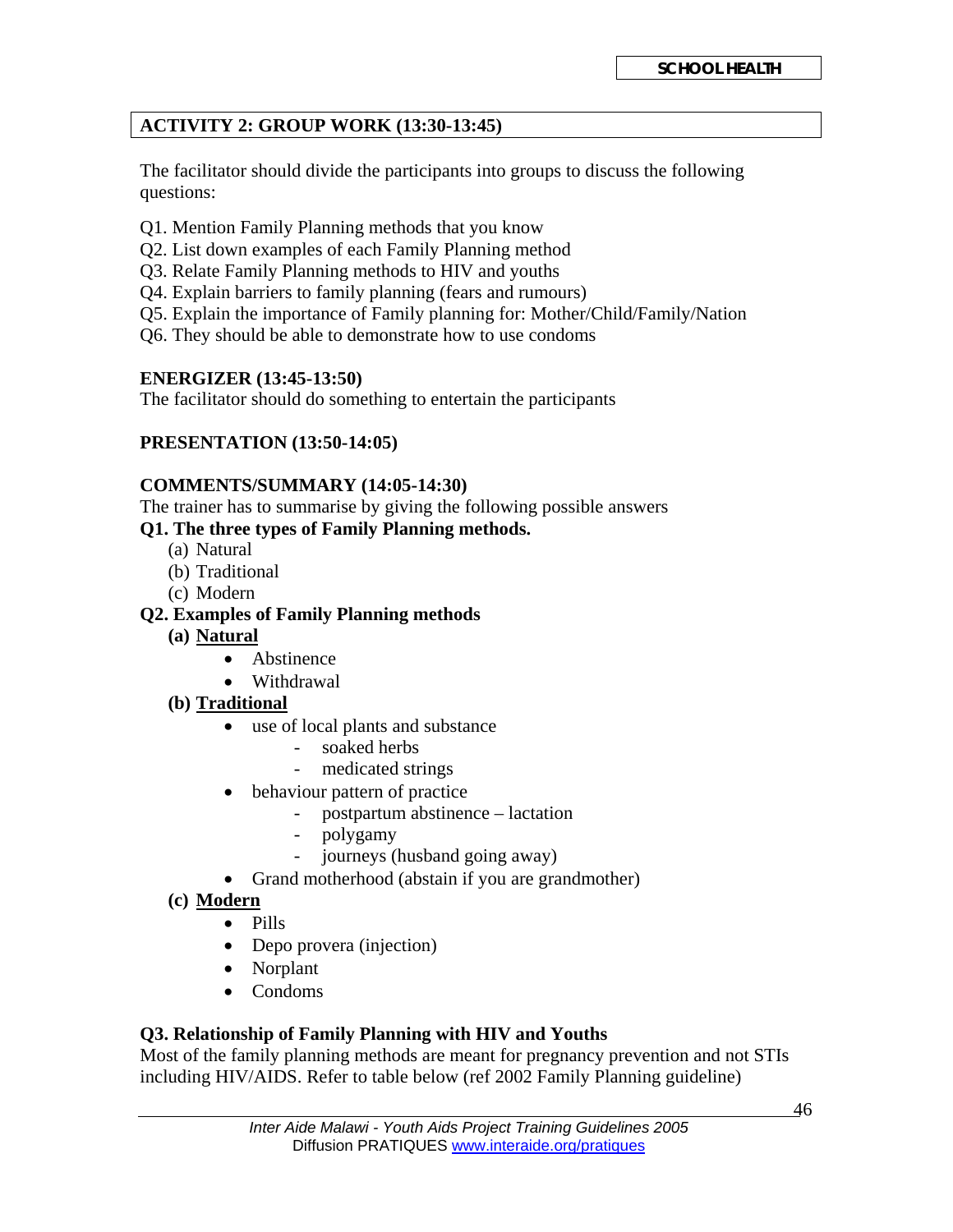| <b>Name</b>                  | <b>How it works</b>                                                                                                                                                                                                                 | <b>Advantages</b>                                                                                                                                      | <b>Disadvantages</b>                                                                                                                                                                                                                                      |
|------------------------------|-------------------------------------------------------------------------------------------------------------------------------------------------------------------------------------------------------------------------------------|--------------------------------------------------------------------------------------------------------------------------------------------------------|-----------------------------------------------------------------------------------------------------------------------------------------------------------------------------------------------------------------------------------------------------------|
| Abstinence                   | No contact between<br>sperm and eggs                                                                                                                                                                                                | *Most reliable<br>method<br>*No risk of AIDS<br>and pregnancy                                                                                          | No penetration but soft<br>sex, (massage, kissing,<br>masturbating, no<br>penetration) gives<br>sexual satisfaction.                                                                                                                                      |
| <b>Natural</b><br>methods    | Abstinence from sex on<br>days that pregnancy is<br>most likely to occur.<br>Each girl must know her<br>menstrual cycle. The<br>first day of menstruation<br>is day 1 and from day 10<br>to day 19 it is very risky<br>to have sex. | *It can only be<br>successful if the<br>girl's periods are<br>regular and if she<br>follows the rules<br>seriously<br>*It is cheap (free)              | *It is not a good<br>method, as it does not<br>work for girls who have<br>irregular periods or for<br>girls who have cycle<br>longer than 28 days.<br>*It does not protect<br>against STIs and AIDS                                                       |
| Condoms                      | Prevents contact of<br>semen with vagina                                                                                                                                                                                            | *Condoms can be<br>bought in many<br>places<br>*Can be used by<br>everybody<br>*Very reliable<br>when used correctly<br>*Prevents against<br>AIDS/STIs | *There are many<br>misconceptions<br>*They can only be used<br>once<br>*It can burst if not<br>correctly used<br>* It can lower sexual<br>satisfaction                                                                                                    |
| Pills                        | Prevent the maturation of<br>the egg (show on poster)<br>and so fertilization<br>cannot occur                                                                                                                                       | *Prevents anaemia<br>because it reduces<br>menstrual flow<br>*It is a very reliable<br>method and is easy<br>to use<br>*Reduces menstrual<br>pain      | *A pill must be taken<br>everyday and so can be<br>forgotten. If a woman<br>forgets to take a pill,<br>then she must use<br>another contraceptive<br>method for the rest of<br>her cycle to prevent<br>pregnancy                                          |
| Depo provera<br>(injections) | It stops eggs from being<br>released from the ovaries                                                                                                                                                                               | *It is a reliable<br>method.<br>*It is very easy to<br>use                                                                                             | *Must remember to get<br>new injection every 3<br>months<br>*Does not prevent<br>AIDS/STIs<br>*It takes a few months<br>to become fertile once<br>you stopped the<br>injections<br>*It can cause irregular<br>periods, spotting and<br>other side-effects |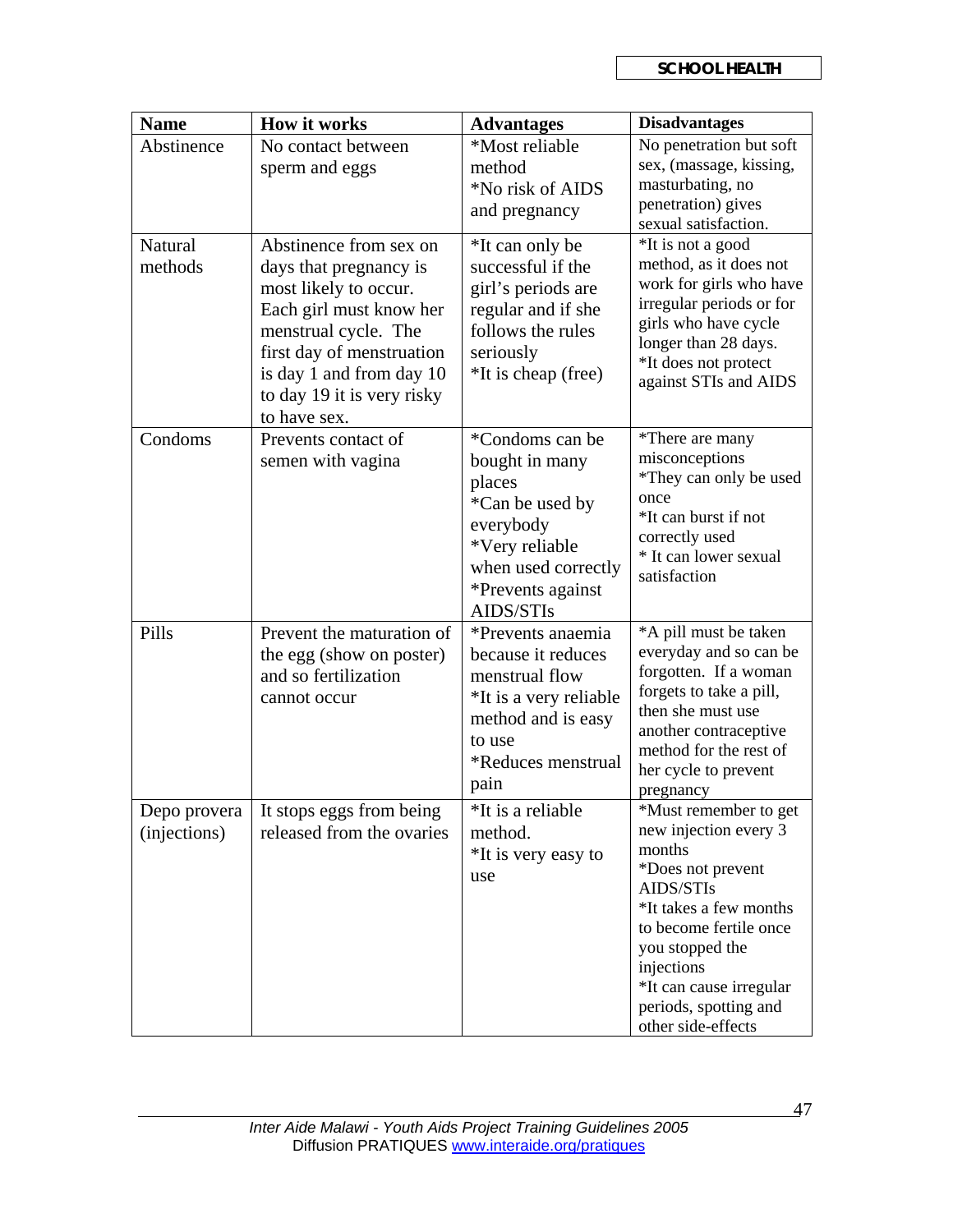#### **Q4. Barriers to family planning**

- Knowledge gaps and low risk perception about SRH issues
- Lack of community dialogue
- Harmful cultural practices
- Poor client / provider relationship

#### **Fears and Rumours of family planning**

- Women on pills and injections become barren
- Women who practice family planning become prostitutes
- Women who had done tubal ligation will suffer from abdominal pains
- If a man does vasectomy will lose erection
- If you insert loop it travels to the heart
- If you use a condom there is less sensation
- If a woman gets injection the husband does not feel good

#### *Q5. Importance of family planning*

- Mother: enough time to rest between pregnancies, to participate in development activities, health life
- Child: enough love, attention, care from parents
- Family: enough time to participate in development activities, love
- Nation: reduction of infant mortality

#### *Q6. Demonstration on how to use a condom*

• By using a wooden demo and a condom, facilitators should demonstrate to the participants a correct use of condom

**NOTE:** Abstinence is the best method for preventing pregnancy and STIs

Among the modern methods of family planning, pills and condoms are the most suitable and adapted for the youths. These methods have no serious side effects

#### **ACTIVITY 3: ROLE PLAYS (14:30-14:50)**

- 1. Dorothy is in love with Chikondi (sexual relation). Chikondi always insist to use condoms whenever they want to have sex to avoid pregnancy but according to Dorothy she believes in using medicated string as a way of avoiding it as told by her mother. How can Chikondi convince her to use condoms rather than the traditional method?
- 2. In Tilere village Mrs Moyo practice Family Planning using modern methods while Mrs Dzozi does not undergo any type of Family Planning as she want to have many children to help her with her work. How can Mrs Moyo convince her to be using Family Planning methods? What can you say is the impact of Family Planning?

#### **ACTIVITY 4: PRE POST TEST (14:50-15:05)**

- 1. Mention three Family Planning methods that you know. (3 marks)
- 2. What can be the examples of each Family Planning method mentioned above. (3 marks)
- 3. Explain briefly the importance of practicing Family Planning (2 marks)
- 4. What can be the consequences of not practicing Family Planning methods (2 marks).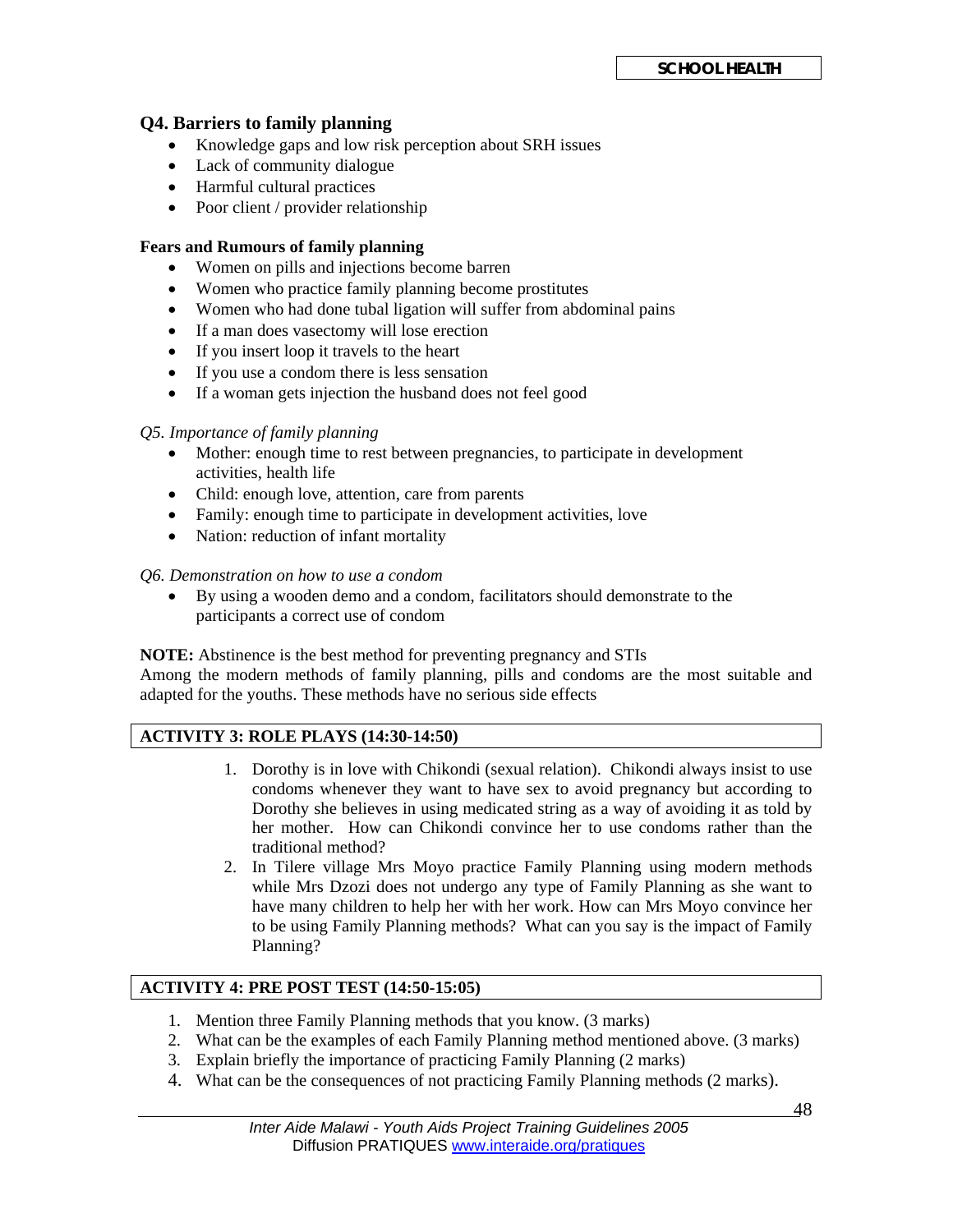## **2.3.- DRUG ABUSE**

#### **INTRODUCTION (13 :00-13 :10) OBJECTIVES**

By the end of this session, participants should be able to:-

- *1. Define the term 'substance abuse'*
- *2. Mention all substances that youth may abuse.*
- *3. List down reasons why some youth abuse the substances.*
- *4. Explain consequences of substance abuse*
- 5. *Design strategies to overcome problems of substance abuse.*

#### **CONTENT (13:10-13:20)**

#### **ACTIVITY 1: DEFINITION**

**Definition:** Defined as chemical substances that alter or modify behaviour and cause addiction.

**Substance Abuse:** This is the excessive or wrong use of substances (chemical substance) to alter behaviour.

**Drug:** This is any addictive substance that stimulate the nervous system and modify ones's behaviour.

#### **ACTIVITY 2: GROUP WORK (13:20-13:45**)

Divide the participants into groups to discuss the following questions

- Q1. List down all substances that youth may abuse?
- Q2. Explore reasons why some youth abuse substances?
- Q3. List down some of the consequences of substance abuse
- Q4. Design strategies to overcome problems of substance abuse.

#### **ENERGIZER (13:45-13:50)**

The facilitator should do something to entertain the participants

#### **PRESENTATION/COMMENTS/SUMMARY (13:50-14:10)**

Some of the possible answers to the above questions.

#### Q1. Substances that young people abuses are:-

- (a) Nicotine chamba/hemp
- (b) Alcohol carsberg, powers No 1, Cathy, castle larger, chibuku, chikalo, kuchekuche, napolo, kadamsana, brandy, wine and kachasu.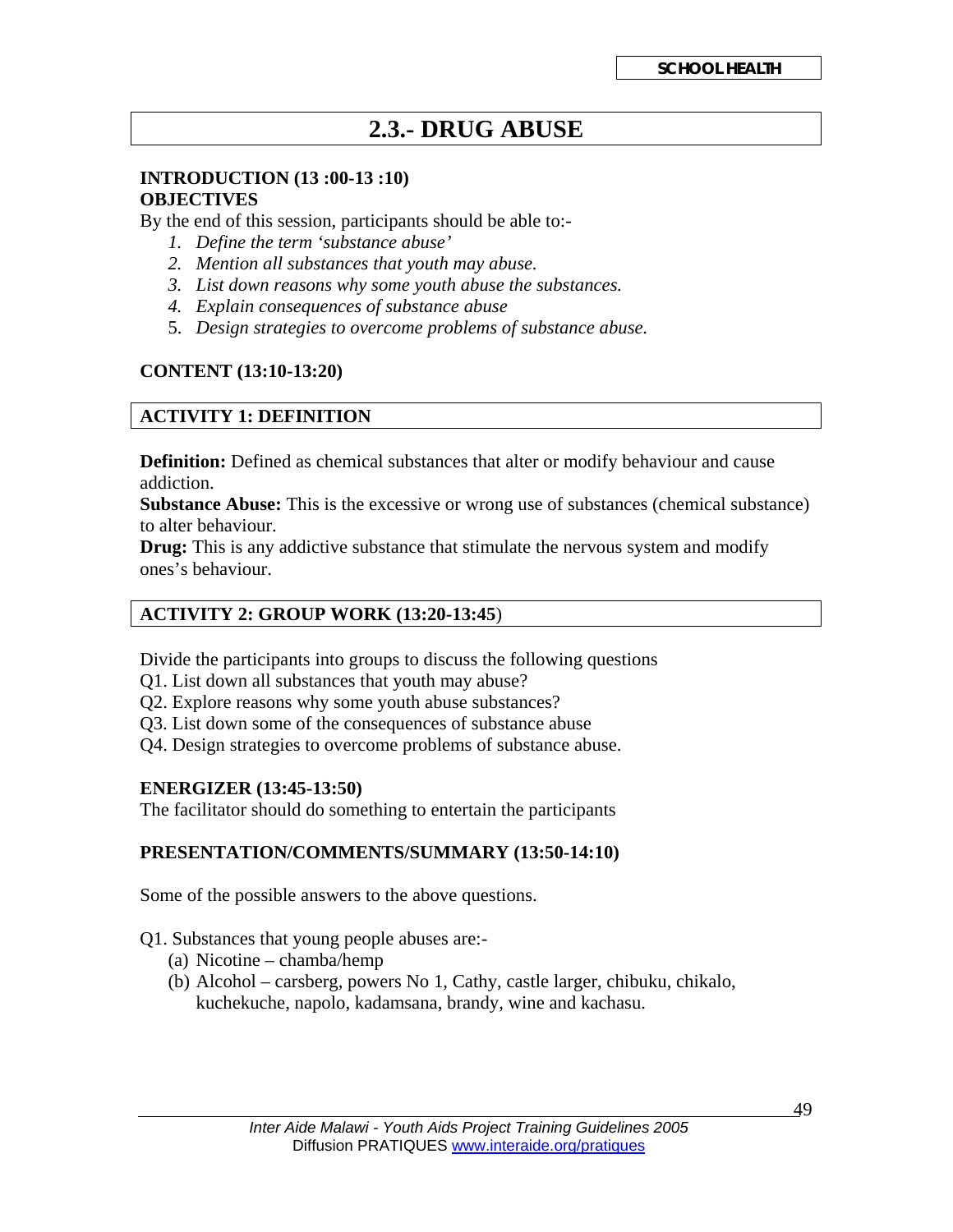- Q2. Reasons why youths abuse substances
	- Peer pressure
	- Idleness
	- Curiosity/experimentation
	- They believe that it increases strengths and knowledge
	- Ignorance, etc.
- Q3. Possible consequences that youth can face after abusing substances
	- Insanity run mad
	- Dropout from school
	- Drowns economy
	- Loss of self-control and lead to rape
	- (a) Pregnancies
	- (b) STIs
	- (c) HIV/AIDS
	- Become less productive
	- Liver disease

Q4. Possible solutions (strategies designed)

- Refrain from pressure
- Be aware of the effects, risks and possible consequences of substance abuse
- Create rehabilitation facilities
- Prevent young people from drug abuse

Question and answer time (14:10-14:30)

The teacher can allow participants to ask questions and he can summarise.

#### **ACTIVITY 3: ROLE PLAYS (14:30-15:00)**

The teacher should divide the participants into three groups so that they can come-up with drama, songs and poems on the topic and the teacher has to comment.

#### **SUMMARY**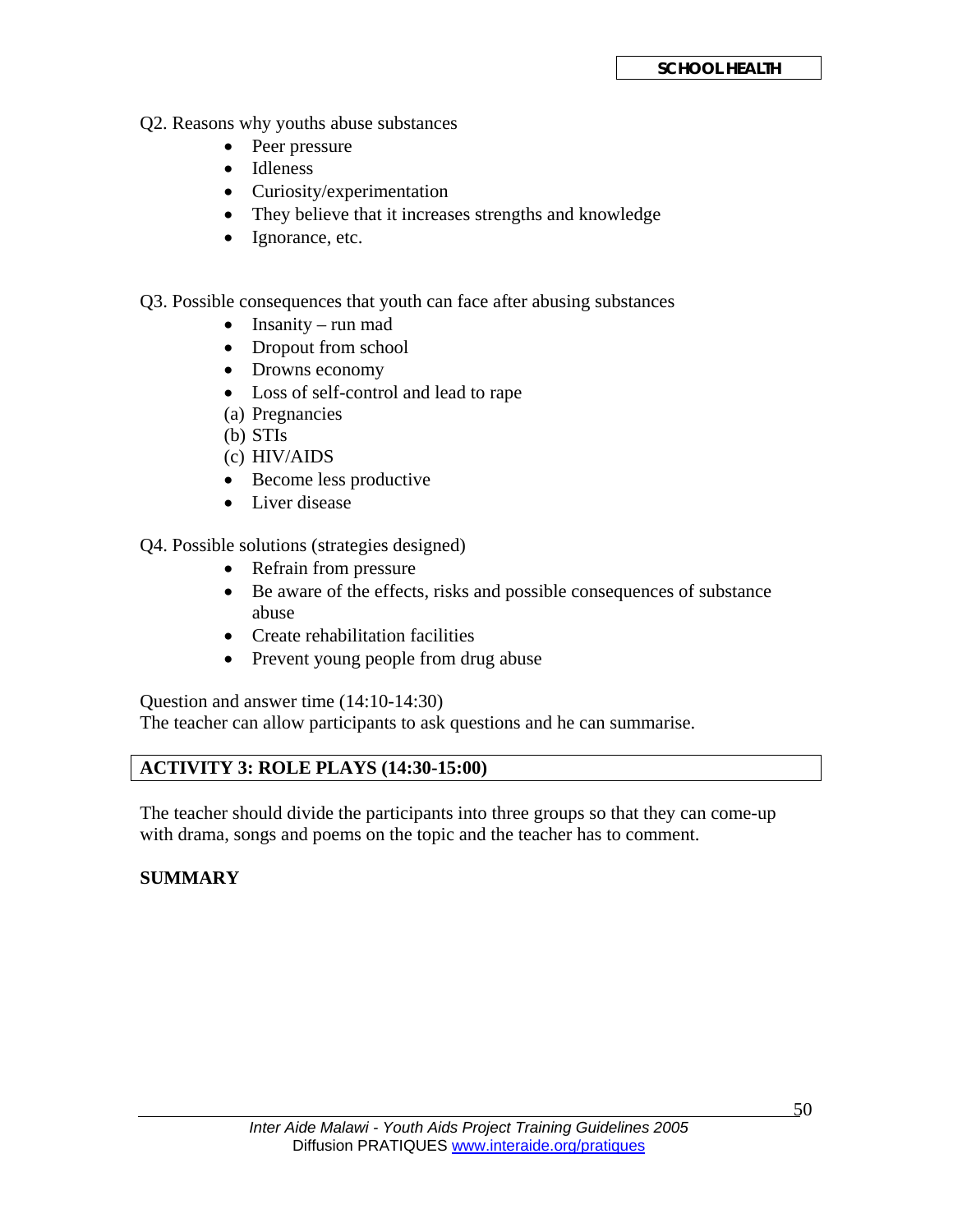## **2.4- HUMAN RIGHTS, SEX ABUSE AND RAPE**

#### **BROAD OBJECTIVES (13:00-13:25)**

The purpose of this session is to introduce the youths to the concept of human rights, sex abuse and rape in the context of HIV/AIDS and give them knowledge and skills on the issues that affects them.

#### **SPECIFIC OBJECTIVES**

By the end of the session the participants should be able to:

- *1. Define the terms human rights, sex abuse and rape*
- *2. Explain the rights of children and young women*
- *3. Explain how the rights of the children are abused.*
- *4. Explain why people are sexually abused and raped*
- *5. Explain factor that may lead to sexual abuse and exploitation*
- *6. Explain the consequences of sex abuse and rape*
- *7. Explain what they should do when their rights are abused (sex abuse and rape)*

#### **PRE TEST (13:25-13:45)**

- 1. Explain the rights of children and young women (4 marks)
- 2. Explain how the rights of the children are abused (2 marks)
- 3. Explain why people are sexually abused and raped (2 marks)
- 4. Explain the consequences of sex abuse and rape (2 marks)
- 5. Explain two factors that may lead to sexual abuse (2 marks)
- 6. Explain what they should do when their rights are abused (2 marks)

#### **ACTIVITY 1: DEFINITIONS (13:45-14:05) INTRODUCTION TO HIV/AIDS AND HUMAN RIGHTS**

- Through brain storming ask the participants to define human rights, sex abuse and rape. After the participants have given different answers, the trainer has to conclude by giving his/her definition.
- Human rights are the entitlements that individuals have by virtue of being humans.
- Sex abuse and rape**:** This is when you force somebody to have sex while he/she doesn't want OR when sex has been done in a wrong way (dishonestly and violently)

#### **ACTIVITY 2: GROUP WORK (14:05-14:25)**

*Divide the participants into 4 groups to discuss the following questions;* 

- 1. Explain the rights of the children and the responsibility of the government
- 2. Explain the rights of women and girls
- 3. Explain how their rights are abused
- 4. Explain why and how people are sexually abused and raped
- 5. Explain the consequences of sex abuse and rape
- 6. Explain what they should do when their rights are abused or sexually abused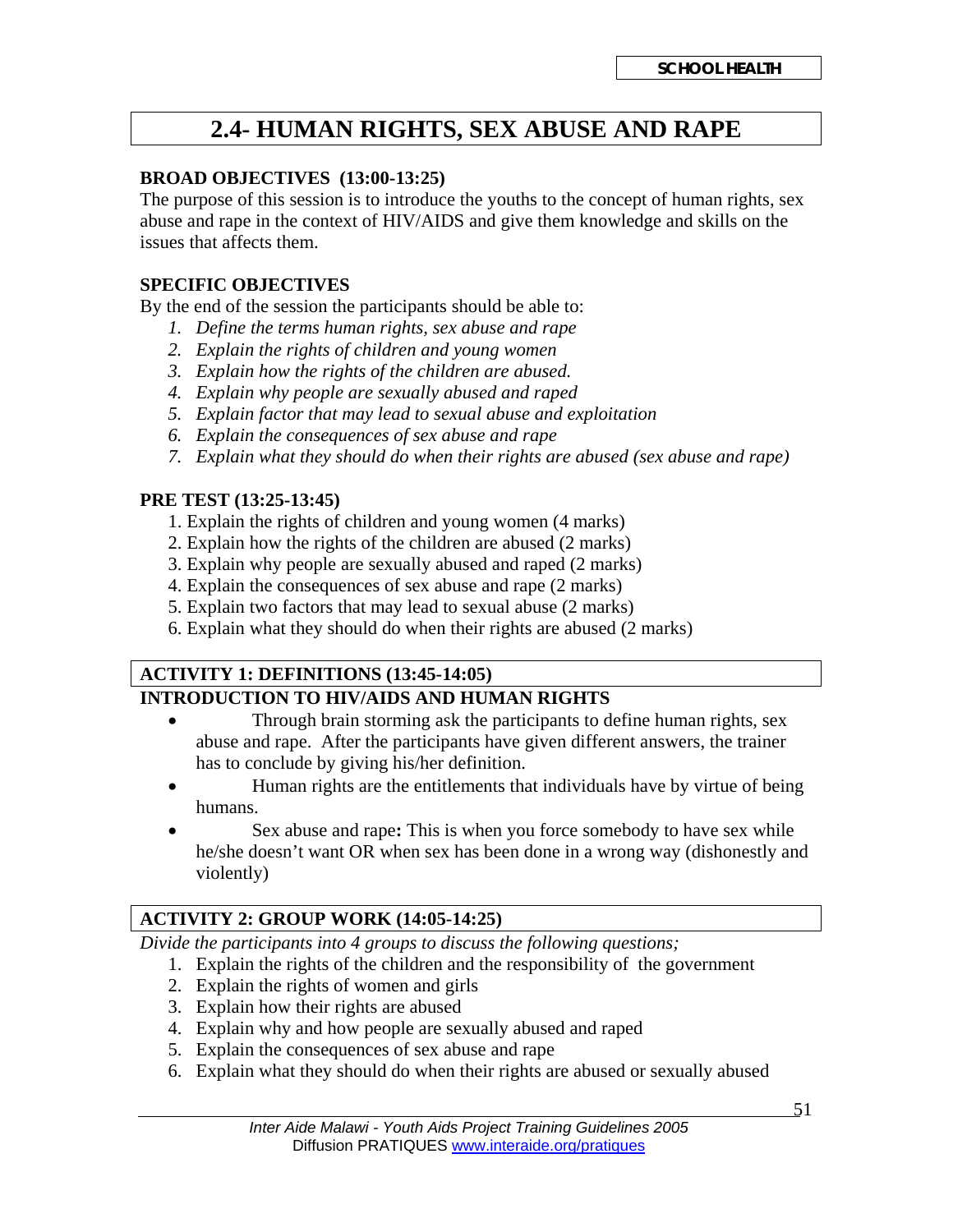#### **ENERGIZER (14:25-14:30)**

The facilitator should do something to entertain the participants

#### **PRESENTATION (14:30-15:00)**

After presentation by different groups and getting comments from other members the trainer should give the following possible answers.

#### **1. THE RIGHTS OF THE YOUTHS**

- Communicate with anyone
- Make decisions by their own
- Negotiate sex e.g. condom, abstain
- Have quality education/information
- Have enough security
- Have adequate standards of living (food, accommodation, health care, etc.)
- Associated with anyone

#### **2. RIGHTS OF YOUNG WOMEN**

- Girls and young women have the right to:
- Have equal access to education and trainings
- Participate in decision making
- Enter into marriage only with their free and full consent
- Participate in recreation activities
- The same employment opportunities
- Protection from commercial sexual exploitation

#### **3. HOW HUMAN RIGHTS MAY BE RESTRAINED**

- Ignorance on HIV/AIDS and rights of members of family or society
- Cultural practices and values (early marriage, *fisi*, etc.)
- Cruelty of guardians of orphans
- Restrictive religious values (choice on use of condoms or Family Planning, relationship)
- Lack of life skills (ability to say no to sex, rape, peer pressure, early marriages)

#### **4. REASON WHY PEOPLE ARE SEXUALLY ABUSED**

- Substance and drug abuse
- Lack of self assertiveness (life skills)
- Poverty and hunger
- Job seeking
- Tribal wars
- Harmful cultural practices
- Lack of youth friendly services
- Improper dressing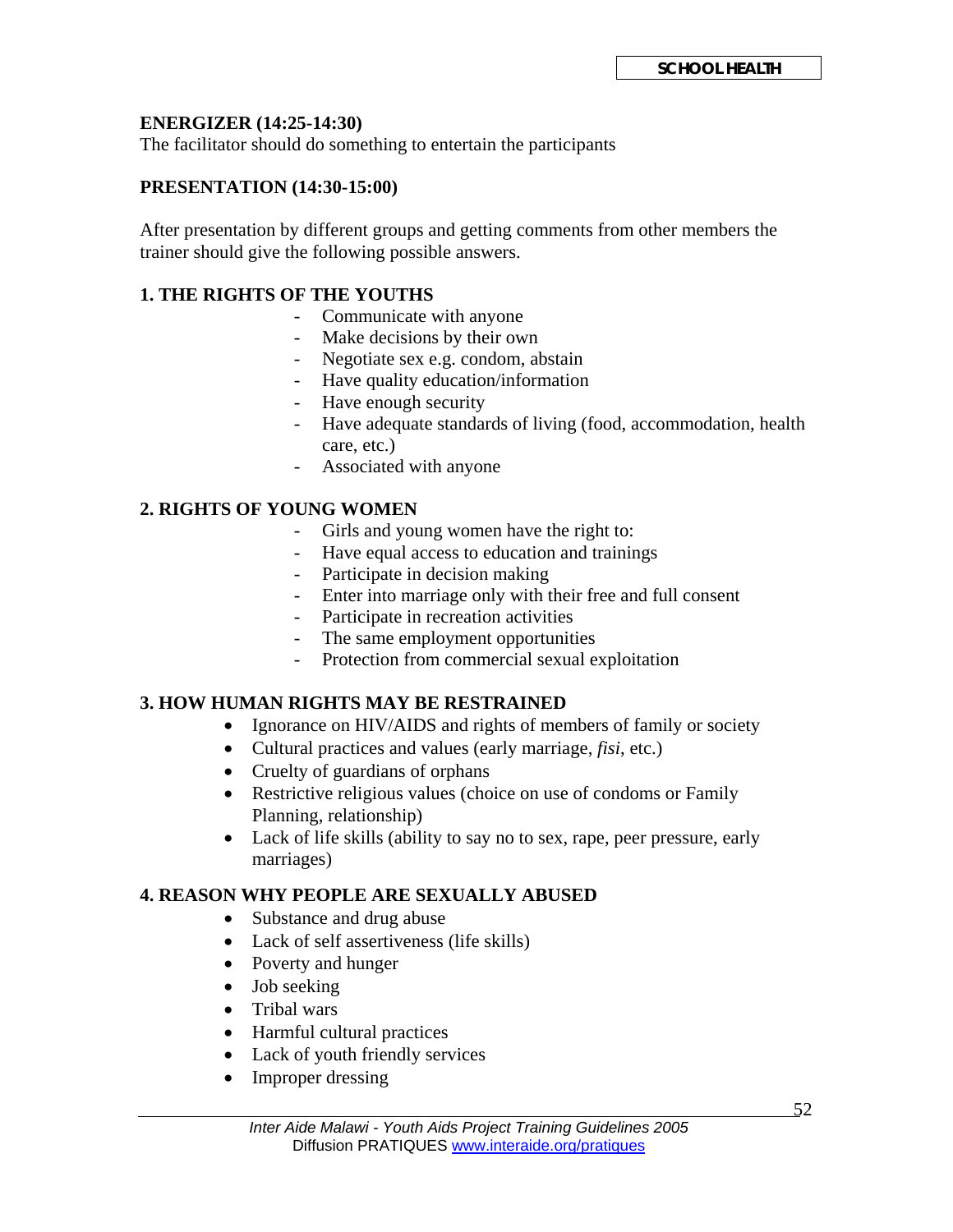*Therefore people are abused and raped by;* 

- Forcing them to follow traditional beliefs and practices e.g. fisi.
- Giving them money
- Teachers ask pupils to meet in their offices, or to be assisted for examinations
- Bribe during interviews
- Making him/her drink a lot of beer or take drugs
- By using herbs

#### **5. POSSIBLE CONSEQUENCES OF SEXUAL ABUSE AND RAPE**

- HIV/AIDS and STIs
- Early pregnancy and abortion
- Dropping out from school
- Poverty and hunger
- Orphanage
- Imprisonment

#### **6. WHAT WE SHOULD DO IF OUR RIGHTS ARE ABUSED / IF WE ARE SEXUALLY ABUSED**

- Reporting to parents, chiefs, police, nearest health facilities
- Reporting to human rights organizations e.g. NICE, GENDER
- When they are raped they should make sure that they do not bathe until medical examination

#### **QUESTION AND ANSWER TIME (15:00-15:10)**

#### **ACTIVITY 3: ROLE PLAY (3 role plays) (15:10-15:40)**

**1.** Malita is a young girl who is an orphan because of AIDS and now she stays with her grandparents who are very poor. Her grandparents advised her to become a prostitute so that she may bring money and other items.

What should Malita tell her grandparents in order to let them know about her rights?

2. Zakeyu is a 14 year old boy who is an orphan. He cannot continue with his education because he has no money. Mr Mwale volunteered to pay his school fees and he also asked Zakeyu to stay with him. Some duties that Zakeyu does at Mr Mwale's house include carrying 3 bags of maize to sell at the market and farming a very large piece of land. How can Zakeyu discuss about his rights.

3. Elube has just reached puberty and her mother and her aunt organized for her to meet with a fisi. They advise her to be ready.

How can Elube use her rights to protect herself from catching HIV/AIDS from that fisi.

#### **ACTIVITY 4: POST TEST (15:40-16:00)**

#### **COMMENTS AND SUMMARY**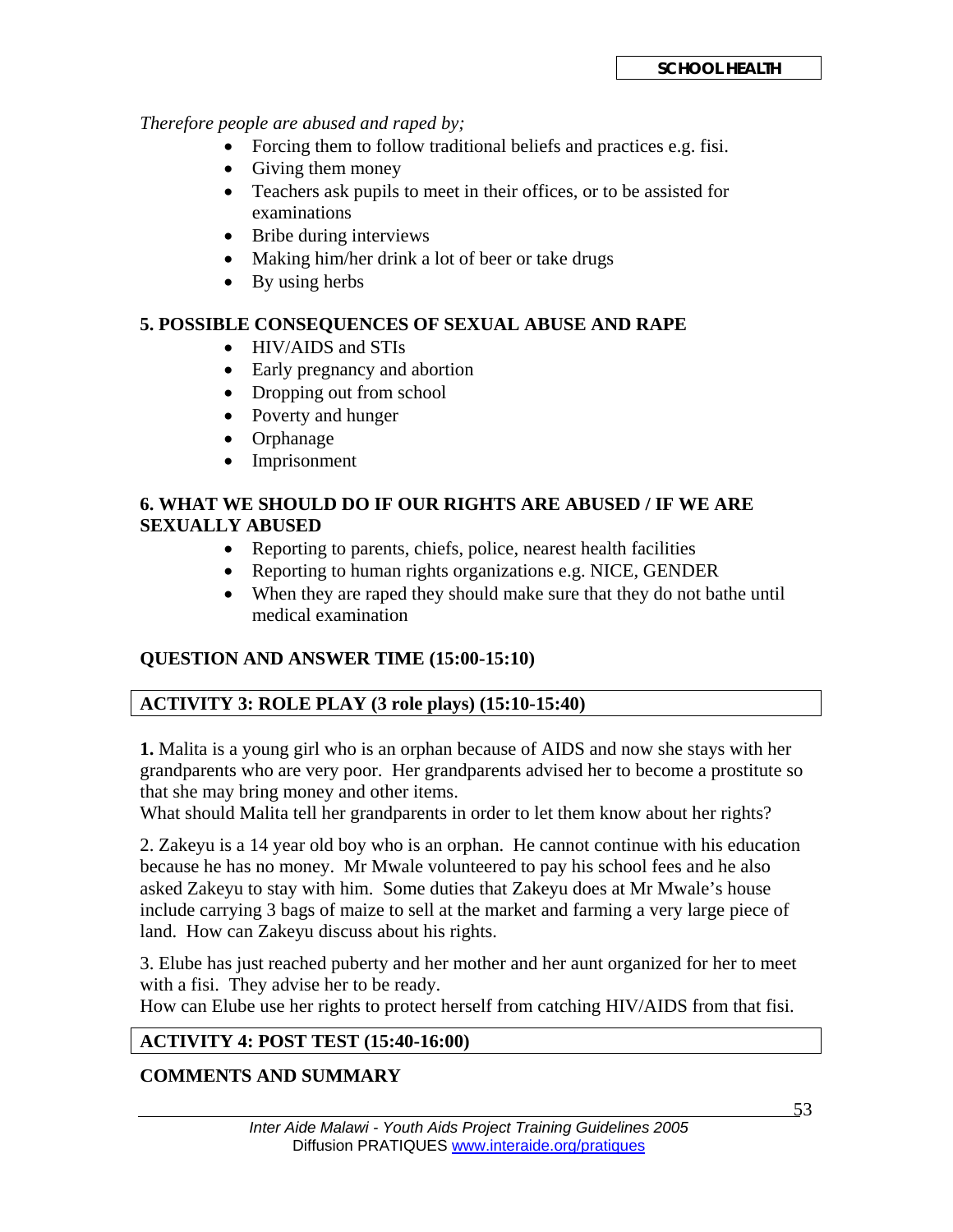## **2-5- NEGOTIATION SKILLS**

#### **INTRODUCTION (13:00-13:05)**

#### **OBJECTIVES**

By the end of this session participants should be able to:-

- *1. Define negotiation skills*
- *2. Know the importance of using negotiation skills when solving conflicts in a community*
- *3. Negotiate through role plays and debate on factors that stimulate young people to get involved in risky behaviour that may endanger their life*
- *4. Relate HIV/AIDS and culture (African) so that condom use can be negotiated.*

#### **ACTIVITY 1: DEFINITION (13:05-13:15)**

- The trainer with the participants has to brainstorm on the definition of *'NEGOTIATON'* and at the end he/she should give the summary.
- Negotiation is a way of communicating or talking to others (either a person or group of people) in order to try to come-up to an agreement or settle an argument.
- Negotiation is the best way of solving problems and conflicts in a community.
- A trainer needs to give practical examples of the things and situation where negotiation skills can be applied. e.g.
	- (i) at market i.e. mango price
	- (ii) family problems
	- (iii) land distribution
	- (iv) sexual issues

#### **ACTIVITY 2: GROUP WORK (13:15-13:35)**

Divide the participants into groups to discuss the following questions:

Q1. Explain the importance of negotiation skills when settling down an argument (why should people negotiate)

- Make people understand the causative agent and solution of problem
- Promote mutual relationship amongst many communities
- Developmental programmes can be enhanced where there is peace as negotiation promote peace
- Decisions about HIV and early pregnancies can be easily adopted positively in a relationship.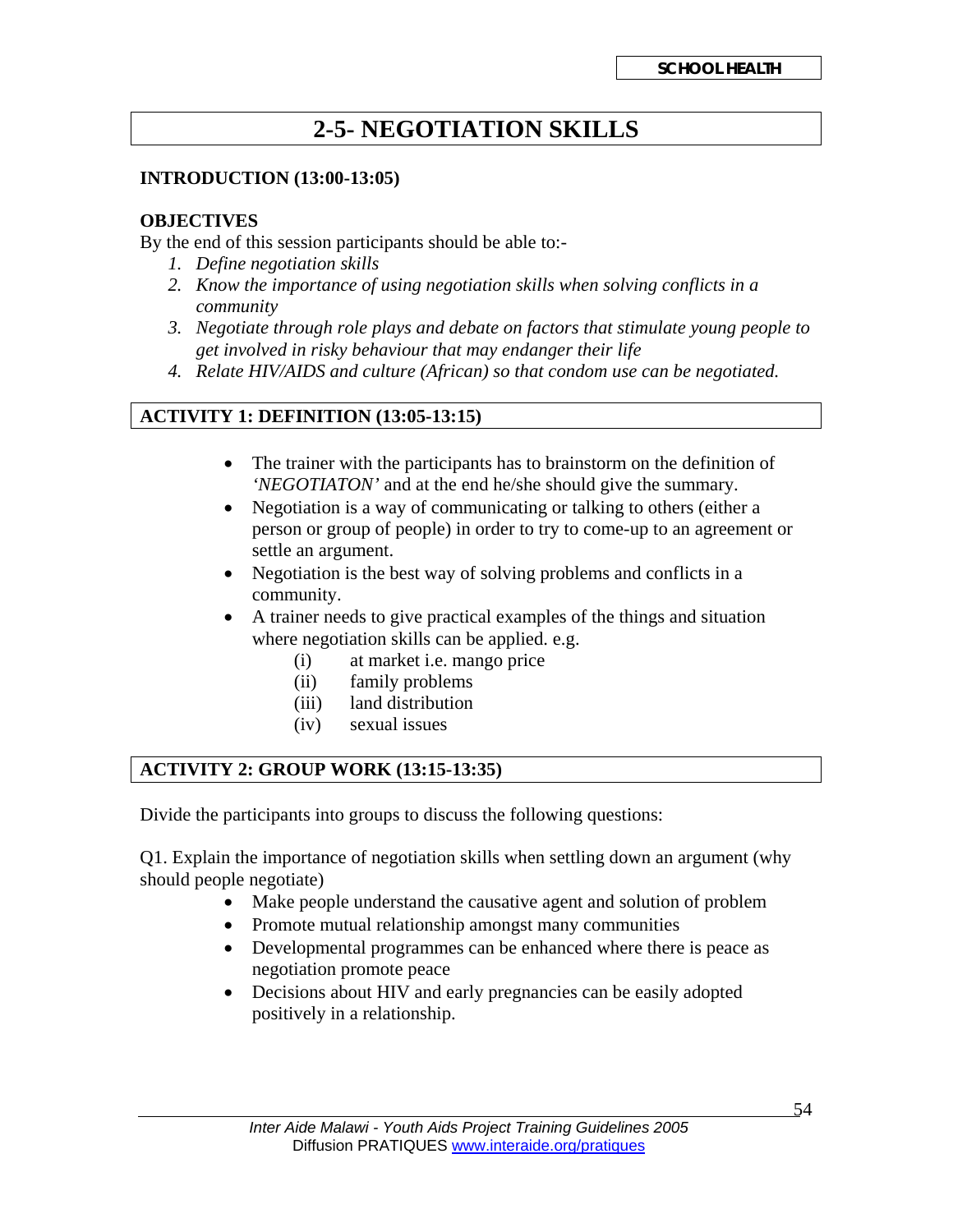Q2. According to our African culture and religious values with the situation of HIV/AIDS today should condom awareness and use be promoted among youths? YES OR NO Explain why?

#### **POSSIBLE ANSWERS (13:35-13:45)**

- (a) With fisi business many young girls can get HIV or early pregnancies as the fisi does not use condoms and die at tender age.
- (b) According to social demographic studies many youths between ages of 15 to that have unprotected sex, that might make them get HIV and early pregnancies, as they do not use condoms.
- (c) Religious leaders promote abstinence among youths and faithfulness among married couples but many people receiving these messages are having problems to abstain and become faithful to their wives and husbands; as a result HIV is also spreading as condoms are not used since it is restricted by their faith.
- (d) With economical problems many girls go for elderly men for presents and money and in turn men propose them sex. In this case condoms are mostly not used and HIV and early pregnancies resulted.

\*Therefore it is important for everyone to understand the role and importance of condoms in our communities as not to promote promiscuity but to prevent HIV and STIs and early pregnancies if people are failing to abstain.

#### **ENERGIZER (13:45-13:50)**

The facilitator should do something to entertain the participants

#### **ACTIVITY 3: DEBATE (13:50-14:10)**

#### **Devils Advocate Statement**

Devil advocation is a game that allows participants to think and develop answers to difficult situations and questions.

#### **Steps to the activity**

- Explain that the exercise will help us to communicate, make decision and manage relationships better. And we will focus on how to think and debate well.
- Divide the group into four groups of 2 pairs and mind gender
- Each pair will get one card and one will read out the statement written on it, the other one will disagree while the leader will be defending the statement until they run out of ideas.

#### *RULES OF THE EXERCISE*

-Relay on facts instead of opinions -Discourage speaking louder than the other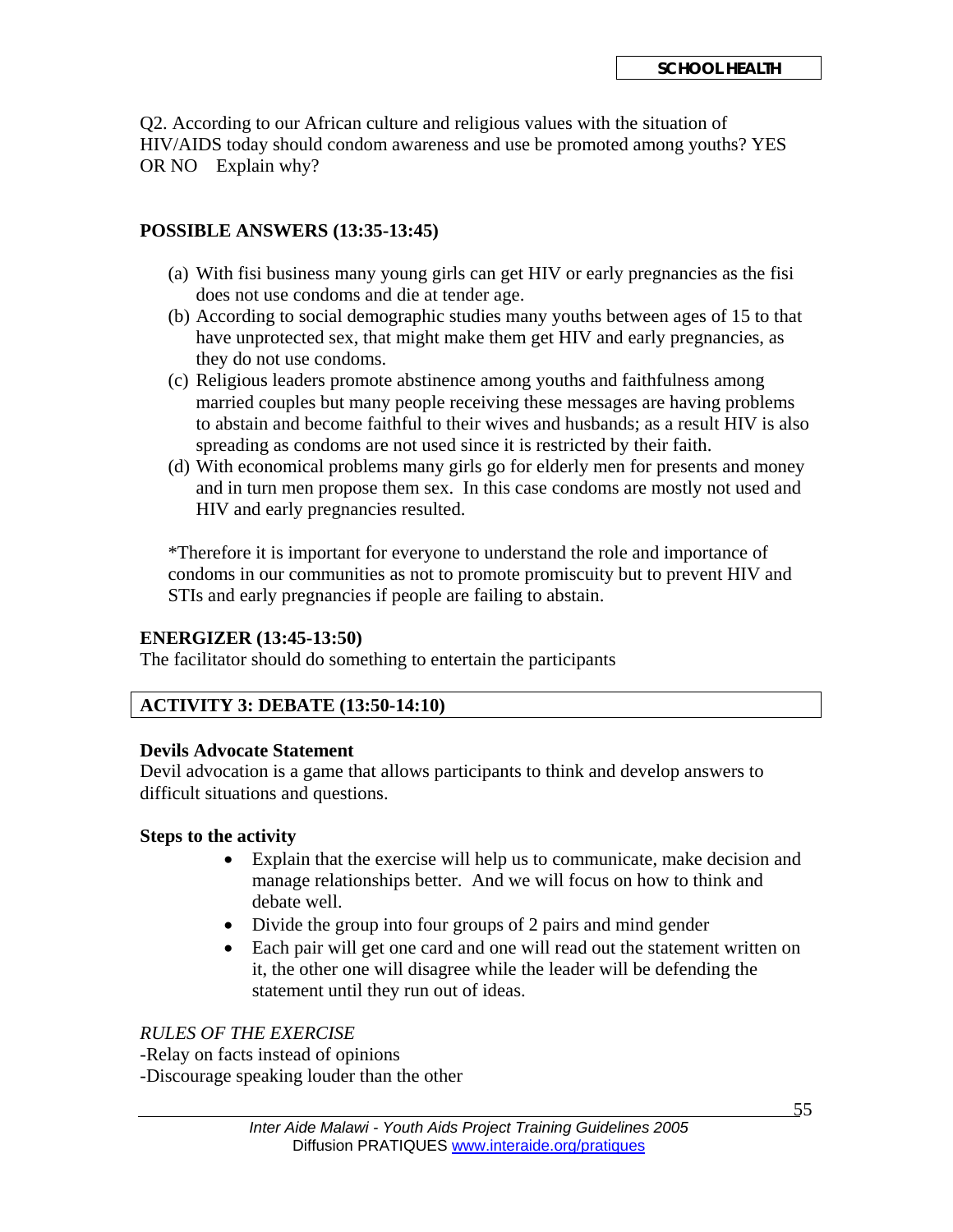-Try to reach a compromise by agreeing with the other person's statement -Present possible consequences of the following statements:

#### **STATEMENTS**

- As a youth I need to have sex before marriage to prove my fertility…true/false……………why?………………………….
- If a girl dresses improperly that can arouse my sexual feelings, its good to rape her. She deserved it. True/false…
- If a girl begs me money, I have the right to propose sex inturn ……….true/false……………….??
- If you really loves me let's have sex to prove your love for me……….true/false??
- If I am in deep concerns/thoughts or want to go for fun, I need to smoke or drink beer………true/false
- Condoms are meant for elderly men not for us youths, let's do it without condom …………
- Women have no rights to ask men to use condoms, is it true?

#### **SUMMARY OF THE DEBATE (14:10-14:20)**

The facilitator should summarize according to the results of the debate

#### **ACTIVIY 4: ROLE PLAYS (14:20-14:45)**

- 1. Marita is a form 1 girl at Mwatibu CDSS. She has fallen in love with a shop owner who gives her all she needs. The shop owner pressurizes Martha to have unprotected sex. How can Martha convince the shop owner to have protected sex?
- 2. Timve and Tsala have been friends for a number of years. They agree to get married in future. Tsala is still at school for ten months, Timve proposes to have sex with her, how can Tsala convince to wait until she finishes her education?
- 3. Tinyade lost her father when she was in standard 8. Now the family faces financial problems and the mother forces Tinyade to get married. How can Tinyade convince her mother to continue with her education?
- 4. A standard 8 teacher proposes one of the pupils in STD 8. He proposes her to have sex and promised to assist her during examinations. How can the girl convince the teacher on the bad consequences of pre-marital sex?

#### **SUMMARY BY THE TRAINER/TEACHER (14:45-15:00)**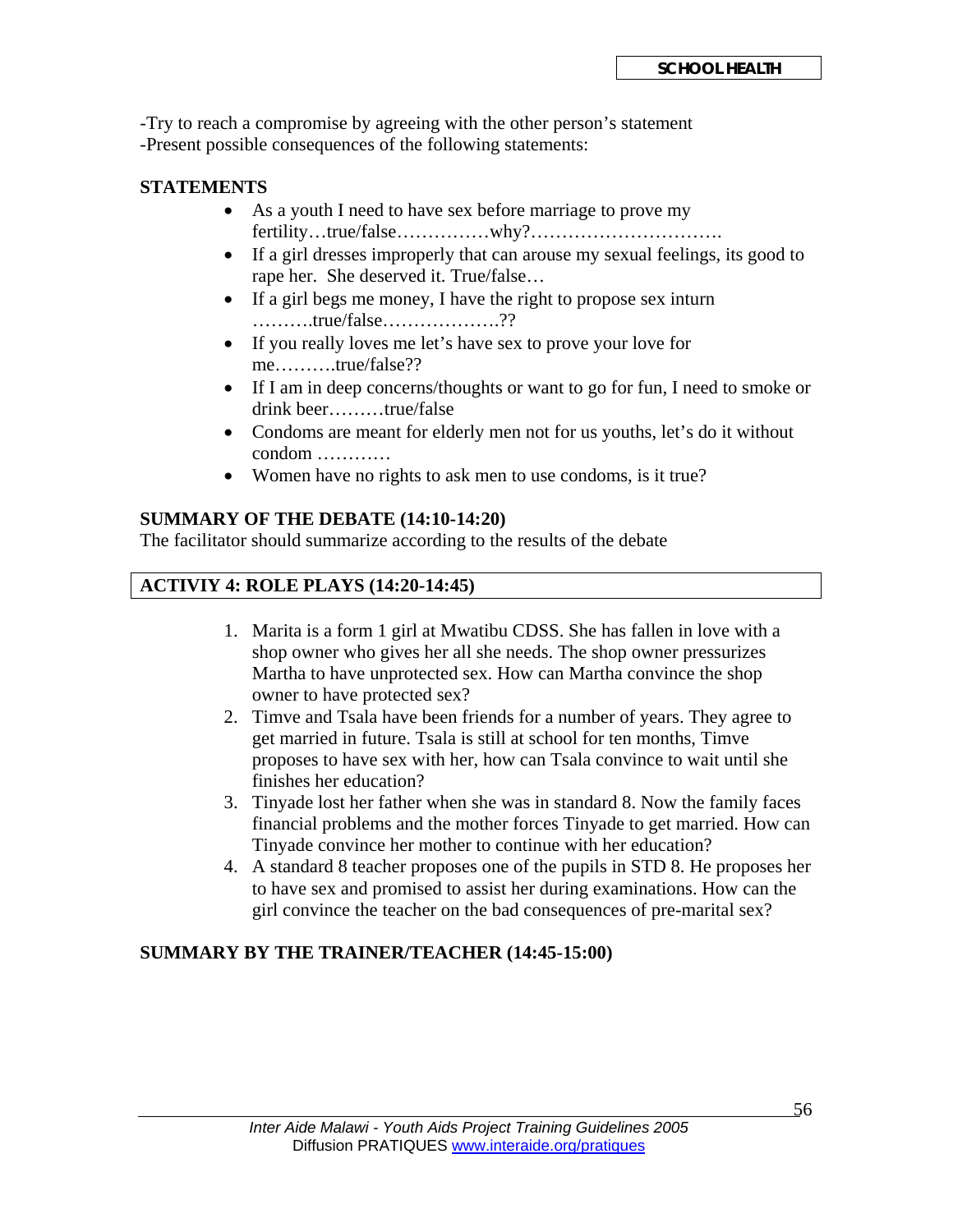## **2-6- SARA LIFE SKILL**

#### **INTRODUCTION (13:00-13:25)**

Sara is an African girl who has a friend called Amina. She is an orphan because of AIDS. She decides to leave school. With the help of Sara, she continues with school.

#### **OVERALL OBJECTIVE**

- (a) To increase the knowledge of pupils about behaviour change
- (b) To summarize the life skills
	- Communication skills
	- Decision making skills
	- Negotiation skills

#### **SPECIFIC OBJECTIVES**

By the end of this topic pupils should be able to:-

- *(a) Know how to overcome the problem of lack of parental care*
- *(b) Discuss some of the reasons why girls get attracted by men*
- *(c) Know the importance of sharing problems with boys/girls*
- *(d) To know what they can do to rescue a friend who is in problem*
- *(e) Know the consequences of making choices*

#### **CONTENT**

#### **ACTIVITY 1: BRAINSTORMING (13:25-13:30)**

The participants should brainstorm problems they face due to orphanage and how they can get assistance.

#### **ENERGIZER**

The facilitator should do something to entertain the participants

#### **ACTIVITY 2: GROUP WORK (13:30-14:00)**

The participants will be divided into groups according to sex.

#### **PHASE 1.**

#### *Example 1*

Amina has no parents and she has no money to pay her school fees. She thinks of the following things in order to solve her problems.

- To stop going to school and join her elder sister to work in a bar.
- Or to just stay at home
- Or going to town to find work as a house girl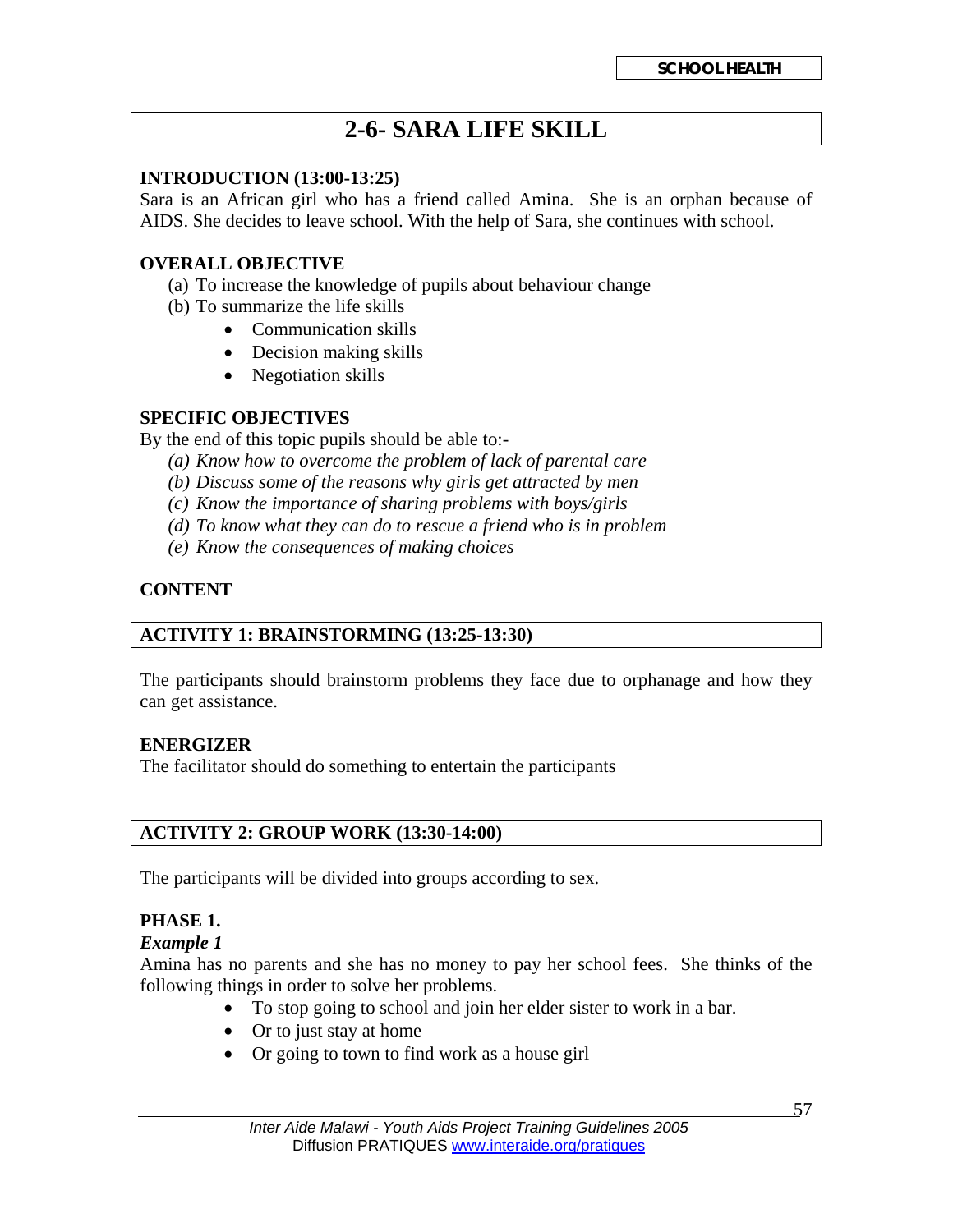#### **GROUP WORK**

The participants will be divided into groups.

- (a) If you were Amina what would you do to solve the problem?
- (b) What do you think will be the consequences of Amina's choices?

#### **Example 2**

Mabvuto is an orphan and he has thought of selling his parent's belongings. He has started drinking and smoking. Then he has thought of going to town to find work but he also wants to get married.

#### **GROUP WORK**

The participants will be divided into groups according to sex.

- (a) If you were Mabvuto what would you do to remove these problems?
- (b) What do you think will be consequences of Mabvuto's choices?

#### **PHASE II**

#### **Example 1**

Amina's elder sister works in a bar. Some of the people who go to the bar are sugar daddies from town, rich farmers and teachers. They go to the bar to drink and enjoy themselves with girls. Sara and Amina are coming from school and Amina thinks of visiting her sister in a bar. While on their way they see two young men who are well dressed going to the bar. Sara explains to Amina what she heard from Juma at school that these two young men like to sleep around with girls when they are drunk and most of the girls are HIV positive and have STIs as well. Amina was very surprised that Sara was discussing about these things with a boy (Juma).

#### **GROUP WORK**

The participants will be divided into groups (gender must be respected).

- (a) How do you feel sharing problems with boys
- (b) Is it important sharing problems with boys and why?
- (c) What are some of the issues you think you can discuss with boys freely
- (d) What are some of the things that attract girl?

#### *Example 2*

Mabvuto goes to the market to do some work in order to earn some money. When he gets money he goes to bars to see prostitutes. He starts drinking and smoking.

#### **GROUP WORK**

The participants will be divided into groups according to sex.

- (e) How do you feel sharing problems with girls
- (f) Is it important sharing problems with girls and why?
- (g) What are some of the issues you think you can discuss with girls freely
- (h) What are some of the things that attract boys?
- (i) What do you think are the consequences of Mavuto's behaviour?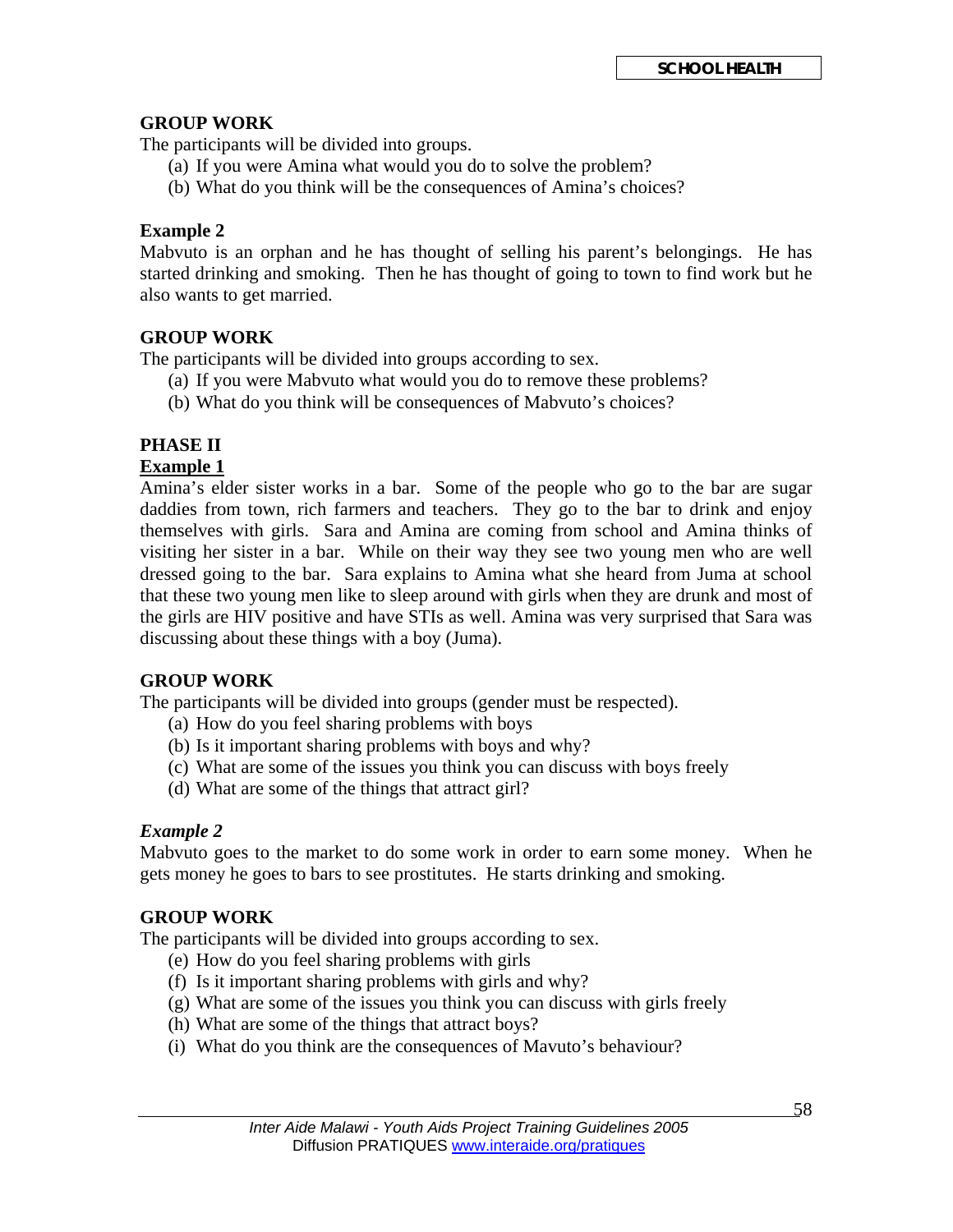#### **PHASE III Example 1**

Amina and Sara enter the bar while wearing school uniform. Some men start to laugh and call them to come and chat with them but they refused and went quickly to see Amina's sister. Grace looked tired and Amina and Sara volunteered to help her serving beer. Grace was not happy because she did not want them to work while wearing school uniforms but Sara left Amina in the bar and went home while Amina continued to serve beer to men. Amina started telling Grace that she is not going to school anymore and she will also worked in the bar. But Grace refused and told her that there is no work suitable for her. Then Amina started chatting with men in the bar and these men told her she could find work in town. One man volunteered to take Amina to town and find work for her. Then Amina started to get drunk then agreed to go to town with the men without telling her sister.

#### **GROUP WORK**

- (a) How can you feel to get in a bar while wearing a school uniform
- (b) If your friend who is working in a bar gave you beer what would you do? Why?
- (c) If a man told you that would find work for you in town what would you do?
- (d) If you were Grace what would you do to stop Amina from deciding to work in the bar?

#### **Example 2**

Mabvuto thinks of starting to work in a bar. He starts drinking and smoking. He gets drunk and is attracted by the dancing prostitutes in the bar.

#### **GROUP WORK**

- (a) How can you feel to work as a barman assistant
- (b) What can you do if your friend offers you beer?
- (c) You are intoxicated and a prostitute pressurizes you to have sex, what can you do?
- (d) If you were a friend of Mabvuto, what could you do?
- (e) What do you think are the consequences of Mabvuto's behaviour

#### **PHASE IV**

#### **Example 1**

When Sara left the bar she went to Juma's house to tell him what had happened to Amina. Juma decided to tell his elder brother Themba so that they should go together to get Amina.

#### **GROUP WORK**

- (a) Do you think Sara did well by leaving Amina alone at the bar.? Why,
- (b) Apart from Juma who else could Sara tell her problem to. Why?
- (c) Why do you think Sara and Juma decided to tell Themba to help them get Amina?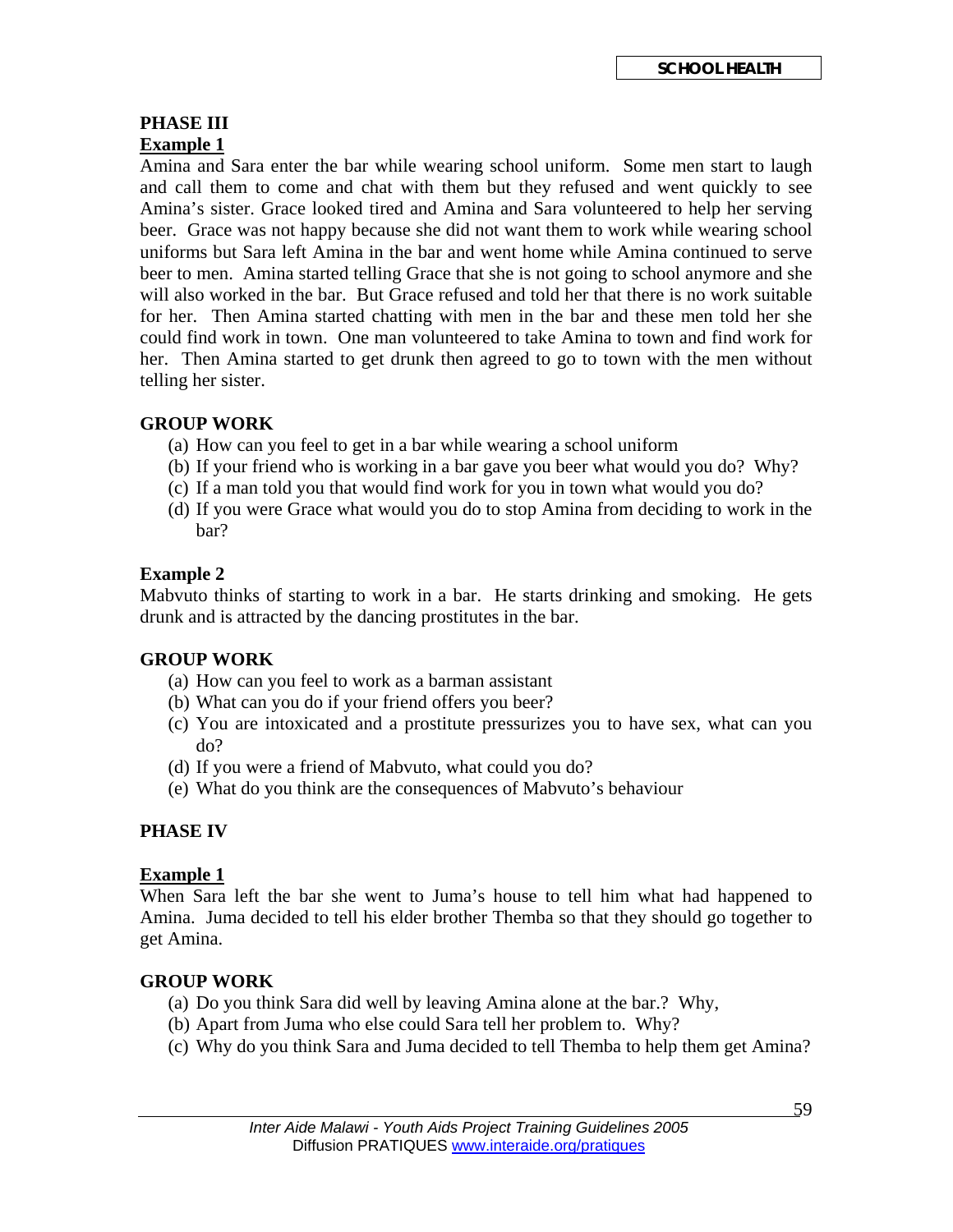#### **Example 2**

Together Themba, Juma and Sara stop Amina from going to town. And Amina is given the opportunity to sell tea at Themba's shop.

#### **GROUP WORK**

- (a) Do you think Themba, Uma and Sara did something good by making Amina go back to the village?
- (b) What could have happened to Amina if she had gone to town?
- (c) What lessons have you learned from this story?

#### **PHASE V**

#### **Example 1**

Mabvuto is an orphan. He sold his parent's property and started drinking and smoking. He started working as a barman assistant. He earned some money but he always used it for buying beers. He also started spending time with prostitutes.

#### **GROUP WORK**

- (a) Was it a good decision for him to sell his parents property? Why?
- (b) Is it good for the teenagers to work in a bar? Why?
- (c) What do you think are the possible consequences for teenagers working in a bar?
- (d) What have you learnt from the story?

#### **ACTIVITY 3: SARA SUMMARY**

#### **POSSIBLE ANSWERS (14:00-14:45)**

#### **PHASE 1**

#### *Example 1*

- (a) To find a job e.g. housemaid
	- Seek help from other government departments
	- Just stay at home
	- Seek help from relatives
- (b) Possible consequences
	- She can get AIDS and STIs
	- She can get pregnant too early
	- She can be of bad influence to her brothers and sisters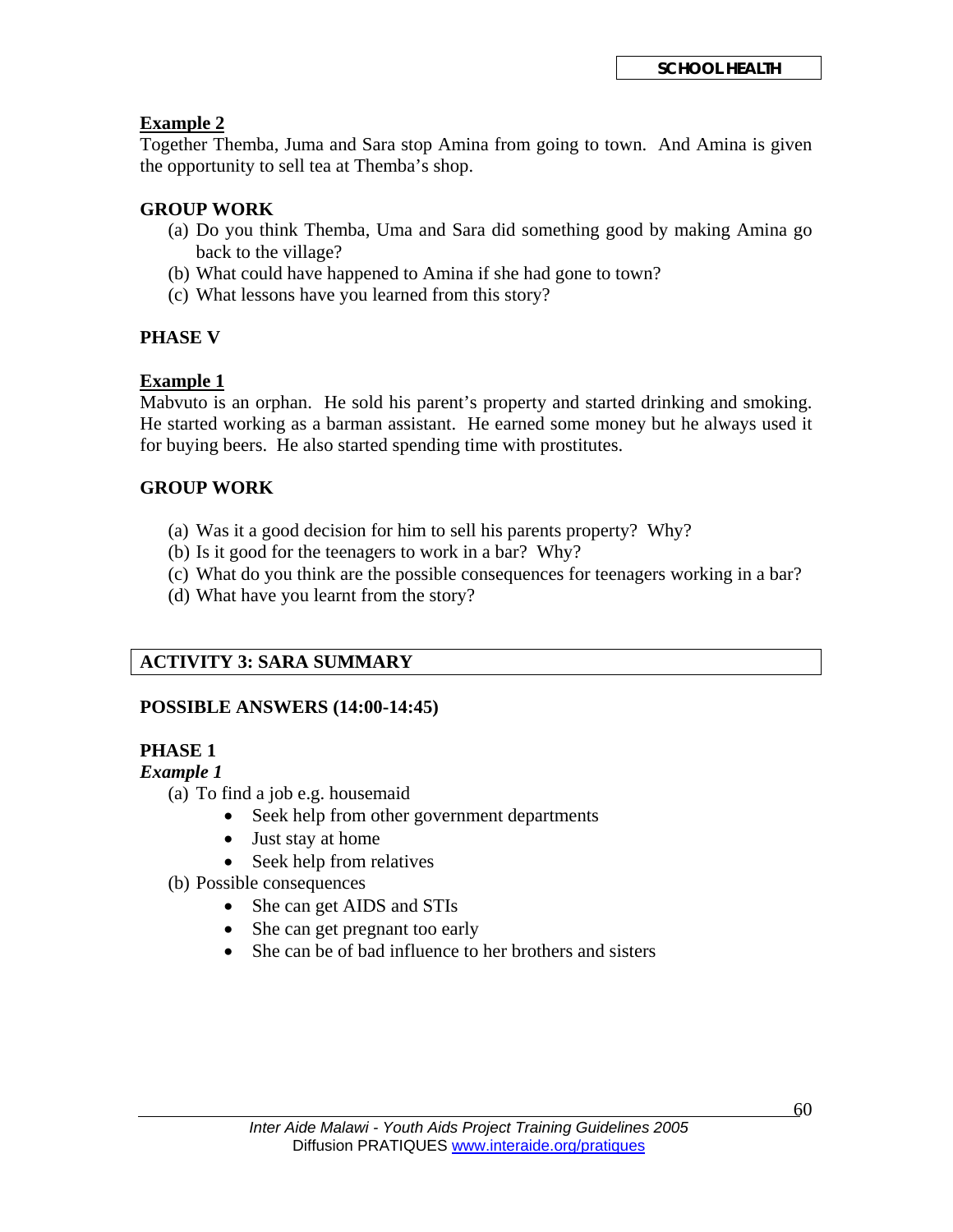#### **Example 2**

(a) Avoid selling parents' properties

- Avoid stealing and smoking
- Avoid early marriages
- Should not go to town to find a job but continue with education
- (b) Possible consequences
	- Madness
	- Imprisonment
	- Poverty/hunger
	- Become parent too young

#### **PHASE II**

#### **Example 1 and 2**

- (a) You learn more ideas/things
	- you are assisted to solve some problems
- (b) Yes
	- you learn more things
	- you are assisted to solve some problems
- (c) Education
	- problem solving
	- facts about HIV
	- religious issues
- (d) Dressing skills
	- cash, background
	- education, behaviour, employment
	- appearance, culture, religion
- (e) Possible consequences of Mabvuto's behaviour
	- madness
	- poverty/hunger
	- HIV/AIDS and STIs
	- Ignorance
	- Become a parent while young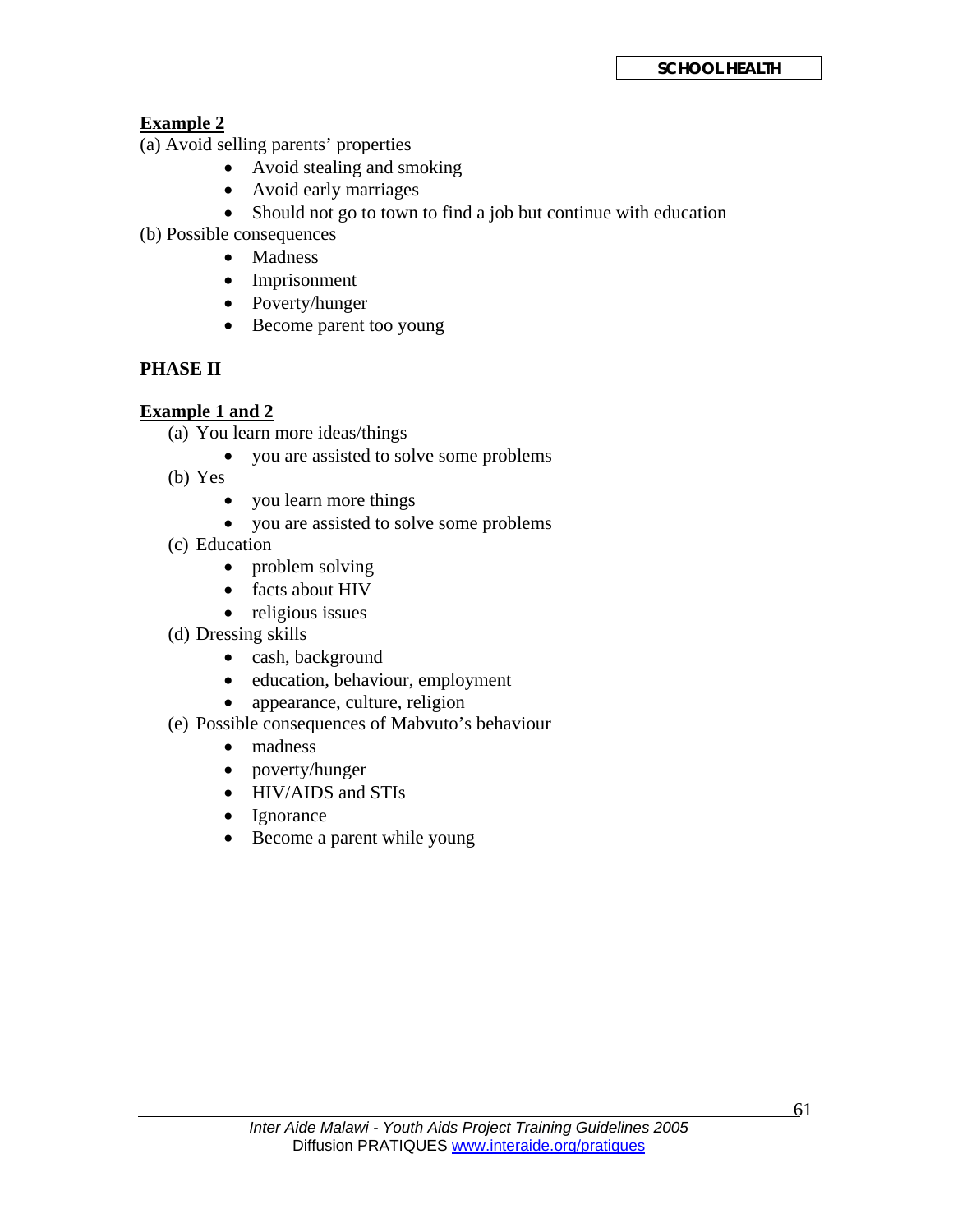#### **PHASE III**

#### **Example 1 and 2**

(a) It is shameful

- you can be suspected to be a prostitute
- you can spoil school reputation
- (b) Refuse because you can become intoxicated and develop bad behaviours e.g.
	- smoking
	- prostitution
	- drop out from school
- (c) Ex1: Refuse to be employed in town. Ex 2: Refuse to have sex with her.
- (d) I could tell her the dangers of living in a bar.
	- become prostitute
	- can get pregnancy
	- can get HIV/AIDS and STIs
- (e) Ex 2: contracting STIs and HIV
	- unable to plan your future

#### **PHASE IV (Sarah and Amina)**

#### **Example 1**

- (a) Yes
	- she could have learned bad behaviours
	- she could get HIV and STIs
	- she had already given some advice to Amina before going to the bar
- (b) she could also tell her parents and Amina's relatives
- (c) Themba was older than them

#### **PHASE V (Sarah and Amina)**

**Example 1**

- (a) Yes
	- she would have become a prostitute
	- she would get HIV/AIDS
	- she would get early pregnancy
	- she would have married earlier
	- she would have been raped
- (b) Lessons learnt from this topic
	- youths have to listen to their friends' advice
		- youths have to be able to resist pressure
- (c) Youths have to be able to use decision making skills
	- children should not be allowed to visit pubs or play around pubs (bar)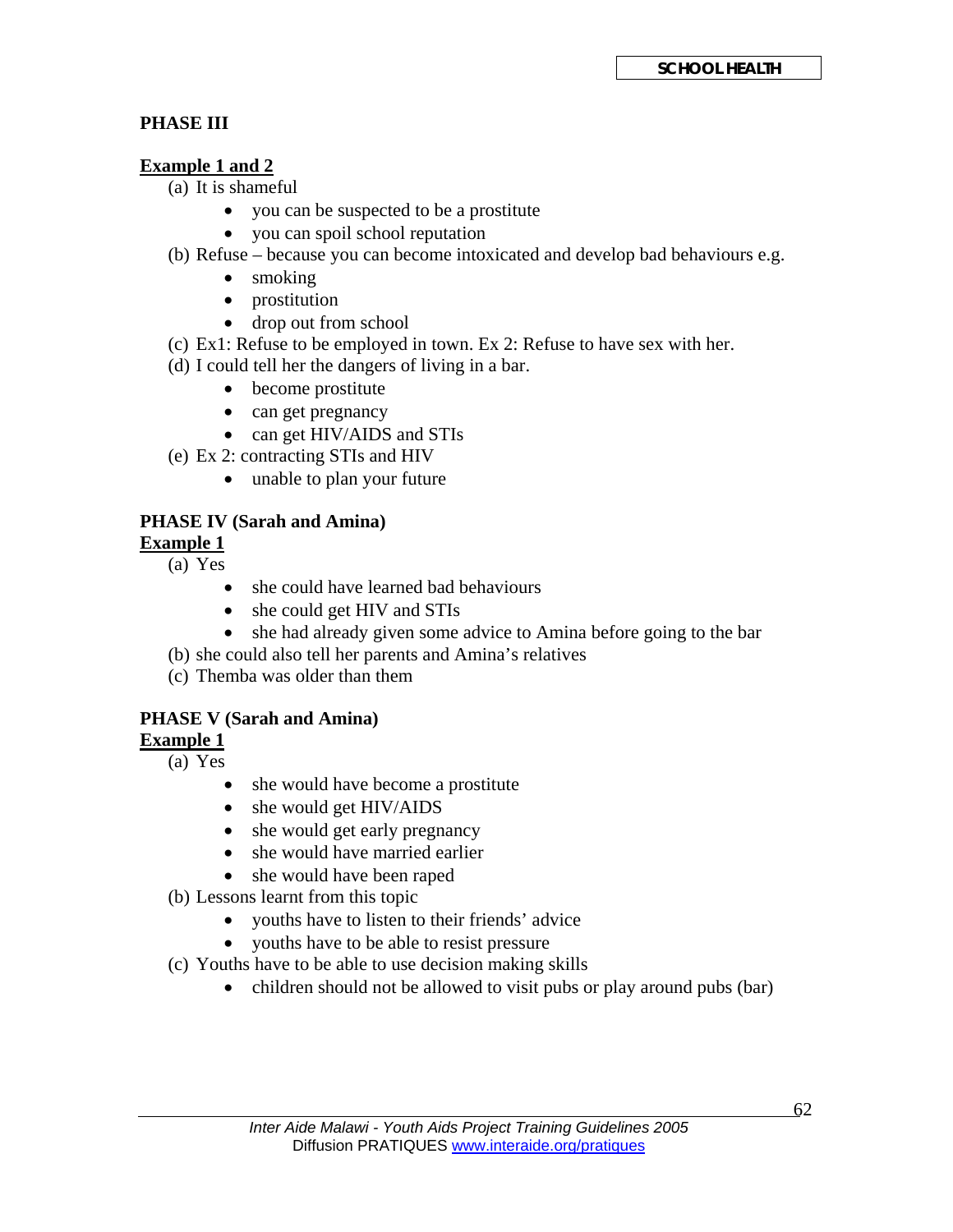#### **PHASE VI (Mabvuto)**

(a) No

- it brings poverty
- the used the money carelessly

(b) No

- they can get STIs and HIV and early pregnancies
- they fail to plan their future and might become
	- drunkards
	- prostitutes
- (c) Refer to phase v, question 1 b (rape, being forced to drink alcohol, being involved in fights)
- (d) Lessons learnt from Mabvuto's story
	- youths have to be able to resist pressure
	- youths have to be able to use decision making skills
	- children should not be allowed to visit or work in bars
		- drinking/smoking
		- sexual behaviour
	- orphans should not sell properties left by their parents as a way to earn a living because this could lead to bad behaviours (drinking and smoking)
	- youths have to give a good example as peer educators

#### **ENERGIZER (14:45-14:55)**

The facilitator should do something to entertain the participants

#### **ROLE PLAYS (14:55-15:30)**

Members have to come up with role plays from the content discussed

#### **COMMENTS AND SUMMARY (15:30-15:45)**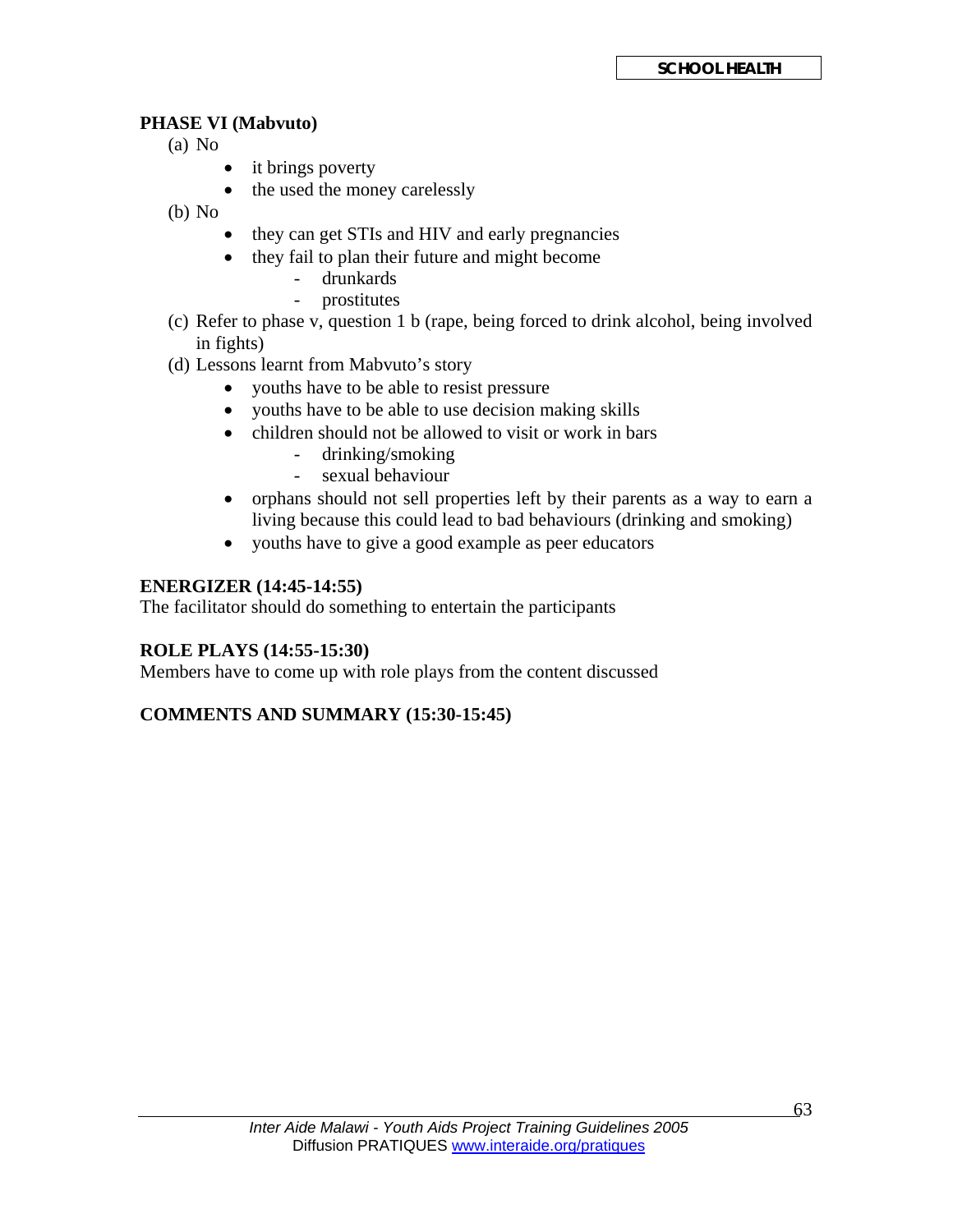## **2-7- BRIDGE MODEL LIFE SKILL**

#### **GOAL (13:00-13:10)**

The purpose of this session is to review and evaluate if the participants did understand the life skills covered during the year and emphasise that information alone is not enough to make informed decisions and refrain from risky behaviour.

*Specific objective* 

- 1. Explain the type of information they need to keep themselves safe from risky behaviour.
- 2. Describe problems young people face, and that block them from leading a positive and healthy life.
- 3. Demonstrate through role plays that information alone is not enough to avoid risky behaviour.
- 4. Describe life skills young people need to make informed decisions.
- 5. Explain the importance of life skills.

#### **INTRODUCTION**

#### **ACTIVITY 1: GROUP WORK (13:10-13:25)**

- 1. Explain the type of information young people need to keep themselves safe from risky behaviour
- 2. Mention problems that young people are facing that block them to lead a positive health life.
- 3. Mention some of the important life skills that young people need to make informed decisions.
- 4. Explain what young people should do to overcome the problems they face.

#### **ENERGIZER (13:25-13:30)**

#### **SUMMARY (POSSIBLE ANSWERS) (13:30-14:00)**

*1. Some of the information young people need;* 

- HIV/AIDS and STIs
- Life skills
- Sexual reproductive health
- Sanitation and hygiene
- Counselling
- Parental guidance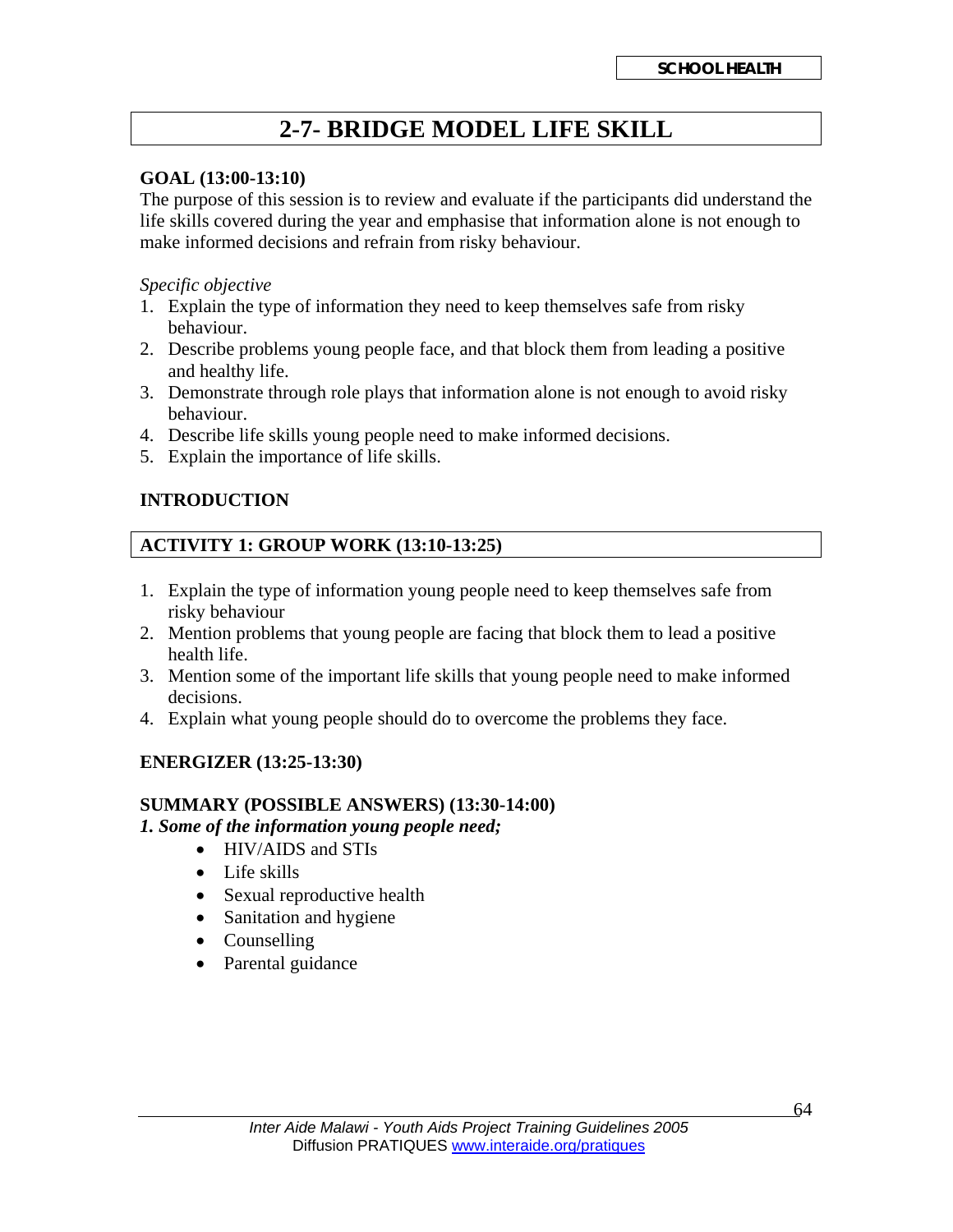#### *2. Some of the problems young people are facing;*

#### **Sexual transmitted infections / HIV/AIDS**

- Poverty / hunger
- Sexual abuse
- Child labour
- Harmful traditional, cultural practices
- Rejection by parents
- Unwanted pregnancy
- Peer pressure

#### *3. Some of the important life skills that young people need to make informed decisions may include;*

- Decision making skills
- Self-esteem & relationship
- Negotiation skills
- Communication skills

4. Some possible solutions to problems faced by youths

- Should join youth groups
- Practice life skills
- Resist peer pressure

#### **ACTIVITY 2: ROLE PLAY (14:00-15:00)**

#### *Story or Role play creation*

The trainer has to come up with a role play or story which has to keep the participants in real life situation and the role play should be linked with HIV/Aids and summarise the topic.

**Sylvia,** a Form 4 girl who dropped out of school due to early pregnancy, has been advising her friend, Lucy, to stay in school and to avoid boyfriends, sex, etc, before completing her education.

**Jenipher** is a Form 1 girl who is doing very well in class. Despite her friend's warning, she has fallen pregnant and has come to break the news to her friend.

 Sylvia is sitting outside her house. She is rocking a baby in her arms. As she sits thus, she talks about how tiring nursing a baby is.

 Jenipher walks up and shouts "Odi! Odi!" She is welcomed warmly by Sylvia and she is given 'mphasa' to sit on. She enquires after the baby's health and Sylvia tells her that the baby has been sick and has not slept through the night. The friends chat for a time before Sylvia ask Jenipher why she is not at school, but Sylvia changes the subject by talking about the baby. When Sylvia asks Jenipher again, she avoids the topic once more by asking about Sylvia's boyfriend, Innocent. Sylvia responds by saying that she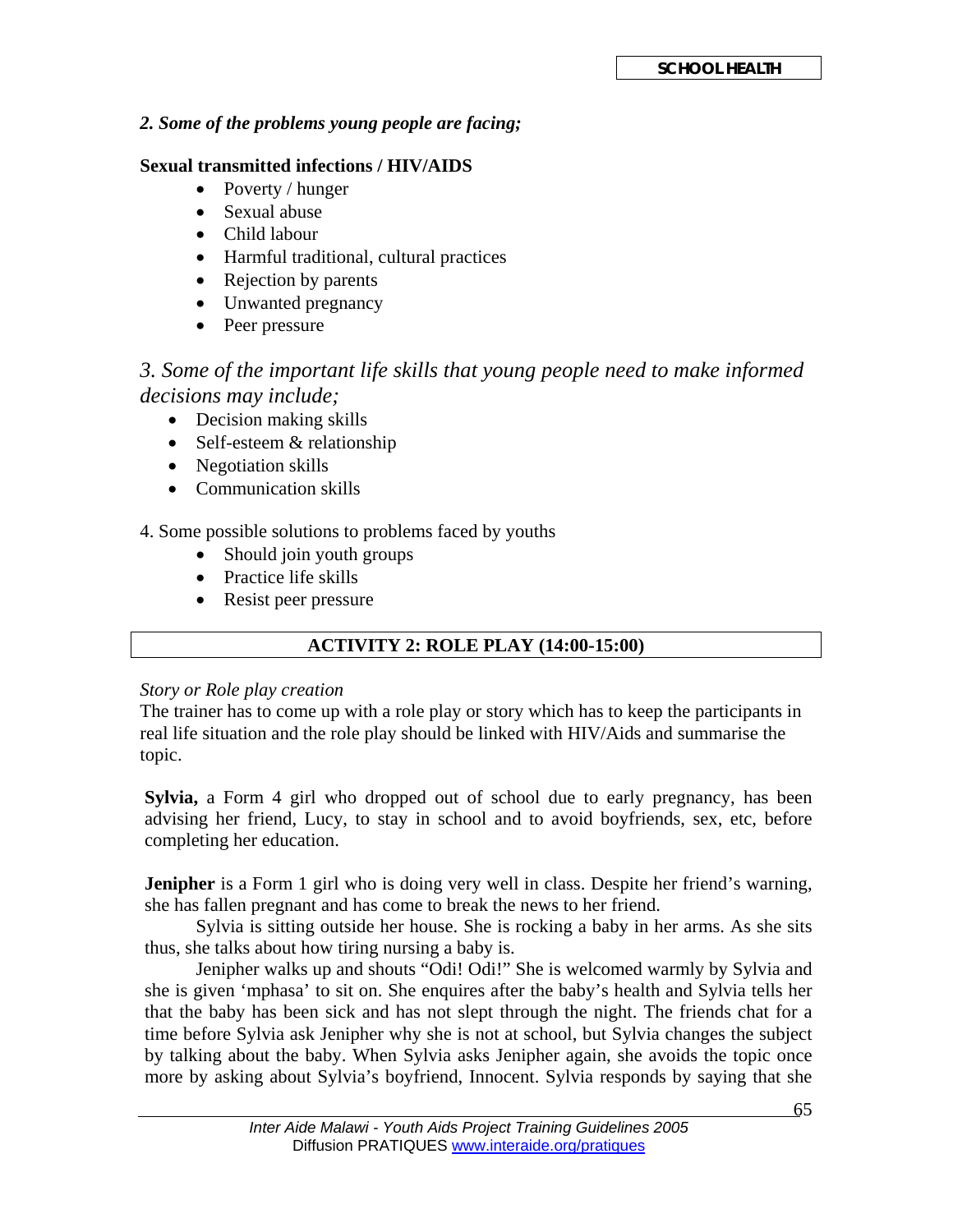hasn't heard from Innocent since the birth of the baby. She has heard that he is now studying in the U.K, but he has never come to see her or the baby. Sylvia reminisces that she too, could have been in U.K for studies had she not fallen pregnant. She therefore reminds Jenipher how important it is to avoid boys and concentrate on school.

After asking for the third time why Jenipher is here on a school day, Jenipher says something like this: "my friend, do you remember the advice that you have been giving me?"

Sylvia responds by saying: "Of course I do! Don't make the same mistake that I did. Forget boys until such time that you are through with your education and could make mature decisions. Abstaining from sex is the best way to avoid getting pregnant or getting diseases – even HIV! And as I already told you, if you can not abstain, then use condoms." At this point Jenipher breaks down and starts weeping.

 Jenipher, in tears, tells Sylvia that she is pregnant. This angers Sylvia and recalls all the advice that she had been giving Jenipher. Jenipher protests with facts like: "But he loves me! He has promised to marry me!" Sylvia reminds Jenipher of her own ordeal and that Innocent also promised the same things. She asks why Jenipher had sex with her boyfriend after all she had been told. Jenipher says that that was the only way her boyfriend said he could prove that she loved him. He threatened to otherwise leave her. Sylvia then asks why they couldn't use condoms and the answer she gets is that her church is against use of condoms and besides, her boyfriend refused to use them.

Finally, in defence of herself, she says; "Well, why wait? Why not having a baby now? My boyfriend is going to be a doctor and I will be his wife! What is the difference if I finish school or not? Besides, there are no jobs these days!"

*Stop the story. Make clear to the participants that Jenipher was exposed to much information to keep her safe from pregnancy, STIs, HIV / AIDS, yet she got pregnant anyway. Why?* 

The trainer now should **hang the poster of the blank bridge model**. Explain that young people are standing on top of all knowledge they need to keep themselves safe from the risky behaviour of life. Ask them to read with you the knowledge currently possessed by most young people (HIV / AIDS, information about STIs, family planning, etc.). Emphasize that even though young people have the knowledge, that does not mean that they do not engage in risk behaviour.

*Now, draw attention to the other side. This is "Positive, Healthy Life" side of the Bridge. Tell the youths that, as teachers, trainers, counsellors, peer educators, we want them to use the knowledge that they have to live a stronger and healthier life.* 

- Show them the 'sea of problems,' where they can fall if they are only equipped with knowledge. Ask them what it can be: pregnancy, STIs, HIV / AIDS, drug addiction, death…

- The trainer has now to help the participants to find out what is missing. How can they go from one side to the other? How can youths use their knowledge to lead a better life? Try to refer to Jenipher and Rita's story with questions like 'What was Jenipher missing?